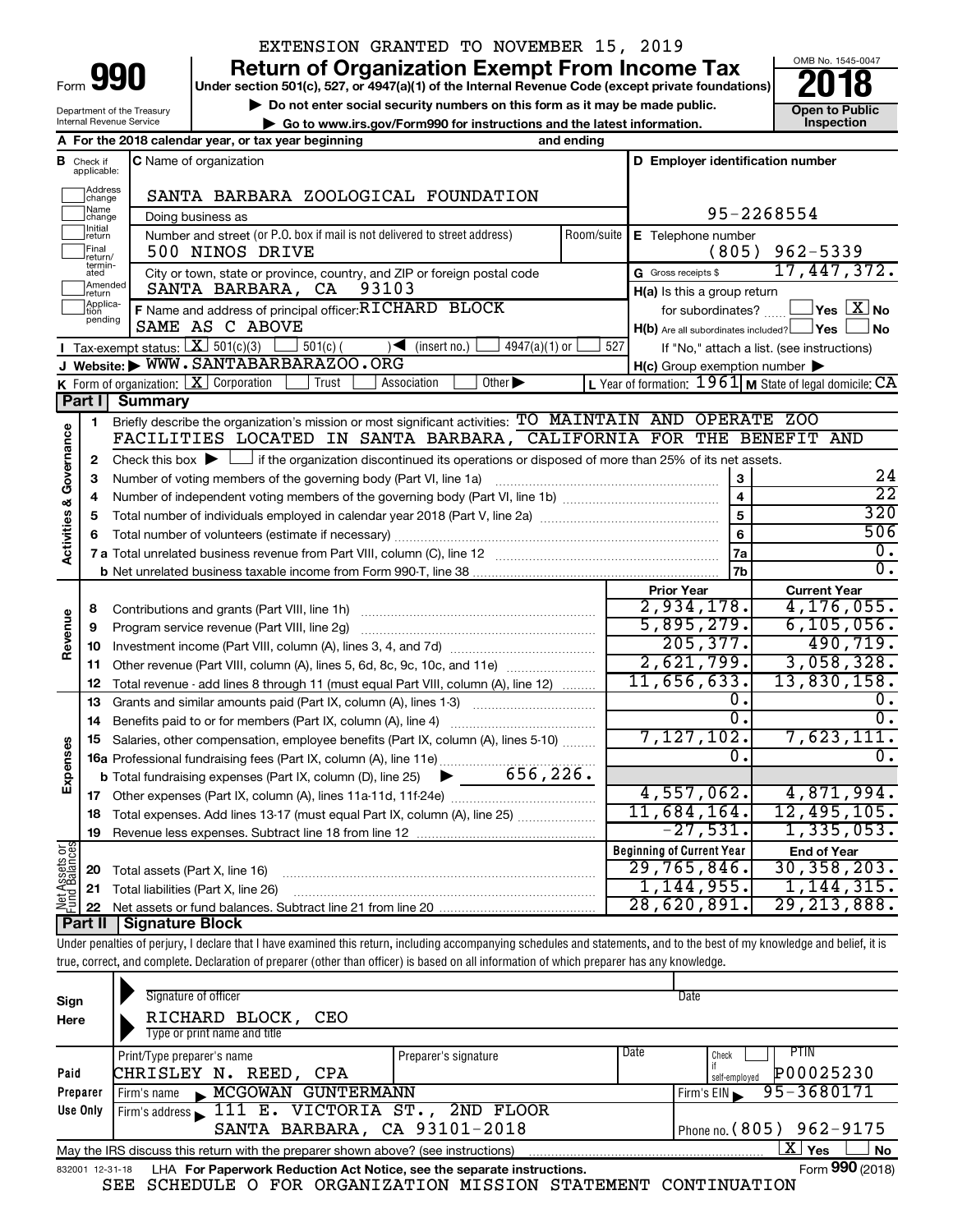|              | SANTA BARBARA ZOOLOGICAL FOUNDATION<br>Form 990 (2018)                                                                                       | 95-2268554<br>Page 2                                               |  |
|--------------|----------------------------------------------------------------------------------------------------------------------------------------------|--------------------------------------------------------------------|--|
|              | Part III   Statement of Program Service Accomplishments                                                                                      |                                                                    |  |
|              |                                                                                                                                              |                                                                    |  |
| 1.           | Briefly describe the organization's mission:                                                                                                 |                                                                    |  |
|              | THE SANTA BARBARA ZOO IS DEDICATED TO THE PRESERVATION, CONSERVATION,                                                                        |                                                                    |  |
|              | AND ENHANCEMENT OF THE NATURAL WORLD AND ITS LIVING TREASURES THROUGH                                                                        |                                                                    |  |
|              | EDUCATION, RESEARCH, AND RECREATION.                                                                                                         |                                                                    |  |
|              |                                                                                                                                              |                                                                    |  |
| $\mathbf{2}$ | Did the organization undertake any significant program services during the year which were not listed on the                                 | $\exists$ Yes $\boxed{\text{X}}$ No                                |  |
|              | prior Form 990 or 990-EZ?                                                                                                                    |                                                                    |  |
|              | If "Yes," describe these new services on Schedule O.                                                                                         | $\sqrt{\mathsf{Yes}\mathord{\;\mathbb{X}}\mathord{\;\mathsf{No}}}$ |  |
| 3            | Did the organization cease conducting, or make significant changes in how it conducts, any program services?                                 |                                                                    |  |
|              | If "Yes," describe these changes on Schedule O.                                                                                              |                                                                    |  |
| 4            | Describe the organization's program service accomplishments for each of its three largest program services, as measured by expenses.         |                                                                    |  |
|              | Section 501(c)(3) and 501(c)(4) organizations are required to report the amount of grants and allocations to others, the total expenses, and |                                                                    |  |
|              | revenue, if any, for each program service reported.                                                                                          | 9,038,867.                                                         |  |
| 4a           | 10,470,154. including grants of \$<br>) (Expenses \$<br>) (Revenue \$<br>(Code:                                                              |                                                                    |  |
|              | OPERATION AND MAINTENANCE OF FAMILY PARK, GARDENS AND ANIMAL ZOO                                                                             |                                                                    |  |
|              | REACHING OVER 440,000 VISITORS ANNUALLY.                                                                                                     |                                                                    |  |
|              |                                                                                                                                              |                                                                    |  |
|              |                                                                                                                                              |                                                                    |  |
|              |                                                                                                                                              |                                                                    |  |
|              |                                                                                                                                              |                                                                    |  |
|              |                                                                                                                                              |                                                                    |  |
|              |                                                                                                                                              |                                                                    |  |
|              |                                                                                                                                              |                                                                    |  |
|              |                                                                                                                                              |                                                                    |  |
|              |                                                                                                                                              |                                                                    |  |
| 4b           | (Expenses \$<br>) (Revenue \$<br>including grants of \$<br>(Code:                                                                            |                                                                    |  |
|              |                                                                                                                                              |                                                                    |  |
|              |                                                                                                                                              |                                                                    |  |
|              |                                                                                                                                              |                                                                    |  |
|              |                                                                                                                                              |                                                                    |  |
|              |                                                                                                                                              |                                                                    |  |
|              |                                                                                                                                              |                                                                    |  |
|              |                                                                                                                                              |                                                                    |  |
|              |                                                                                                                                              |                                                                    |  |
|              |                                                                                                                                              |                                                                    |  |
|              |                                                                                                                                              |                                                                    |  |
|              |                                                                                                                                              |                                                                    |  |
|              |                                                                                                                                              |                                                                    |  |
| 4с           | ) (Expenses \$<br>) (Revenue \$<br>including grants of \$                                                                                    |                                                                    |  |
|              |                                                                                                                                              |                                                                    |  |
|              |                                                                                                                                              |                                                                    |  |
|              |                                                                                                                                              |                                                                    |  |
|              |                                                                                                                                              |                                                                    |  |
|              |                                                                                                                                              |                                                                    |  |
|              |                                                                                                                                              |                                                                    |  |
|              |                                                                                                                                              |                                                                    |  |
|              |                                                                                                                                              |                                                                    |  |
|              |                                                                                                                                              |                                                                    |  |
|              |                                                                                                                                              |                                                                    |  |
|              |                                                                                                                                              |                                                                    |  |
|              |                                                                                                                                              |                                                                    |  |
| 4d           | Other program services (Describe in Schedule O.)                                                                                             |                                                                    |  |
|              | (Expenses \$<br>including grants of \$<br>(Revenue \$                                                                                        |                                                                    |  |
| 4е           | 10,470,154.<br>Total program service expenses                                                                                                |                                                                    |  |
|              |                                                                                                                                              | Form 990 (2018)                                                    |  |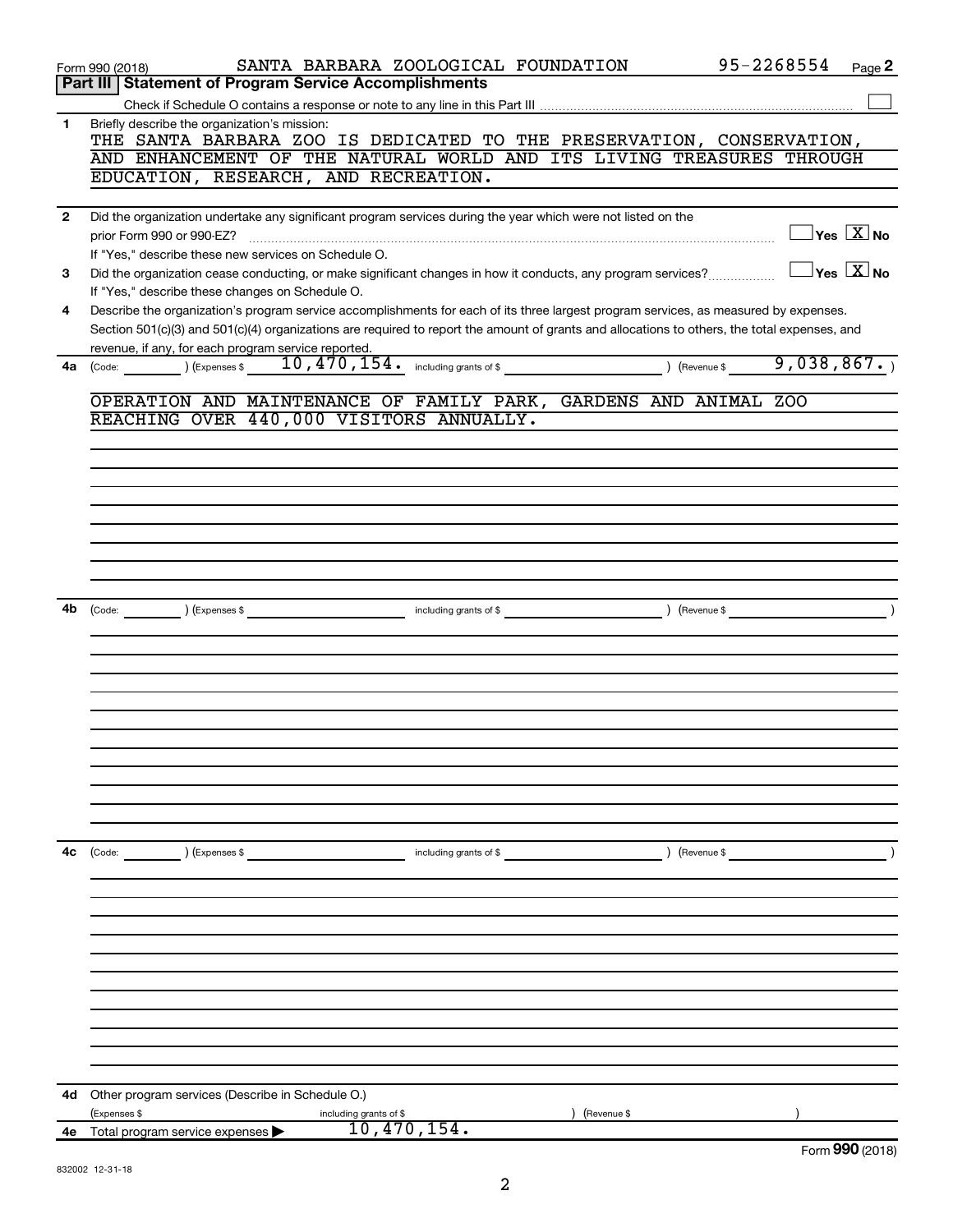|  | Form 990 (2018) |  |
|--|-----------------|--|
|  |                 |  |

**Part IV Checklist of Required Schedules**

|    |                                                                                                                                                                                                                                                         |                 | Yes                   | No                           |
|----|---------------------------------------------------------------------------------------------------------------------------------------------------------------------------------------------------------------------------------------------------------|-----------------|-----------------------|------------------------------|
| 1. | Is the organization described in section 501(c)(3) or 4947(a)(1) (other than a private foundation)?                                                                                                                                                     |                 |                       |                              |
|    | If "Yes," complete Schedule A                                                                                                                                                                                                                           | 1               | х                     |                              |
| 2  |                                                                                                                                                                                                                                                         | $\overline{2}$  | $\overline{\text{x}}$ |                              |
| 3  | Did the organization engage in direct or indirect political campaign activities on behalf of or in opposition to candidates for                                                                                                                         |                 |                       |                              |
|    | public office? If "Yes," complete Schedule C, Part I                                                                                                                                                                                                    | 3               |                       | х                            |
| 4  | Section 501(c)(3) organizations. Did the organization engage in lobbying activities, or have a section 501(h) election in effect                                                                                                                        | 4               |                       | х                            |
| 5  | Is the organization a section 501(c)(4), 501(c)(5), or 501(c)(6) organization that receives membership dues, assessments, or                                                                                                                            |                 |                       |                              |
|    |                                                                                                                                                                                                                                                         | 5               |                       | х                            |
| 6  | Did the organization maintain any donor advised funds or any similar funds or accounts for which donors have the right to                                                                                                                               |                 |                       |                              |
|    | provide advice on the distribution or investment of amounts in such funds or accounts? If "Yes," complete Schedule D, Part I                                                                                                                            | 6               |                       | х                            |
| 7  | Did the organization receive or hold a conservation easement, including easements to preserve open space,                                                                                                                                               |                 |                       |                              |
|    | the environment, historic land areas, or historic structures? If "Yes," complete Schedule D, Part II                                                                                                                                                    | $\overline{7}$  |                       | х                            |
| 8  | Did the organization maintain collections of works of art, historical treasures, or other similar assets? If "Yes," complete<br>Schedule D, Part III <b>Marting Communities</b> Contains and Technical Communities Contains and Communities Communities | 8               |                       | х                            |
| 9  | Did the organization report an amount in Part X, line 21, for escrow or custodial account liability, serve as a custodian for                                                                                                                           |                 |                       |                              |
|    | amounts not listed in Part X; or provide credit counseling, debt management, credit repair, or debt negotiation services?                                                                                                                               |                 |                       |                              |
|    | If "Yes," complete Schedule D, Part IV                                                                                                                                                                                                                  | 9               |                       | х                            |
| 10 | Did the organization, directly or through a related organization, hold assets in temporarily restricted endowments, permanent                                                                                                                           |                 |                       |                              |
|    |                                                                                                                                                                                                                                                         | 10              | х                     |                              |
| 11 | If the organization's answer to any of the following questions is "Yes," then complete Schedule D, Parts VI, VII, VIII, IX, or X<br>as applicable.                                                                                                      |                 |                       |                              |
|    | a Did the organization report an amount for land, buildings, and equipment in Part X, line 10? If "Yes," complete Schedule D,                                                                                                                           |                 |                       |                              |
|    | Part VI                                                                                                                                                                                                                                                 | 11a             | х                     |                              |
|    | <b>b</b> Did the organization report an amount for investments - other securities in Part X, line 12 that is 5% or more of its total                                                                                                                    | 11b             |                       | х                            |
|    | c Did the organization report an amount for investments - program related in Part X, line 13 that is 5% or more of its total                                                                                                                            |                 |                       |                              |
|    |                                                                                                                                                                                                                                                         | 11c             |                       | х                            |
|    | d Did the organization report an amount for other assets in Part X, line 15 that is 5% or more of its total assets reported in                                                                                                                          |                 |                       |                              |
|    |                                                                                                                                                                                                                                                         | 11d             |                       | х                            |
|    | e Did the organization report an amount for other liabilities in Part X, line 25? If "Yes," complete Schedule D, Part X manus                                                                                                                           | 11e             | $\overline{\text{X}}$ |                              |
| f  | Did the organization's separate or consolidated financial statements for the tax year include a footnote that addresses                                                                                                                                 |                 |                       |                              |
|    | the organization's liability for uncertain tax positions under FIN 48 (ASC 740)? If "Yes," complete Schedule D, Part X                                                                                                                                  | 11f             | х                     |                              |
|    | 12a Did the organization obtain separate, independent audited financial statements for the tax year? If "Yes," complete                                                                                                                                 |                 |                       |                              |
|    | Schedule D, Parts XI and XII                                                                                                                                                                                                                            | 12a             | х                     |                              |
|    | <b>b</b> Was the organization included in consolidated, independent audited financial statements for the tax year?                                                                                                                                      |                 |                       |                              |
|    | If "Yes," and if the organization answered "No" to line 12a, then completing Schedule D, Parts XI and XII is optional                                                                                                                                   | 12b             |                       | ┻<br>$\overline{\textbf{x}}$ |
| 13 | Is the organization a school described in section 170(b)(1)(A)(ii)? If "Yes," complete Schedule E                                                                                                                                                       | 13              |                       | $\overline{\mathbf{X}}$      |
|    | 14a Did the organization maintain an office, employees, or agents outside of the United States?<br><b>b</b> Did the organization have aggregate revenues or expenses of more than \$10,000 from grantmaking, fundraising, business,                     | 14a             |                       |                              |
|    | investment, and program service activities outside the United States, or aggregate foreign investments valued at \$100,000                                                                                                                              |                 |                       |                              |
|    |                                                                                                                                                                                                                                                         | 14b             |                       | х                            |
| 15 | Did the organization report on Part IX, column (A), line 3, more than \$5,000 of grants or other assistance to or for any                                                                                                                               |                 |                       |                              |
|    |                                                                                                                                                                                                                                                         | 15              |                       | x                            |
| 16 | Did the organization report on Part IX, column (A), line 3, more than \$5,000 of aggregate grants or other assistance to                                                                                                                                |                 |                       |                              |
|    |                                                                                                                                                                                                                                                         | 16              |                       | x                            |
| 17 | Did the organization report a total of more than \$15,000 of expenses for professional fundraising services on Part IX,                                                                                                                                 |                 |                       |                              |
|    |                                                                                                                                                                                                                                                         | 17              |                       | X.                           |
| 18 | Did the organization report more than \$15,000 total of fundraising event gross income and contributions on Part VIII, lines                                                                                                                            |                 |                       |                              |
|    |                                                                                                                                                                                                                                                         | 18              | х                     |                              |
| 19 | Did the organization report more than \$15,000 of gross income from gaming activities on Part VIII, line 9a? If "Yes,"                                                                                                                                  |                 |                       |                              |
|    |                                                                                                                                                                                                                                                         | 19              |                       | x<br>$\overline{\text{X}}$   |
|    | 20a Did the organization operate one or more hospital facilities? If "Yes," complete Schedule H                                                                                                                                                         | 20a             |                       |                              |
|    | Did the organization report more than \$5,000 of grants or other assistance to any domestic organization or                                                                                                                                             | 20 <sub>b</sub> |                       |                              |
| 21 |                                                                                                                                                                                                                                                         | 21              |                       | х                            |
|    |                                                                                                                                                                                                                                                         |                 |                       |                              |

832003 12-31-18

3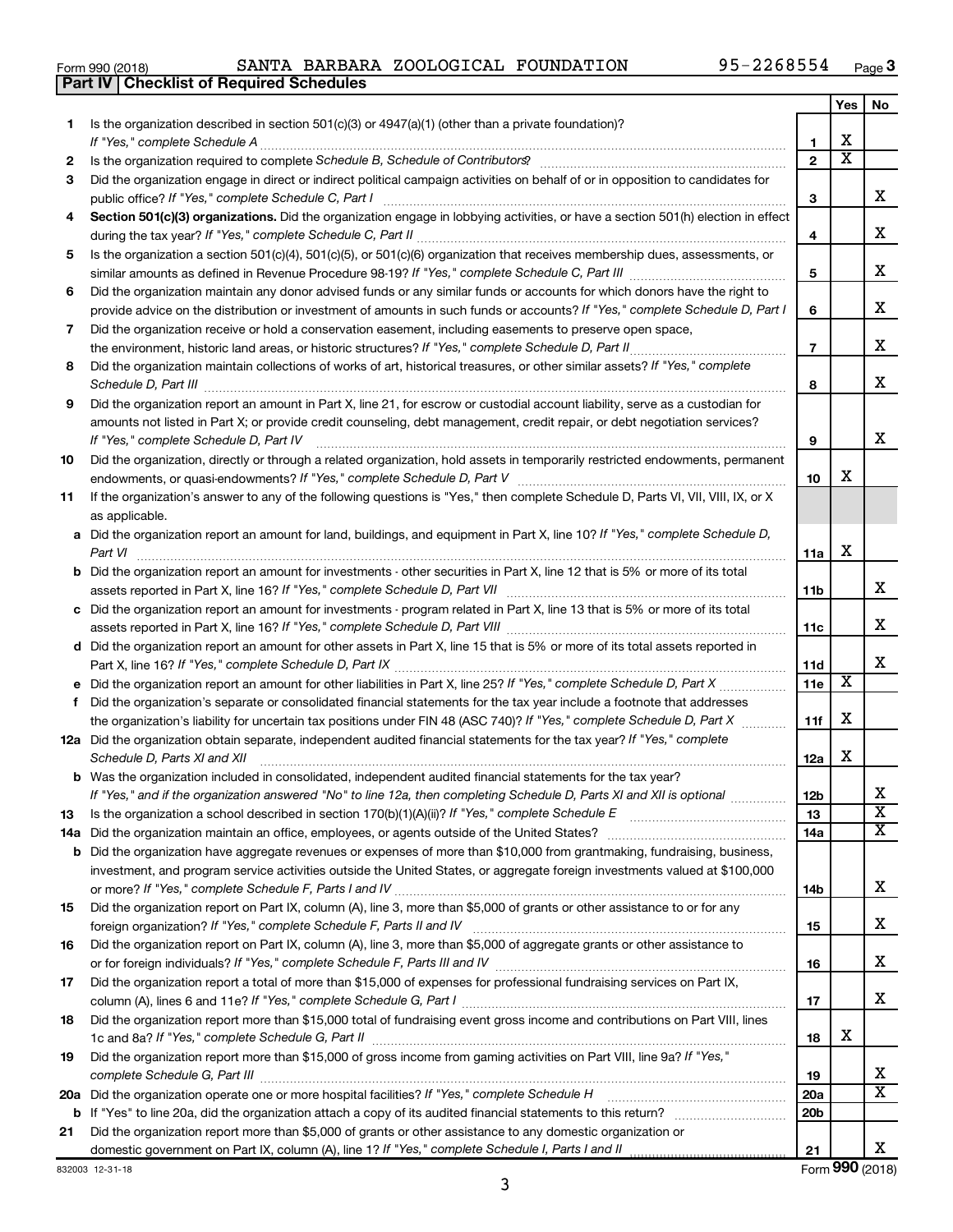|  | Form 990 (2018) |
|--|-----------------|
|  |                 |

*(continued)* **Part IV Checklist of Required Schedules**

|               |                                                                                                                                 |                 | Yes | No                      |
|---------------|---------------------------------------------------------------------------------------------------------------------------------|-----------------|-----|-------------------------|
| 22            | Did the organization report more than \$5,000 of grants or other assistance to or for domestic individuals on                   |                 |     |                         |
|               |                                                                                                                                 | 22              |     | x                       |
| 23            | Did the organization answer "Yes" to Part VII, Section A, line 3, 4, or 5 about compensation of the organization's current      |                 |     |                         |
|               | and former officers, directors, trustees, key employees, and highest compensated employees? If "Yes," complete                  |                 |     |                         |
|               | Schedule J                                                                                                                      | 23              | x   |                         |
|               | 24a Did the organization have a tax-exempt bond issue with an outstanding principal amount of more than \$100,000 as of the     |                 |     |                         |
|               | last day of the year, that was issued after December 31, 2002? If "Yes," answer lines 24b through 24d and complete              |                 |     |                         |
|               | Schedule K. If "No," go to line 25a                                                                                             | 24a             |     | x                       |
|               |                                                                                                                                 | 24b             |     |                         |
|               | c Did the organization maintain an escrow account other than a refunding escrow at any time during the year to defease          |                 |     |                         |
|               |                                                                                                                                 | 24c             |     |                         |
|               |                                                                                                                                 | 24d             |     |                         |
|               | 25a Section 501(c)(3), 501(c)(4), and 501(c)(29) organizations. Did the organization engage in an excess benefit                |                 |     |                         |
|               | transaction with a disqualified person during the year? If "Yes," complete Schedule L, Part I                                   | 25a             |     | x                       |
|               | b Is the organization aware that it engaged in an excess benefit transaction with a disqualified person in a prior year, and    |                 |     |                         |
|               | that the transaction has not been reported on any of the organization's prior Forms 990 or 990-EZ? If "Yes," complete           |                 |     |                         |
|               | Schedule L, Part I                                                                                                              | 25 <sub>b</sub> |     | x                       |
| 26            | Did the organization report any amount on Part X, line 5, 6, or 22 for receivables from or payables to any current or           |                 |     |                         |
|               | former officers, directors, trustees, key employees, highest compensated employees, or disqualified persons? If "Yes,"          |                 |     |                         |
|               | complete Schedule L, Part II                                                                                                    | 26              |     | x                       |
| 27            | Did the organization provide a grant or other assistance to an officer, director, trustee, key employee, substantial            |                 |     |                         |
|               | contributor or employee thereof, a grant selection committee member, or to a 35% controlled entity or family member             |                 |     |                         |
|               |                                                                                                                                 | 27              |     | x                       |
| 28            | Was the organization a party to a business transaction with one of the following parties (see Schedule L, Part IV               |                 |     |                         |
|               | instructions for applicable filing thresholds, conditions, and exceptions):                                                     |                 |     |                         |
| а             | A current or former officer, director, trustee, or key employee? If "Yes," complete Schedule L, Part IV                         | 28a             | х   |                         |
| b             | A family member of a current or former officer, director, trustee, or key employee? If "Yes," complete Schedule L, Part IV      | 28 <sub>b</sub> |     | $\overline{\text{X}}$   |
| с             | An entity of which a current or former officer, director, trustee, or key employee (or a family member thereof) was an officer, |                 |     |                         |
|               | director, trustee, or direct or indirect owner? If "Yes," complete Schedule L, Part IV                                          | 28c             |     | x                       |
| 29            |                                                                                                                                 | 29              |     | $\overline{\textbf{X}}$ |
| 30            | Did the organization receive contributions of art, historical treasures, or other similar assets, or qualified conservation     |                 |     |                         |
|               |                                                                                                                                 | 30              |     | x                       |
| 31            | Did the organization liquidate, terminate, or dissolve and cease operations?                                                    |                 |     |                         |
|               | If "Yes," complete Schedule N, Part I                                                                                           | 31              |     | x                       |
| 32            | Did the organization sell, exchange, dispose of, or transfer more than 25% of its net assets? If "Yes," complete                |                 |     |                         |
|               |                                                                                                                                 | 32              |     | x                       |
| 33            | Did the organization own 100% of an entity disregarded as separate from the organization under Regulations                      |                 |     |                         |
|               |                                                                                                                                 | 33              |     | х                       |
| 34            | Was the organization related to any tax-exempt or taxable entity? If "Yes," complete Schedule R, Part II, III, or IV, and       |                 |     |                         |
|               | Part V, line 1                                                                                                                  | 34              |     | х                       |
|               |                                                                                                                                 | <b>35a</b>      |     | х                       |
|               | b If "Yes" to line 35a, did the organization receive any payment from or engage in any transaction with a controlled entity     |                 |     |                         |
|               |                                                                                                                                 | 35 <sub>b</sub> |     |                         |
| 36            | Section 501(c)(3) organizations. Did the organization make any transfers to an exempt non-charitable related organization?      |                 |     |                         |
|               |                                                                                                                                 | 36              |     | x                       |
| 37            | Did the organization conduct more than 5% of its activities through an entity that is not a related organization                |                 |     |                         |
|               |                                                                                                                                 | 37              |     | x                       |
| 38            | Did the organization complete Schedule O and provide explanations in Schedule O for Part VI, lines 11b and 19?                  |                 |     |                         |
| <b>Part V</b> | <b>Statements Regarding Other IRS Filings and Tax Compliance</b>                                                                | 38              | х   |                         |
|               | Check if Schedule O contains a response or note to any line in this Part V                                                      |                 |     |                         |
|               |                                                                                                                                 |                 |     |                         |
|               | 50                                                                                                                              |                 | Yes | No                      |
|               | 1a                                                                                                                              |                 |     |                         |
| b             | Enter the number of Forms W-2G included in line 1a. Enter -0- if not applicable<br>1b                                           |                 |     |                         |
| с             | Did the organization comply with backup withholding rules for reportable payments to vendors and reportable gaming              |                 | X   |                         |
|               |                                                                                                                                 | 1c              |     |                         |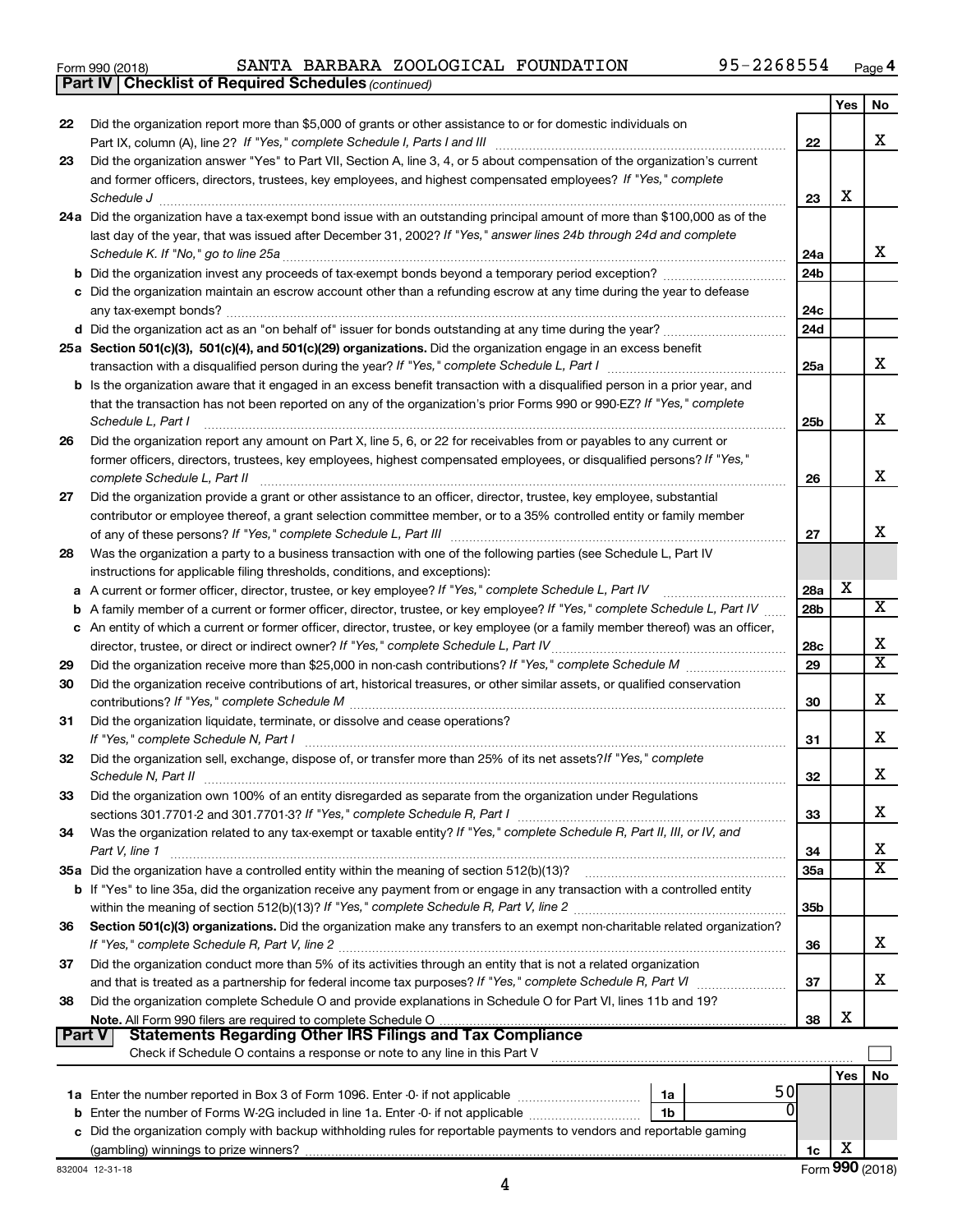| $\cap$<br>.1001c<br>Form | <b>BARBARA</b><br>AN"<br>ĽΑ | ZOOLOGICAL | <b>FOUNDATION</b> | יכ ace |
|--------------------------|-----------------------------|------------|-------------------|--------|
|                          |                             |            |                   |        |

|     |                                                                                                                                                                                                      |     |                                  | Yes                     | No                           |  |
|-----|------------------------------------------------------------------------------------------------------------------------------------------------------------------------------------------------------|-----|----------------------------------|-------------------------|------------------------------|--|
|     | 2a Enter the number of employees reported on Form W-3, Transmittal of Wage and Tax Statements,                                                                                                       |     |                                  |                         |                              |  |
|     | 2a<br>filed for the calendar year ending with or within the year covered by this return <i></i>                                                                                                      | 320 |                                  |                         |                              |  |
|     | <b>b</b> If at least one is reported on line 2a, did the organization file all required federal employment tax returns?                                                                              |     | 2 <sub>b</sub>                   | х                       |                              |  |
|     | <b>Note.</b> If the sum of lines 1a and 2a is greater than 250, you may be required to e-file (see instructions) <i>marrouum</i> manu-                                                               |     |                                  |                         |                              |  |
|     | 3a Did the organization have unrelated business gross income of \$1,000 or more during the year?                                                                                                     |     | За                               |                         | X.                           |  |
| b   |                                                                                                                                                                                                      |     | 3b                               |                         |                              |  |
|     | 4a At any time during the calendar year, did the organization have an interest in, or a signature or other authority over, a                                                                         |     |                                  |                         |                              |  |
|     |                                                                                                                                                                                                      |     | 4a                               |                         | х                            |  |
|     | <b>b</b> If "Yes," enter the name of the foreign country: $\blacktriangleright$                                                                                                                      |     |                                  |                         |                              |  |
|     | See instructions for filing requirements for FinCEN Form 114, Report of Foreign Bank and Financial Accounts (FBAR).                                                                                  |     |                                  |                         |                              |  |
|     |                                                                                                                                                                                                      |     |                                  |                         |                              |  |
| b   | Did any taxable party notify the organization that it was or is a party to a prohibited tax shelter transaction?                                                                                     |     | 5 <sub>b</sub><br>5 <sub>c</sub> |                         | $\overline{\mathbf{x}}$      |  |
| 6a  | Does the organization have annual gross receipts that are normally greater than \$100,000, and did the organization solicit                                                                          |     |                                  |                         |                              |  |
|     | any contributions that were not tax deductible as charitable contributions?                                                                                                                          |     | 6a                               |                         | x                            |  |
| b   | If "Yes," did the organization include with every solicitation an express statement that such contributions or gifts                                                                                 |     |                                  |                         |                              |  |
|     | were not tax deductible?                                                                                                                                                                             |     | 6b                               |                         |                              |  |
| 7   | Organizations that may receive deductible contributions under section 170(c).                                                                                                                        |     |                                  |                         |                              |  |
|     | Did the organization receive a payment in excess of \$75 made partly as a contribution and partly for goods and services provided to the payor?                                                      |     | 7a                               | х                       |                              |  |
| b   |                                                                                                                                                                                                      |     | 7b                               | $\overline{\textbf{x}}$ |                              |  |
| с   | Did the organization sell, exchange, or otherwise dispose of tangible personal property for which it was required                                                                                    |     |                                  |                         |                              |  |
|     |                                                                                                                                                                                                      |     | 7c                               |                         | x                            |  |
| d   | 7d                                                                                                                                                                                                   |     |                                  |                         |                              |  |
| е   | Did the organization receive any funds, directly or indirectly, to pay premiums on a personal benefit contract?                                                                                      |     | 7e                               |                         | x<br>$\overline{\mathtt{x}}$ |  |
|     | Did the organization, during the year, pay premiums, directly or indirectly, on a personal benefit contract?                                                                                         |     |                                  |                         |                              |  |
|     | If the organization received a contribution of qualified intellectual property, did the organization file Form 8899 as required?                                                                     |     |                                  |                         |                              |  |
| h   | If the organization received a contribution of cars, boats, airplanes, or other vehicles, did the organization file a Form 1098-C?                                                                   |     | 7h                               |                         |                              |  |
| 8   | Sponsoring organizations maintaining donor advised funds. Did a donor advised fund maintained by the                                                                                                 |     |                                  |                         |                              |  |
|     | sponsoring organization have excess business holdings at any time during the year?<br>and a complete the contract of the complete the complete the complete the complete the complete the complete t |     | 8                                |                         |                              |  |
| 9   | Sponsoring organizations maintaining donor advised funds.                                                                                                                                            |     |                                  |                         |                              |  |
| а   | Did the sponsoring organization make any taxable distributions under section 4966?                                                                                                                   |     | 9а                               |                         |                              |  |
| b   |                                                                                                                                                                                                      |     | 9b                               |                         |                              |  |
| 10  | Section 501(c)(7) organizations. Enter:                                                                                                                                                              |     |                                  |                         |                              |  |
| а   | 10a<br>10 <sub>b</sub>                                                                                                                                                                               |     |                                  |                         |                              |  |
| 11. | Gross receipts, included on Form 990, Part VIII, line 12, for public use of club facilities<br>Section 501(c)(12) organizations. Enter:                                                              |     |                                  |                         |                              |  |
|     | 11a                                                                                                                                                                                                  |     |                                  |                         |                              |  |
|     | <b>b</b> Gross income from other sources (Do not net amounts due or paid to other sources against                                                                                                    |     |                                  |                         |                              |  |
|     | amounts due or received from them.)<br>11b                                                                                                                                                           |     |                                  |                         |                              |  |
|     | 12a Section 4947(a)(1) non-exempt charitable trusts. Is the organization filing Form 990 in lieu of Form 1041?                                                                                       |     | 12a                              |                         |                              |  |
| b   | 12 <sub>b</sub><br>If "Yes," enter the amount of tax-exempt interest received or accrued during the year                                                                                             |     |                                  |                         |                              |  |
| 13  | Section 501(c)(29) qualified nonprofit health insurance issuers.                                                                                                                                     |     |                                  |                         |                              |  |
| а   | Is the organization licensed to issue qualified health plans in more than one state?                                                                                                                 |     | 1За                              |                         |                              |  |
|     | Note. See the instructions for additional information the organization must report on Schedule O.                                                                                                    |     |                                  |                         |                              |  |
|     | <b>b</b> Enter the amount of reserves the organization is required to maintain by the states in which the                                                                                            |     |                                  |                         |                              |  |
|     | 13 <sub>b</sub>                                                                                                                                                                                      |     |                                  |                         |                              |  |
| с   | 13 <sub>c</sub>                                                                                                                                                                                      |     |                                  |                         |                              |  |
| 14a | Did the organization receive any payments for indoor tanning services during the tax year?                                                                                                           |     |                                  |                         | $\overline{\mathbf{X}}$      |  |
| b   |                                                                                                                                                                                                      |     | 14b                              |                         |                              |  |
| 15  | Is the organization subject to the section 4960 tax on payment(s) of more than \$1,000,000 in remuneration or                                                                                        |     |                                  |                         |                              |  |
|     | excess parachute payment(s) during the year?                                                                                                                                                         |     | 15                               |                         | х                            |  |
|     | If "Yes," see instructions and file Form 4720, Schedule N.                                                                                                                                           |     |                                  |                         |                              |  |
| 16  | Is the organization an educational institution subject to the section 4968 excise tax on net investment income?                                                                                      |     | 16                               |                         | х                            |  |
|     | If "Yes," complete Form 4720, Schedule O.                                                                                                                                                            |     |                                  |                         |                              |  |

**Part V** Statements Regarding Other IRS Filings and Tax Compliance (continued)

Form (2018) **990**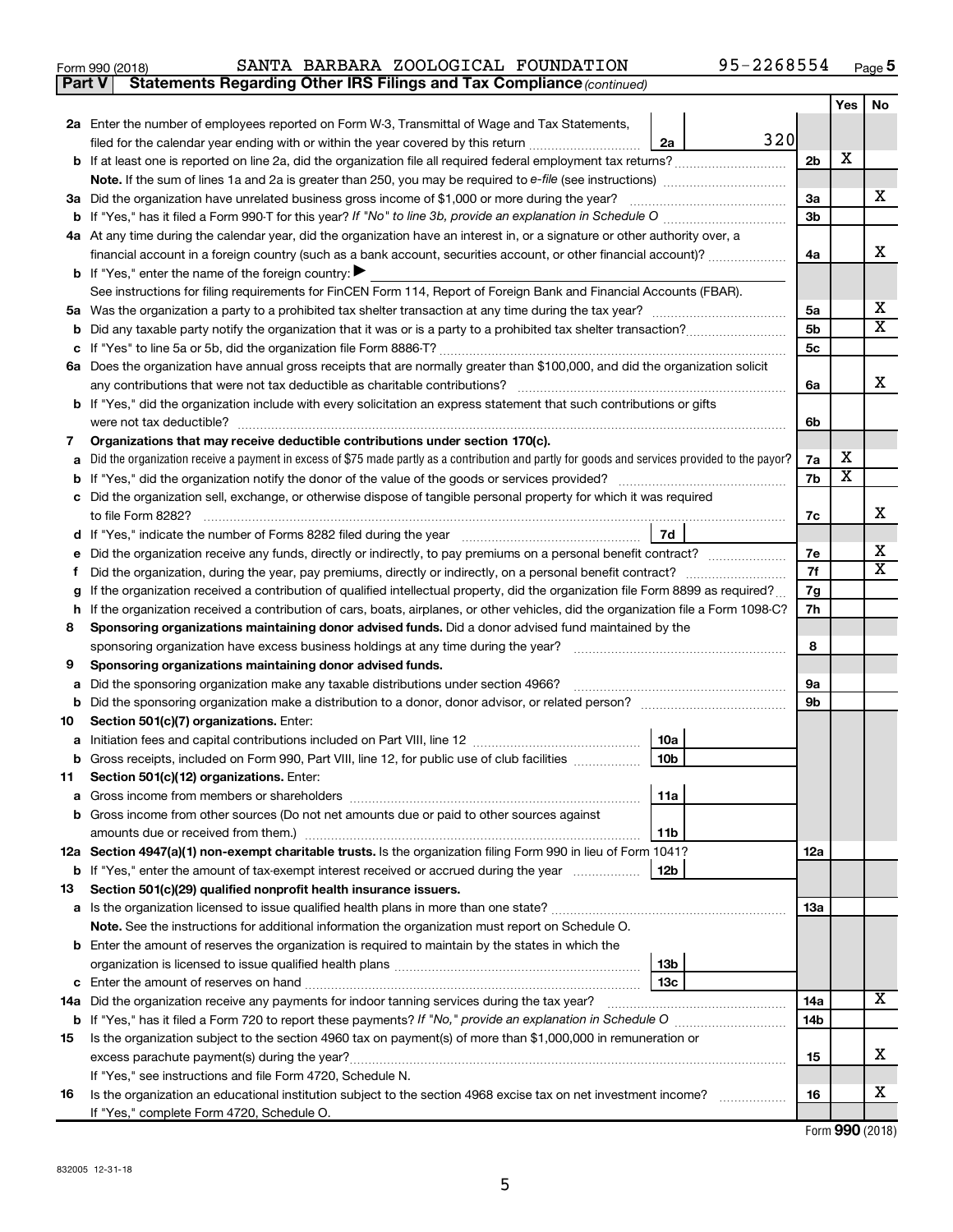**2**

**3**

**4 5**

| 6   |                                                                                                                                                                                                                                | 6               |                       | х  |
|-----|--------------------------------------------------------------------------------------------------------------------------------------------------------------------------------------------------------------------------------|-----------------|-----------------------|----|
|     | 7a Did the organization have members, stockholders, or other persons who had the power to elect or appoint one or                                                                                                              |                 |                       |    |
|     |                                                                                                                                                                                                                                | 7a              |                       | X  |
|     | <b>b</b> Are any governance decisions of the organization reserved to (or subject to approval by) members, stockholders, or                                                                                                    |                 |                       |    |
|     |                                                                                                                                                                                                                                | 7b              |                       | х  |
| 8   | Did the organization contemporaneously document the meetings held or written actions undertaken during the year by the following:                                                                                              |                 |                       |    |
| a   |                                                                                                                                                                                                                                | 8a              | х                     |    |
|     |                                                                                                                                                                                                                                | 8b              | $\overline{\text{x}}$ |    |
| 9   | Is there any officer, director, trustee, or key employee listed in Part VII, Section A, who cannot be reached at the                                                                                                           |                 |                       |    |
|     |                                                                                                                                                                                                                                | 9               |                       | х  |
|     | Section B. Policies (This Section B requests information about policies not required by the Internal Revenue Code.)                                                                                                            |                 |                       |    |
|     |                                                                                                                                                                                                                                |                 | Yes                   | No |
|     |                                                                                                                                                                                                                                | 10a             |                       | х  |
|     | b If "Yes," did the organization have written policies and procedures governing the activities of such chapters, affiliates,                                                                                                   |                 |                       |    |
|     |                                                                                                                                                                                                                                | 10 <sub>b</sub> |                       |    |
|     | 11a Has the organization provided a complete copy of this Form 990 to all members of its governing body before filing the form?                                                                                                | 11a             | х                     |    |
|     | <b>b</b> Describe in Schedule O the process, if any, used by the organization to review this Form 990.                                                                                                                         |                 |                       |    |
| 12a | Did the organization have a written conflict of interest policy? If "No," go to line 13                                                                                                                                        | 12a             | х                     |    |
|     |                                                                                                                                                                                                                                | 12 <sub>b</sub> | $\overline{\text{x}}$ |    |
| c   | Did the organization regularly and consistently monitor and enforce compliance with the policy? If "Yes," describe                                                                                                             |                 |                       |    |
|     | in Schedule O how this was done <b>construction and construction</b> construction of the schedule O how this was done                                                                                                          | 12c             | X                     |    |
| 13  |                                                                                                                                                                                                                                | 13              | x                     |    |
| 14  | Did the organization have a written document retention and destruction policy? [11] manufaction manufaction in                                                                                                                 | 14              | $\overline{\text{x}}$ |    |
| 15  | Did the process for determining compensation of the following persons include a review and approval by independent                                                                                                             |                 |                       |    |
|     | persons, comparability data, and contemporaneous substantiation of the deliberation and decision?                                                                                                                              |                 |                       |    |
| a   | The organization's CEO, Executive Director, or top management official [111] [11] manument content of the organization's CEO, Executive Director, or top management official [11] manument content of the original manument of | 15a             | х                     |    |
| b   |                                                                                                                                                                                                                                | 15 <sub>b</sub> | $\overline{\text{x}}$ |    |
|     | If "Yes" to line 15a or 15b, describe the process in Schedule O (see instructions).                                                                                                                                            |                 |                       |    |
|     | 16a Did the organization invest in, contribute assets to, or participate in a joint venture or similar arrangement with a                                                                                                      |                 |                       |    |
|     |                                                                                                                                                                                                                                | 16a             |                       | x  |
|     | <b>b</b> If "Yes," did the organization follow a written policy or procedure requiring the organization to evaluate its participation                                                                                          |                 |                       |    |
|     | in joint venture arrangements under applicable federal tax law, and take steps to safeguard the organization's                                                                                                                 |                 |                       |    |
|     | exempt status with respect to such arrangements?                                                                                                                                                                               | 16 <sub>b</sub> |                       |    |
|     | <b>Section C. Disclosure</b>                                                                                                                                                                                                   |                 |                       |    |
| 17  | List the states with which a copy of this Form 990 is required to be filed $\blacktriangleright$ CA                                                                                                                            |                 |                       |    |
| 18  | Section 6104 requires an organization to make its Forms 1023 (1024 or 1024 A if applicable), 990, and 990-T (Section 501(c)(3)s only) available                                                                                |                 |                       |    |
|     | for public inspection. Indicate how you made these available. Check all that apply.                                                                                                                                            |                 |                       |    |
|     | $\lfloor x \rfloor$ Upon request<br>$\lfloor X \rfloor$ Own website<br>Another's website<br>Other (explain in Schedule O)                                                                                                      |                 |                       |    |
| 19  | Describe in Schedule O whether (and if so, how) the organization made its governing documents, conflict of interest policy, and financial                                                                                      |                 |                       |    |
|     | statements available to the public during the tax year.                                                                                                                                                                        |                 |                       |    |
| 20  | State the name, address, and telephone number of the person who possesses the organization's books and records $\blacktriangleright$                                                                                           |                 |                       |    |
|     | GREG WILSON - (805) 962-5339                                                                                                                                                                                                   |                 |                       |    |
|     | 500 NINOS DRIVE, SANTA BARBARA,<br>93103<br>CA                                                                                                                                                                                 |                 | $0.00 \times 0.0$     |    |
|     |                                                                                                                                                                                                                                |                 |                       |    |

Did any officer, director, trustee, or key employee have a family relationship or a business relationship with any other

officer, director, trustee, or key employee? ~~~~~~~~~~~~~~~~~~~~~~~~~~~~~~~~~~~~~~~~ Did the organization delegate control over management duties customarily performed by or under the direct supervision of officers, directors, or trustees, or key employees to a management company or other person?~~~~~~~~~~~~~~ Did the organization make any significant changes to its governing documents since the prior Form 990 was filed? ............... Did the organization become aware during the year of a significant diversion of the organization's assets? ~~~~~~~~~

**1a** Enter the number of voting members of the governing body at the end of the tax year *www.fronoming* 

Check if Schedule O contains a response or note to any line in this Part VI

**Section A. Governing Body and Management**

If there are material differences in voting rights among members of the governing body, or if the governing body delegated broad authority to an executive committee or similar committee, explain in Schedule O.

**b** Enter the number of voting members included in line 1a, above, who are independent  $\ldots$ 

24

22

**2**

**3 4 5**

**1a**

**1b**

**Yes No**

 $\boxed{\text{X}}$ 

X

X  $\overline{\mathtt{x}}$  $\overline{\text{x}}$ 

**Part VI** Governance, Management, and Disclosure For each "Yes" response to lines 2 through 7b below, and for a "No" response *to line 8a, 8b, or 10b below, describe the circumstances, processes, or changes in Schedule O. See instructions.*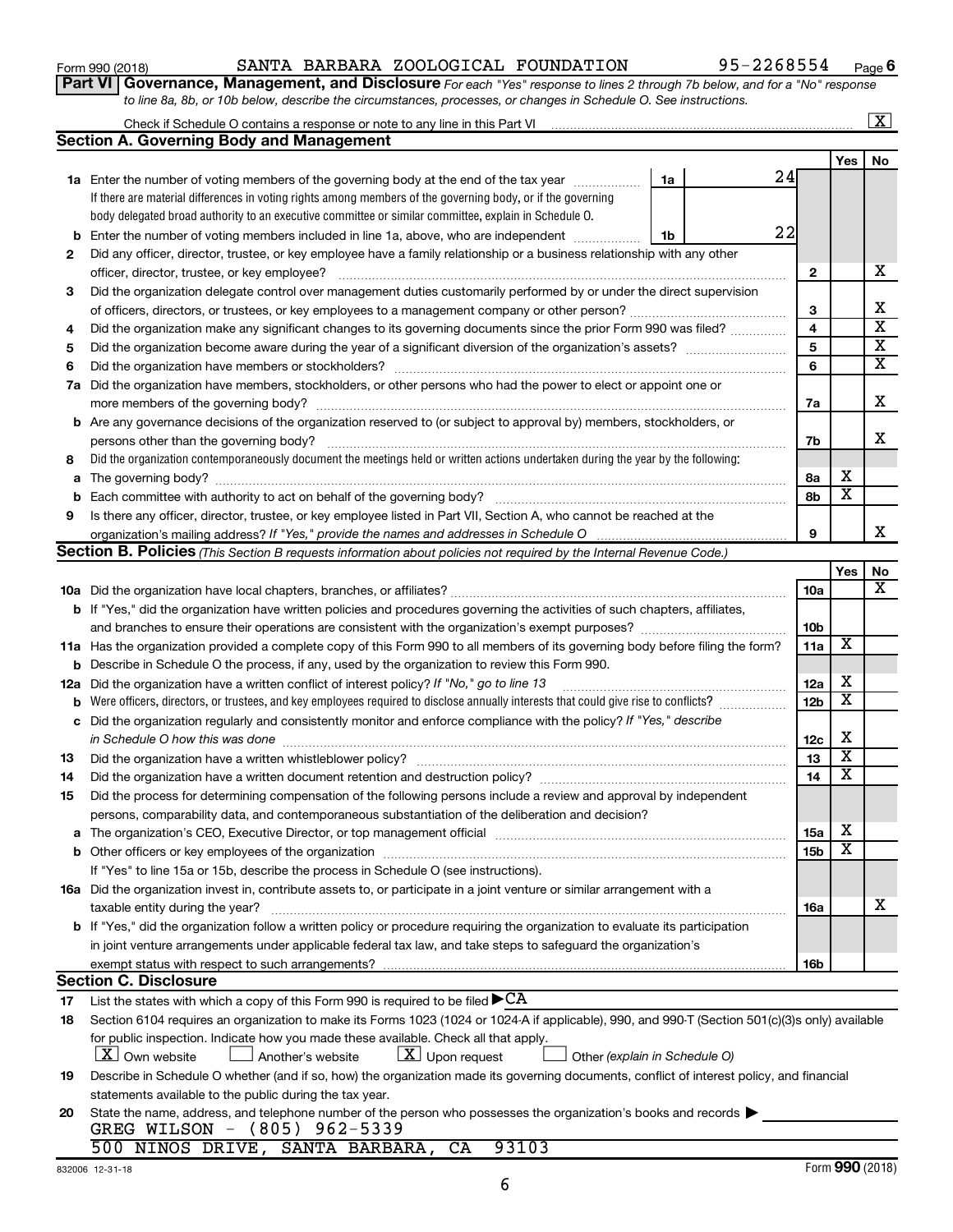$\Box$ 

**Part VII Compensation of Officers, Directors, Trustees, Key Employees, Highest Compensated Employees, and Independent Contractors**

Check if Schedule O contains a response or note to any line in this Part VII

**Section A. Officers, Directors, Trustees, Key Employees, and Highest Compensated Employees**

**1a**  Complete this table for all persons required to be listed. Report compensation for the calendar year ending with or within the organization's tax year.

**•** List all of the organization's current officers, directors, trustees (whether individuals or organizations), regardless of amount of compensation. Enter -0- in columns  $(D)$ ,  $(E)$ , and  $(F)$  if no compensation was paid.

**•** List all of the organization's **current** key employees, if any. See instructions for definition of "key employee."

**•** List the organization's five current highest compensated employees (other than an officer, director, trustee, or key employee) who received reportable compensation (Box 5 of Form W-2 and/or Box 7 of Form 1099-MISC) of more than \$100,000 from the organization and any related organizations.

**•** List all of the organization's former officers, key employees, and highest compensated employees who received more than \$100,000 of reportable compensation from the organization and any related organizations.

**•** List all of the organization's former directors or trustees that received, in the capacity as a former director or trustee of the organization, more than \$10,000 of reportable compensation from the organization and any related organizations.

List persons in the following order: individual trustees or directors; institutional trustees; officers; key employees; highest compensated employees; and former such persons.

Check this box if neither the organization nor any related organization compensated any current officer, director, or trustee.  $\Box$ 

| (A)                         | (B)                    |                                |                                                                  | (C)         |              |                                 |        | (D)                 | (E)                              | (F)                      |
|-----------------------------|------------------------|--------------------------------|------------------------------------------------------------------|-------------|--------------|---------------------------------|--------|---------------------|----------------------------------|--------------------------|
| Name and Title              | Average                |                                | (do not check more than one                                      |             | Position     |                                 |        | Reportable          | Reportable                       | Estimated                |
|                             | hours per              |                                | box, unless person is both an<br>officer and a director/trustee) |             |              |                                 |        | compensation        | compensation                     | amount of                |
|                             | week                   |                                |                                                                  |             |              |                                 |        | from                | from related                     | other                    |
|                             | (list any<br>hours for |                                |                                                                  |             |              |                                 |        | the<br>organization | organizations<br>(W-2/1099-MISC) | compensation<br>from the |
|                             | related                |                                |                                                                  |             |              |                                 |        | (W-2/1099-MISC)     |                                  | organization             |
|                             | organizations          |                                |                                                                  |             |              |                                 |        |                     |                                  | and related              |
|                             | below                  |                                |                                                                  |             |              |                                 |        |                     |                                  | organizations            |
|                             | line)                  | Individual trustee or director | Institutional trustee                                            | Officer     | Key employee | Highest compensated<br>employee | Former |                     |                                  |                          |
| RHONDA HENDERSON<br>(1)     | 1.00                   |                                |                                                                  |             |              |                                 |        |                     |                                  |                          |
| <b>DIRECTOR</b>             |                        | $\mathbf X$                    |                                                                  |             |              |                                 |        | 0.                  | $\mathbf 0$                      | $\mathbf 0$ .            |
| (2)<br>DENNIS POWER         | 1.00                   |                                |                                                                  |             |              |                                 |        |                     |                                  |                          |
| <b>DIRECTOR</b>             |                        | X                              |                                                                  |             |              |                                 |        | $\mathbf 0$ .       | 0.                               | $\mathbf 0$ .            |
| <b>RANDY WEISS</b><br>(3)   | 1.00                   |                                |                                                                  |             |              |                                 |        |                     |                                  |                          |
| <b>DIRECTOR</b>             |                        | X                              |                                                                  |             |              |                                 |        | 0.                  | $\mathbf 0$                      | $\mathbf 0$ .            |
| BRIAN KOPEIKIN<br>(4)       | 1.00                   |                                |                                                                  |             |              |                                 |        |                     |                                  |                          |
| <b>DIRECTOR</b>             |                        | X                              |                                                                  |             |              |                                 |        | $\mathbf 0$ .       | $\mathbf 0$ .                    | $\mathbf 0$ .            |
| CAROL DUNCAN<br>(5)         | 1.00                   |                                |                                                                  |             |              |                                 |        |                     |                                  |                          |
| <b>DIRECTOR</b>             |                        | $\mathbf X$                    |                                                                  |             |              |                                 |        | 0.                  | $\mathbf 0$ .                    | $\mathbf 0$ .            |
| DAVID GRAFF<br>(6)          | 1.00                   |                                |                                                                  |             |              |                                 |        |                     |                                  |                          |
| <b>DIRECTOR</b>             |                        | X                              |                                                                  |             |              |                                 |        | $\mathbf 0$ .       | $\mathbf 0$ .                    | $\boldsymbol{0}$ .       |
| <b>GEORGE LEIS</b><br>(7)   | 1.00                   |                                |                                                                  |             |              |                                 |        |                     |                                  |                          |
| VICE CHAIR                  |                        | $\mathbf X$                    |                                                                  | $\mathbf X$ |              |                                 |        | 0.                  | $\mathbf 0$ .                    | $\mathbf 0$ .            |
| <b>DAVID ARTHURS</b><br>(8) | 1.00                   |                                |                                                                  |             |              |                                 |        |                     |                                  |                          |
| TREASURER                   |                        | $\mathbf X$                    |                                                                  | X           |              |                                 |        | 0.                  | $\mathbf 0$ .                    | $\mathbf 0$ .            |
| MARK DANIELSON<br>(9)       | 1.00                   |                                |                                                                  |             |              |                                 |        |                     |                                  |                          |
| <b>DIRECTOR</b>             |                        | $\mathbf x$                    |                                                                  |             |              |                                 |        | 0.                  | $\mathbf 0$ .                    | $\mathbf 0$ .            |
| (10) PAUL JOHNSON           | 1.00                   |                                |                                                                  |             |              |                                 |        |                     |                                  |                          |
| <b>DIRECTOR</b>             |                        | $\mathbf X$                    |                                                                  |             |              |                                 |        | 0.                  | $\mathbf 0$ .                    | $\mathbf 0$ .            |
| (11) PETER JORDANO          | 1.00                   |                                |                                                                  |             |              |                                 |        |                     |                                  |                          |
| <b>DIRECTOR</b>             |                        | $\mathbf X$                    |                                                                  |             |              |                                 |        | 0.                  | $\mathbf 0$ .                    | $\mathbf 0$ .            |
| (12) BRIAN ROBERTSON        | 1.00                   |                                |                                                                  |             |              |                                 |        |                     |                                  |                          |
| <b>DIRECTOR</b>             |                        | X                              |                                                                  |             |              |                                 |        | $\mathbf 0$ .       | $\mathbf 0$ .                    | $\mathbf 0$ .            |
| (13) PEGGY WILEY            | 1.00                   |                                |                                                                  |             |              |                                 |        |                     |                                  |                          |
| <b>DIRECTOR</b>             |                        | $\mathbf X$                    |                                                                  |             |              |                                 |        | 0.                  | $\mathbf 0$ .                    | $\mathbf 0$ .            |
| (14) DANIEL COHEN           | 1.00                   |                                |                                                                  |             |              |                                 |        |                     |                                  |                          |
| <b>DIRECTOR</b>             |                        | X                              |                                                                  |             |              |                                 |        | $\mathbf 0$ .       | $\mathbf 0$ .                    | $\mathbf 0$ .            |
| (15) KELLY JENSEN           | 1.00                   |                                |                                                                  |             |              |                                 |        |                     |                                  |                          |
| <b>DIRECTOR</b>             |                        | $\mathbf X$                    |                                                                  |             |              |                                 |        | $\mathbf{0}$ .      | $\mathbf 0$ .                    | $\mathbf 0$ .            |
| (16) ROBYN PARKER           | 1.00                   |                                |                                                                  |             |              |                                 |        |                     |                                  |                          |
| <b>DIRECTOR</b>             |                        | X                              |                                                                  |             |              |                                 |        | $\mathbf 0$ .       | $\mathbf 0$ .                    | 0.                       |
| (17) CRYSTAL WYATT          | 1.00                   |                                |                                                                  |             |              |                                 |        |                     |                                  |                          |
| <b>CHAIR</b>                |                        | $\mathbf x$                    |                                                                  | $\mathbf X$ |              |                                 |        | 0.                  | $\mathbf 0$ .                    | $\mathbf 0$ .            |

Form (2018) **990**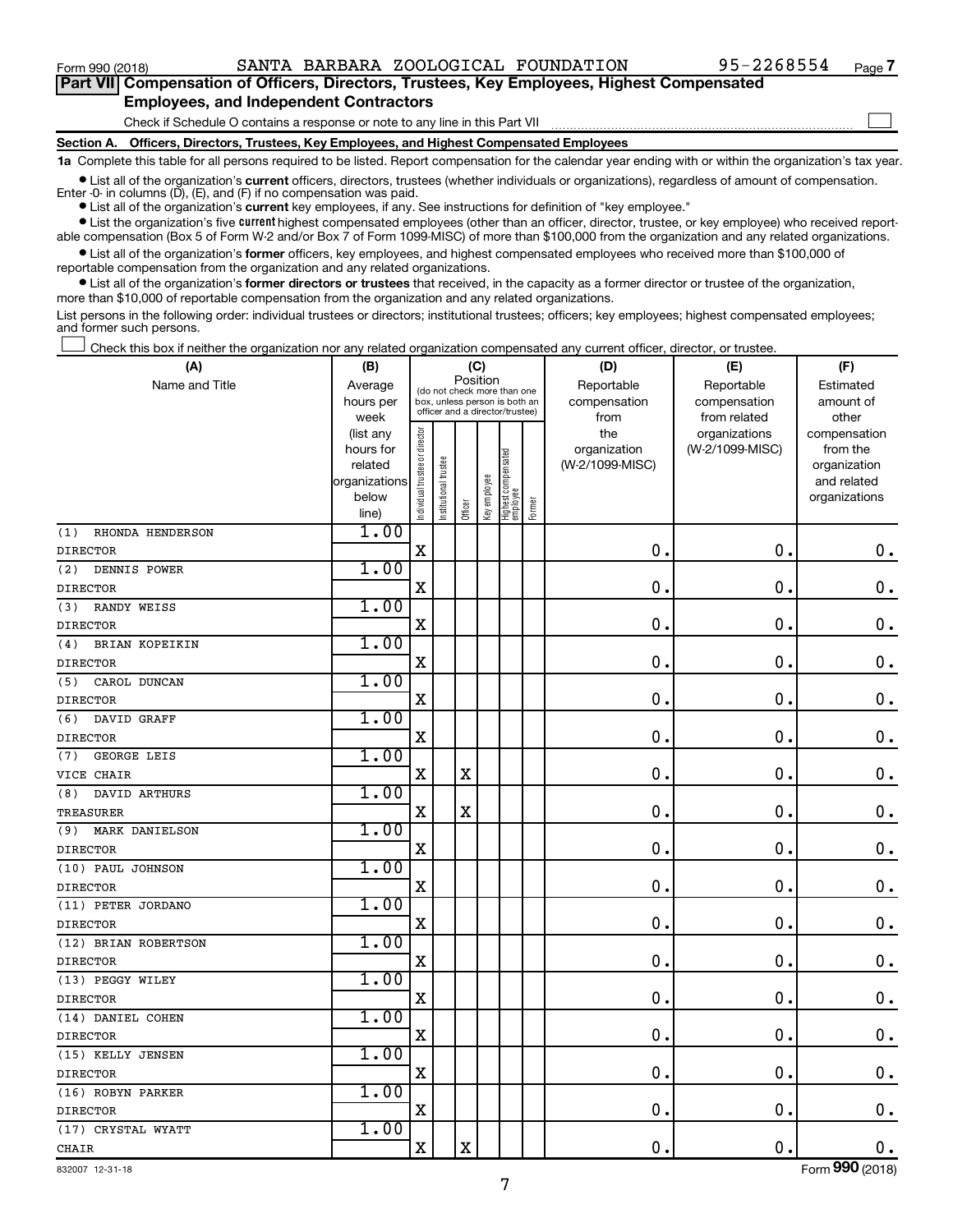| SANTA BARBARA ZOOLOGICAL FOUNDATION<br>Form 990 (2018)                                                                                                                                                                                                                  |                                                                                                                                   |                                |                       |                 |              |                                                                                                 |        |                                           | 95-2268554                                        |               |                     |                                                                          | Page 8        |
|-------------------------------------------------------------------------------------------------------------------------------------------------------------------------------------------------------------------------------------------------------------------------|-----------------------------------------------------------------------------------------------------------------------------------|--------------------------------|-----------------------|-----------------|--------------|-------------------------------------------------------------------------------------------------|--------|-------------------------------------------|---------------------------------------------------|---------------|---------------------|--------------------------------------------------------------------------|---------------|
| Part VII Section A. Officers, Directors, Trustees, Key Employees, and Highest Compensated Employees (continued)                                                                                                                                                         |                                                                                                                                   |                                |                       |                 |              |                                                                                                 |        |                                           |                                                   |               |                     |                                                                          |               |
| (A)<br>Name and title                                                                                                                                                                                                                                                   | (B)<br>Average<br>hours per<br>week                                                                                               |                                |                       | (C)<br>Position |              | (do not check more than one<br>box, unless person is both an<br>officer and a director/trustee) |        | (D)<br>Reportable<br>compensation<br>from | (E)<br>Reportable<br>compensation<br>from related |               |                     | (F)<br>Estimated<br>amount of<br>other                                   |               |
|                                                                                                                                                                                                                                                                         | (list any<br>hours for<br>related<br>organizations<br>below<br>line)                                                              | Individual trustee or director | Institutional trustee | Officer         | Key employee | Highest compensated<br>  employee                                                               | Former | the<br>organization<br>(W-2/1099-MISC)    | organizations<br>(W-2/1099-MISC)                  |               |                     | compensation<br>from the<br>organization<br>and related<br>organizations |               |
| (18) YVETTE BIRCH GILLER                                                                                                                                                                                                                                                | 1.00                                                                                                                              |                                |                       |                 |              |                                                                                                 |        |                                           |                                                   |               |                     |                                                                          |               |
| <b>DIRECTOR</b>                                                                                                                                                                                                                                                         |                                                                                                                                   | X                              |                       |                 |              |                                                                                                 |        | $\mathbf 0$ .                             |                                                   | 0.            |                     |                                                                          | 0.            |
| (19) ELIZABETH MACPHEE<br><b>DIRECTOR</b>                                                                                                                                                                                                                               | 1.00                                                                                                                              | X                              |                       |                 |              |                                                                                                 |        | $\mathbf 0$ .                             |                                                   | $\mathbf 0$ . |                     |                                                                          | $\mathbf 0$ . |
| (20) AMY PRYOR                                                                                                                                                                                                                                                          | 1.00                                                                                                                              |                                |                       |                 |              |                                                                                                 |        |                                           |                                                   |               |                     |                                                                          |               |
| <b>SECRETARY</b>                                                                                                                                                                                                                                                        |                                                                                                                                   | X                              |                       | X               |              |                                                                                                 |        | $\mathbf 0$ .                             |                                                   | $\mathbf 0$ . |                     |                                                                          | $\mathbf 0$ . |
| (21) ERIKA BECK                                                                                                                                                                                                                                                         | 1.00                                                                                                                              |                                |                       |                 |              |                                                                                                 |        |                                           |                                                   |               |                     |                                                                          |               |
| DIRECTOR                                                                                                                                                                                                                                                                |                                                                                                                                   | X                              |                       |                 |              |                                                                                                 |        | $\mathbf 0$ .                             |                                                   | $\mathbf 0$ . |                     |                                                                          | $\mathbf 0$ . |
| (22) BETSY CHALLEN                                                                                                                                                                                                                                                      | 1.00                                                                                                                              |                                |                       |                 |              |                                                                                                 |        |                                           |                                                   |               |                     |                                                                          |               |
| <b>DIRECTOR</b>                                                                                                                                                                                                                                                         |                                                                                                                                   | X                              |                       |                 |              |                                                                                                 |        | $\mathbf 0$ .                             |                                                   | $\mathbf 0$ . |                     |                                                                          | $\mathbf 0$ . |
| (23) JOANNE FUNARI                                                                                                                                                                                                                                                      | 1.00                                                                                                                              |                                |                       |                 |              |                                                                                                 |        |                                           |                                                   |               |                     |                                                                          |               |
| <b>DIRECTOR</b>                                                                                                                                                                                                                                                         |                                                                                                                                   | X                              |                       |                 |              |                                                                                                 |        | $\mathbf 0$ .                             |                                                   | $\mathbf 0$ . |                     |                                                                          | $\mathbf 0$ . |
| (24) MICHAEL HURST                                                                                                                                                                                                                                                      | 1.00                                                                                                                              |                                |                       |                 |              |                                                                                                 |        |                                           |                                                   |               |                     |                                                                          |               |
| <b>DIRECTOR</b>                                                                                                                                                                                                                                                         |                                                                                                                                   | X                              |                       |                 |              |                                                                                                 |        | $\mathbf 0$ .                             |                                                   | $\mathbf 0$ . |                     |                                                                          | $\mathbf 0$ . |
| (25) RICHARD BLOCK                                                                                                                                                                                                                                                      | 40.00                                                                                                                             |                                |                       | X               |              |                                                                                                 |        |                                           |                                                   | 0.            |                     |                                                                          |               |
| CEO<br>(26) NANCY MCTOLDRIDGE                                                                                                                                                                                                                                           | 40.00                                                                                                                             |                                |                       |                 |              |                                                                                                 |        |                                           |                                                   |               |                     |                                                                          |               |
| ZOO DIRECTOR                                                                                                                                                                                                                                                            |                                                                                                                                   |                                |                       | X               |              |                                                                                                 |        |                                           |                                                   | $\mathbf 0$ . |                     |                                                                          |               |
|                                                                                                                                                                                                                                                                         |                                                                                                                                   |                                |                       |                 |              |                                                                                                 |        |                                           |                                                   | σ.            |                     |                                                                          |               |
|                                                                                                                                                                                                                                                                         |                                                                                                                                   |                                |                       |                 |              |                                                                                                 |        |                                           |                                                   | σ.            |                     |                                                                          |               |
|                                                                                                                                                                                                                                                                         |                                                                                                                                   |                                |                       |                 |              |                                                                                                 |        |                                           |                                                   | σ.            |                     |                                                                          |               |
| Total number of individuals (including but not limited to those listed above) who received more than \$100,000 of reportable<br>2                                                                                                                                       |                                                                                                                                   |                                |                       |                 |              |                                                                                                 |        |                                           |                                                   |               |                     |                                                                          |               |
| compensation from the organization $\blacktriangleright$                                                                                                                                                                                                                |                                                                                                                                   |                                |                       |                 |              |                                                                                                 |        |                                           |                                                   |               |                     |                                                                          | 6             |
|                                                                                                                                                                                                                                                                         |                                                                                                                                   |                                |                       |                 |              |                                                                                                 |        |                                           |                                                   |               |                     | Yes                                                                      | No            |
| Did the organization list any former officer, director, or trustee, key employee, or highest compensated employee on<br>3<br>line 1a? If "Yes," complete Schedule J for such individual manufacture content to the set of the set of the schedule J for such individual |                                                                                                                                   |                                |                       |                 |              |                                                                                                 |        |                                           |                                                   |               | 3                   |                                                                          | x             |
| 4<br>For any individual listed on line 1a, is the sum of reportable compensation and other compensation from the organization                                                                                                                                           |                                                                                                                                   |                                |                       |                 |              |                                                                                                 |        |                                           |                                                   |               |                     |                                                                          |               |
| and related organizations greater than \$150,000? If "Yes," complete Schedule J for such individual                                                                                                                                                                     |                                                                                                                                   |                                |                       |                 |              |                                                                                                 |        |                                           |                                                   |               | 4                   | х                                                                        |               |
| Did any person listed on line 1a receive or accrue compensation from any unrelated organization or individual for services<br>5                                                                                                                                         |                                                                                                                                   |                                |                       |                 |              |                                                                                                 |        |                                           |                                                   |               |                     |                                                                          |               |
| rendered to the organization? If "Yes," complete Schedule J for such person                                                                                                                                                                                             |                                                                                                                                   |                                |                       |                 |              |                                                                                                 |        |                                           |                                                   |               | 5                   |                                                                          | x             |
| <b>Section B. Independent Contractors</b>                                                                                                                                                                                                                               |                                                                                                                                   |                                |                       |                 |              |                                                                                                 |        |                                           |                                                   |               |                     |                                                                          |               |
| Complete this table for your five highest compensated independent contractors that received more than \$100,000 of compensation from<br>1.                                                                                                                              |                                                                                                                                   |                                |                       |                 |              |                                                                                                 |        |                                           |                                                   |               |                     |                                                                          |               |
| the organization. Report compensation for the calendar year ending with or within the organization's tax year.                                                                                                                                                          |                                                                                                                                   |                                |                       |                 |              |                                                                                                 |        |                                           |                                                   |               |                     |                                                                          |               |
| (A)<br>Name and business address                                                                                                                                                                                                                                        |                                                                                                                                   |                                |                       |                 |              |                                                                                                 |        | (B)<br>Description of services            |                                                   |               | (C)<br>Compensation |                                                                          |               |
| RINCON CATERING, INC, 3805 SANTA CLAUS                                                                                                                                                                                                                                  |                                                                                                                                   |                                |                       |                 |              |                                                                                                 |        | EVENT CATERING, FOOD,                     |                                                   |               |                     |                                                                          |               |
| LANE, CARPINTERIA, CA 93013                                                                                                                                                                                                                                             |                                                                                                                                   |                                |                       |                 |              |                                                                                                 |        | <b>BAR SERVICE</b>                        |                                                   |               |                     |                                                                          | 308,519.      |
| <b>JORDANO'S INC</b>                                                                                                                                                                                                                                                    |                                                                                                                                   |                                |                       |                 |              |                                                                                                 |        | FOOD FOR SALE,                            |                                                   |               |                     |                                                                          |               |
|                                                                                                                                                                                                                                                                         | P.O. BOX 6803, SANTA BARBARA, CA 93160<br>SUPPLIES & EQUIP<br>265,588.<br>WELLS MARKETING LLC, 66 TIERRA CIELO LANE,<br>MARKETING |                                |                       |                 |              |                                                                                                 |        |                                           |                                                   |               |                     |                                                                          |               |
| SANTA BARBARA, CA 93111                                                                                                                                                                                                                                                 |                                                                                                                                   |                                |                       |                 |              |                                                                                                 |        | CONSULTATION                              |                                                   |               |                     | 186,656.                                                                 |               |
| TYNAN GROUP, 2927 DE LA VINA STREET, SANTA                                                                                                                                                                                                                              |                                                                                                                                   |                                |                       |                 |              |                                                                                                 |        |                                           |                                                   |               |                     |                                                                          |               |

Form (2018) **990**

8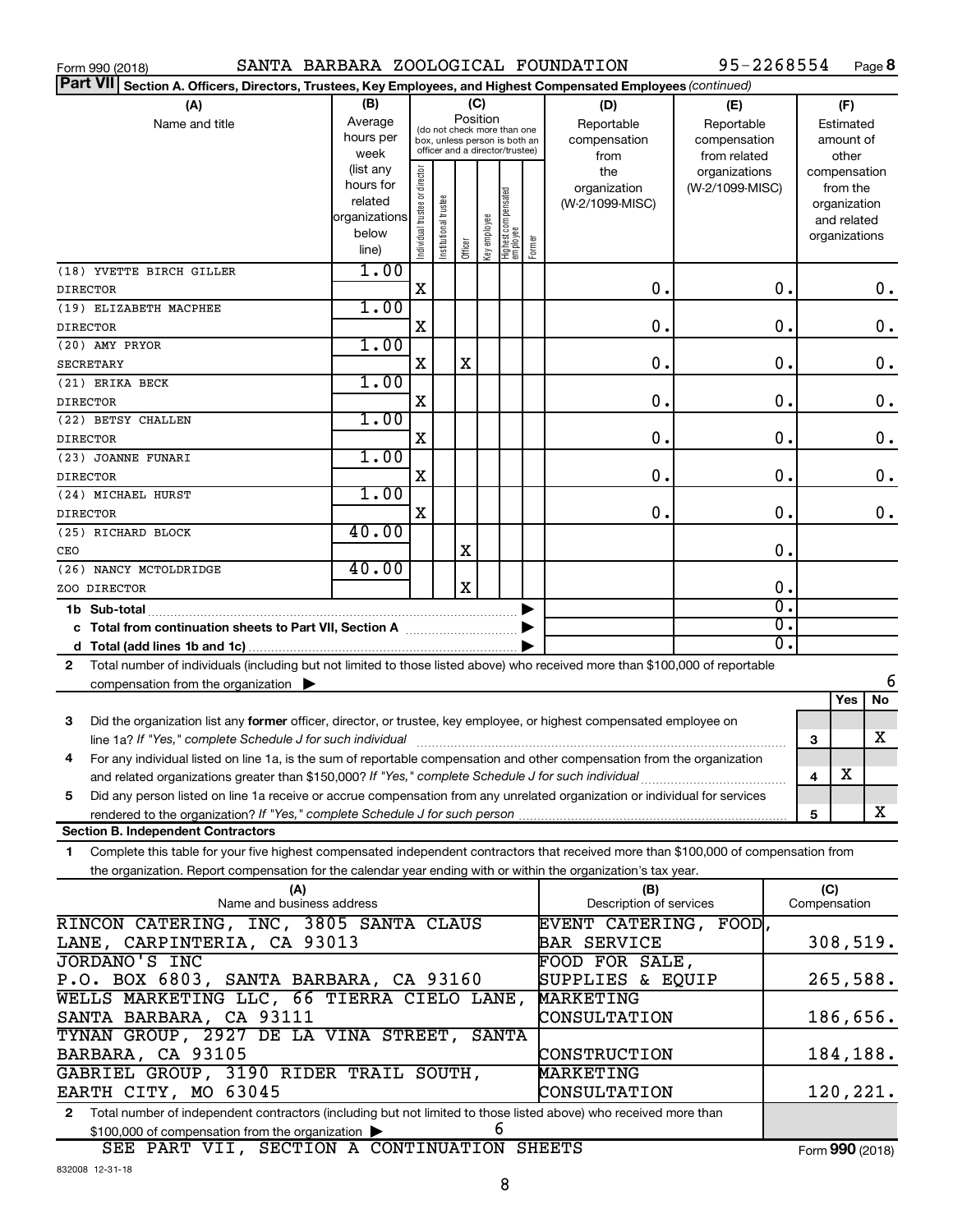| SANTA BARBARA ZOOLOGICAL FOUNDATION<br>95-2268554<br>Form 990                                                   |                                                                                               |  |                        |          |              |                              |        |                 |                 |               |  |
|-----------------------------------------------------------------------------------------------------------------|-----------------------------------------------------------------------------------------------|--|------------------------|----------|--------------|------------------------------|--------|-----------------|-----------------|---------------|--|
| Part VII Section A. Officers, Directors, Trustees, Key Employees, and Highest Compensated Employees (continued) |                                                                                               |  |                        |          |              |                              |        |                 |                 |               |  |
| (A)                                                                                                             | (B)                                                                                           |  |                        |          | (C)          |                              |        | (D)             | (E)             | (F)           |  |
| Name and title                                                                                                  | Average                                                                                       |  |                        | Position |              |                              |        | Reportable      | Reportable      | Estimated     |  |
|                                                                                                                 | hours                                                                                         |  | (check all that apply) |          |              |                              |        | compensation    | compensation    | amount of     |  |
|                                                                                                                 | per                                                                                           |  |                        |          |              |                              |        | from            | from related    | other         |  |
|                                                                                                                 | week                                                                                          |  |                        |          |              |                              |        | the             | organizations   | compensation  |  |
|                                                                                                                 |                                                                                               |  |                        |          |              |                              |        | organization    | (W-2/1099-MISC) | from the      |  |
|                                                                                                                 |                                                                                               |  |                        |          |              |                              |        | (W-2/1099-MISC) |                 | organization  |  |
|                                                                                                                 |                                                                                               |  |                        |          |              |                              |        |                 |                 | and related   |  |
|                                                                                                                 |                                                                                               |  |                        |          |              | Highest compensated employee |        |                 |                 | organizations |  |
|                                                                                                                 |                                                                                               |  |                        |          |              |                              |        |                 |                 |               |  |
|                                                                                                                 | (list any<br>hours for<br>list any<br>hours for<br>related<br>organizations<br>below<br>line) |  | Institutional trustee  | Officer  | Key employee |                              | Former |                 |                 |               |  |
| (27)                                                                                                            | 40.00                                                                                         |  |                        |          |              |                              |        |                 |                 |               |  |
|                                                                                                                 |                                                                                               |  |                        | X        |              |                              |        |                 | $0$ .           |               |  |
| (28)                                                                                                            | 40.00                                                                                         |  |                        |          |              |                              |        |                 |                 |               |  |
|                                                                                                                 |                                                                                               |  |                        |          |              | X                            |        |                 | $0$ .           |               |  |
| (29)                                                                                                            | 40.00                                                                                         |  |                        |          |              |                              |        |                 |                 |               |  |
|                                                                                                                 |                                                                                               |  |                        |          |              | $\mathbf X$                  |        |                 | $0$ .           |               |  |
| (30)                                                                                                            | 40.00                                                                                         |  |                        |          |              |                              |        |                 |                 |               |  |
|                                                                                                                 |                                                                                               |  |                        |          |              |                              |        |                 |                 |               |  |
|                                                                                                                 |                                                                                               |  |                        |          |              | X                            |        |                 | $0$ .           |               |  |
|                                                                                                                 |                                                                                               |  |                        |          |              |                              |        |                 |                 |               |  |
|                                                                                                                 |                                                                                               |  |                        |          |              |                              |        |                 |                 |               |  |
|                                                                                                                 |                                                                                               |  |                        |          |              |                              |        |                 |                 |               |  |
|                                                                                                                 |                                                                                               |  |                        |          |              |                              |        |                 |                 |               |  |
|                                                                                                                 |                                                                                               |  |                        |          |              |                              |        |                 |                 |               |  |
|                                                                                                                 |                                                                                               |  |                        |          |              |                              |        |                 |                 |               |  |
|                                                                                                                 |                                                                                               |  |                        |          |              |                              |        |                 |                 |               |  |
|                                                                                                                 |                                                                                               |  |                        |          |              |                              |        |                 |                 |               |  |
|                                                                                                                 |                                                                                               |  |                        |          |              |                              |        |                 |                 |               |  |
|                                                                                                                 |                                                                                               |  |                        |          |              |                              |        |                 |                 |               |  |
|                                                                                                                 |                                                                                               |  |                        |          |              |                              |        |                 |                 |               |  |
|                                                                                                                 |                                                                                               |  |                        |          |              |                              |        |                 |                 |               |  |
|                                                                                                                 |                                                                                               |  |                        |          |              |                              |        |                 |                 |               |  |
|                                                                                                                 |                                                                                               |  |                        |          |              |                              |        |                 |                 |               |  |
|                                                                                                                 |                                                                                               |  |                        |          |              |                              |        |                 |                 |               |  |
|                                                                                                                 |                                                                                               |  |                        |          |              |                              |        |                 |                 |               |  |
|                                                                                                                 |                                                                                               |  |                        |          |              |                              |        |                 |                 |               |  |
|                                                                                                                 |                                                                                               |  |                        |          |              |                              |        |                 |                 |               |  |
|                                                                                                                 |                                                                                               |  |                        |          |              |                              |        |                 |                 |               |  |
|                                                                                                                 |                                                                                               |  |                        |          |              |                              |        |                 |                 |               |  |
|                                                                                                                 |                                                                                               |  |                        |          |              |                              |        |                 |                 |               |  |
|                                                                                                                 |                                                                                               |  |                        |          |              |                              |        |                 |                 |               |  |
|                                                                                                                 |                                                                                               |  |                        |          |              |                              |        |                 |                 |               |  |
|                                                                                                                 |                                                                                               |  |                        |          |              |                              |        |                 |                 |               |  |
|                                                                                                                 |                                                                                               |  |                        |          |              |                              |        |                 |                 |               |  |
|                                                                                                                 |                                                                                               |  |                        |          |              |                              |        |                 |                 |               |  |
|                                                                                                                 |                                                                                               |  |                        |          |              |                              |        |                 |                 |               |  |
|                                                                                                                 |                                                                                               |  |                        |          |              |                              |        |                 |                 |               |  |
|                                                                                                                 |                                                                                               |  |                        |          |              |                              |        |                 |                 |               |  |
|                                                                                                                 |                                                                                               |  |                        |          |              |                              |        |                 |                 |               |  |
|                                                                                                                 |                                                                                               |  |                        |          |              |                              |        |                 |                 |               |  |
|                                                                                                                 |                                                                                               |  |                        |          |              |                              |        |                 |                 |               |  |
|                                                                                                                 |                                                                                               |  |                        |          |              |                              |        |                 |                 |               |  |
|                                                                                                                 |                                                                                               |  |                        |          |              |                              |        |                 |                 |               |  |
|                                                                                                                 |                                                                                               |  |                        |          |              |                              |        |                 |                 |               |  |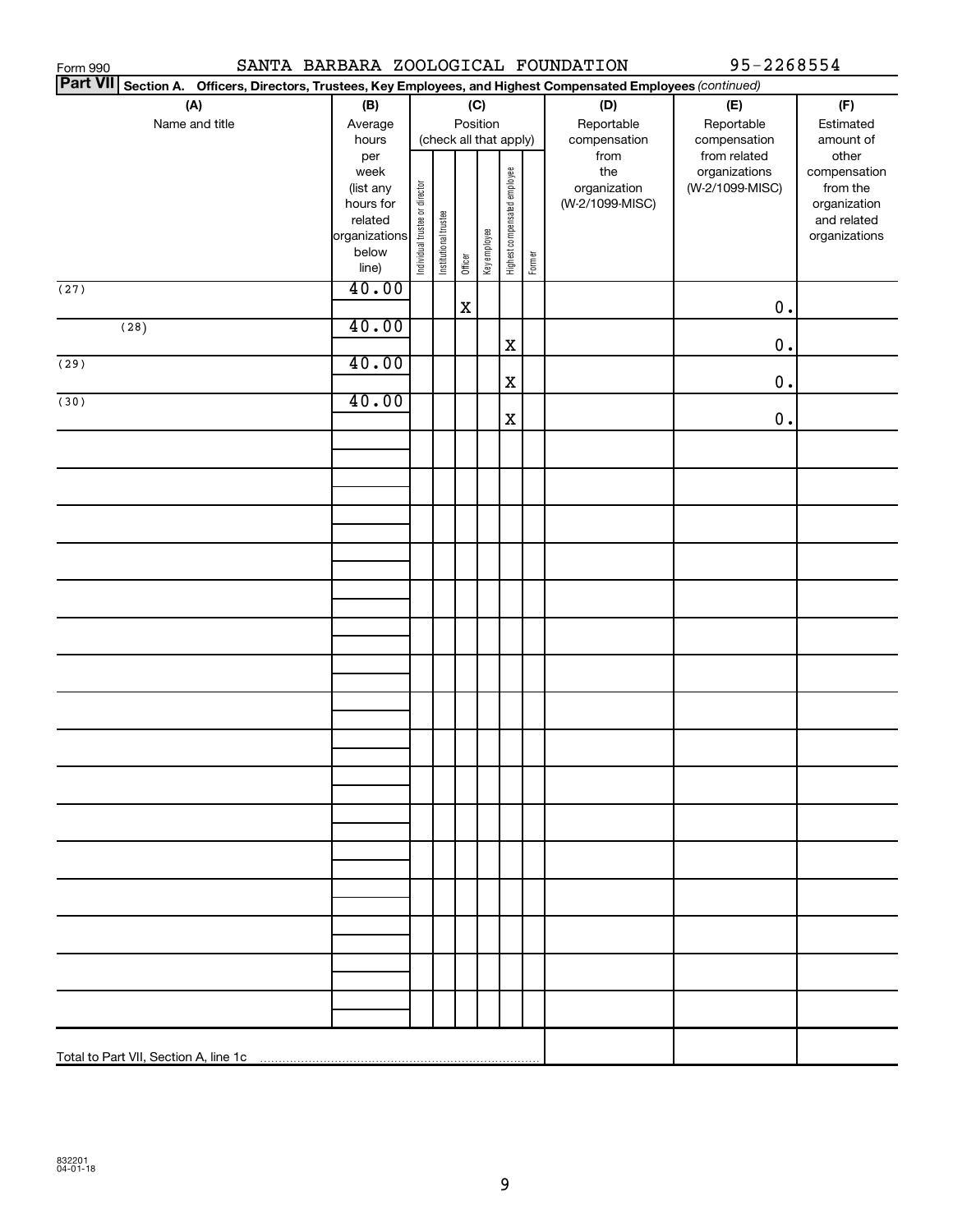|                                                           | <b>Part VIII</b> |   | <b>Statement of Revenue</b>                                                                               |                |                      |               |                                          |                                  |                                                                    |
|-----------------------------------------------------------|------------------|---|-----------------------------------------------------------------------------------------------------------|----------------|----------------------|---------------|------------------------------------------|----------------------------------|--------------------------------------------------------------------|
|                                                           |                  |   |                                                                                                           |                |                      |               |                                          |                                  |                                                                    |
|                                                           |                  |   |                                                                                                           |                |                      | Total revenue | Related or<br>exempt function<br>revenue | Unrelated<br>business<br>revenue | (D)<br>Revenue excluded<br>from tax under<br>sections<br>512 - 514 |
|                                                           |                  |   | 1 a Federated campaigns                                                                                   | 1a             |                      |               |                                          |                                  |                                                                    |
|                                                           |                  |   |                                                                                                           | 1 <sub>b</sub> | 1,711,051.           |               |                                          |                                  |                                                                    |
|                                                           |                  |   | c Fundraising events                                                                                      | 1 <sub>c</sub> |                      |               |                                          |                                  |                                                                    |
|                                                           |                  |   | d Related organizations<br>$\overline{\phantom{a}}$                                                       | 1 <sub>d</sub> |                      |               |                                          |                                  |                                                                    |
|                                                           |                  |   | e Government grants (contributions)                                                                       | 1e             |                      |               |                                          |                                  |                                                                    |
|                                                           |                  |   | f All other contributions, gifts, grants, and                                                             |                |                      |               |                                          |                                  |                                                                    |
|                                                           |                  |   | similar amounts not included above                                                                        | 1f             | 2,465,004.           |               |                                          |                                  |                                                                    |
| Contributions, Gifts, Grants<br>and Other Similar Amounts |                  |   | g Noncash contributions included in lines 1a-1f: \$                                                       |                | 14,929.              |               |                                          |                                  |                                                                    |
|                                                           |                  |   |                                                                                                           |                | ▶                    | 4, 176, 055.  |                                          |                                  |                                                                    |
|                                                           |                  |   |                                                                                                           |                | <b>Business Code</b> |               |                                          |                                  |                                                                    |
|                                                           | 2 a              |   | ZOO ADMISSIONS                                                                                            |                | 900099               | 5, 122, 394.  | 5, 122, 394.                             |                                  |                                                                    |
|                                                           |                  | b | EDUCATION PROGRAMS CLASSES & LEC                                                                          |                | 900099               | 694,034.      | 694,034.                                 |                                  |                                                                    |
|                                                           |                  |   | <b>FOSTER FEEDERS</b>                                                                                     |                | 900099               | 288,628.      | 288,628.                                 |                                  |                                                                    |
|                                                           |                  | d |                                                                                                           |                |                      |               |                                          |                                  |                                                                    |
| Program Service<br>Revenue                                |                  |   |                                                                                                           |                |                      |               |                                          |                                  |                                                                    |
|                                                           |                  |   | f All other program service revenue                                                                       |                |                      | 6,105,056.    |                                          |                                  |                                                                    |
|                                                           | 3                |   | Investment income (including dividends, interest, and                                                     |                |                      |               |                                          |                                  |                                                                    |
|                                                           |                  |   |                                                                                                           |                | ▶                    | 206, 373.     |                                          |                                  | 206, 373.                                                          |
|                                                           | 4                |   | Income from investment of tax-exempt bond proceeds                                                        |                |                      |               |                                          |                                  |                                                                    |
|                                                           | 5                |   |                                                                                                           |                |                      |               |                                          |                                  |                                                                    |
|                                                           |                  |   |                                                                                                           | (i) Real       | (ii) Personal        |               |                                          |                                  |                                                                    |
|                                                           |                  |   | 6 a Gross rents                                                                                           | 422,940.       |                      |               |                                          |                                  |                                                                    |
|                                                           |                  |   | <b>b</b> Less: rental expenses                                                                            | 0.             |                      |               |                                          |                                  |                                                                    |
|                                                           |                  |   | c Rental income or (loss)                                                                                 | 422,940.       |                      |               |                                          |                                  |                                                                    |
|                                                           |                  |   |                                                                                                           |                |                      | 422,940.      | 422,940.                                 |                                  |                                                                    |
|                                                           |                  |   | 7 a Gross amount from sales of                                                                            | (i) Securities | (ii) Other           |               |                                          |                                  |                                                                    |
|                                                           |                  |   | assets other than inventory                                                                               | 2,356,109.     |                      |               |                                          |                                  |                                                                    |
|                                                           |                  |   | <b>b</b> Less: cost or other basis                                                                        |                |                      |               |                                          |                                  |                                                                    |
|                                                           |                  |   | and sales expenses                                                                                        | 2,071,763.     |                      |               |                                          |                                  |                                                                    |
|                                                           |                  |   |                                                                                                           | 284,346.       |                      |               |                                          |                                  |                                                                    |
|                                                           |                  |   |                                                                                                           |                | ▶                    | 284,346.      | 284,346.                                 |                                  |                                                                    |
| <b>Other Revenue</b>                                      |                  |   | 8 a Gross income from fundraising events (not<br>including $$$<br><u> 1990 - Johann Barbara, martin a</u> | of             |                      |               |                                          |                                  |                                                                    |
|                                                           |                  |   | contributions reported on line 1c). See                                                                   |                |                      |               |                                          |                                  |                                                                    |
|                                                           |                  |   |                                                                                                           |                | 842,045.             |               |                                          |                                  |                                                                    |
|                                                           |                  |   |                                                                                                           | b              | 433, 182.            |               |                                          |                                  |                                                                    |
|                                                           |                  |   | c Net income or (loss) from fundraising events                                                            |                | ▶<br>.               | 408,863.      |                                          |                                  | 408,863.                                                           |
|                                                           |                  |   | 9 a Gross income from gaming activities. See                                                              |                |                      |               |                                          |                                  |                                                                    |
|                                                           |                  |   |                                                                                                           |                |                      |               |                                          |                                  |                                                                    |
|                                                           |                  |   |                                                                                                           | b              |                      |               |                                          |                                  |                                                                    |
|                                                           |                  |   | c Net income or (loss) from gaming activities                                                             |                | ▶                    |               |                                          |                                  |                                                                    |
|                                                           |                  |   | 10 a Gross sales of inventory, less returns                                                               |                |                      |               |                                          |                                  |                                                                    |
|                                                           |                  |   |                                                                                                           |                | 3,184,230.           |               |                                          |                                  |                                                                    |
|                                                           |                  |   |                                                                                                           | bl             | 1, 112, 269.         |               |                                          |                                  |                                                                    |
|                                                           |                  |   |                                                                                                           |                | ▶                    | 2,071,961.    | 2,071,961.                               |                                  |                                                                    |
|                                                           |                  |   | Miscellaneous Revenue                                                                                     |                | <b>Business Code</b> |               |                                          |                                  |                                                                    |
|                                                           |                  |   | 11 a $MISC$                                                                                               |                | 900000               | 154,564.      | 154,564.                                 |                                  |                                                                    |
|                                                           |                  | b |                                                                                                           |                |                      |               |                                          |                                  |                                                                    |
|                                                           |                  | с |                                                                                                           |                |                      |               |                                          |                                  |                                                                    |
|                                                           |                  |   |                                                                                                           |                | ▶                    | 154,564.      |                                          |                                  |                                                                    |
|                                                           | 12               |   |                                                                                                           |                |                      | 13,830,158.   | 9,038,867.                               | $\mathbf{0}$ .                   | 615,236.                                                           |

Form 990 (2018) SANTA BARBARA ZOOLOGICAL FOUNDATION 95-2268554 Page

832009 12-31-18

**9**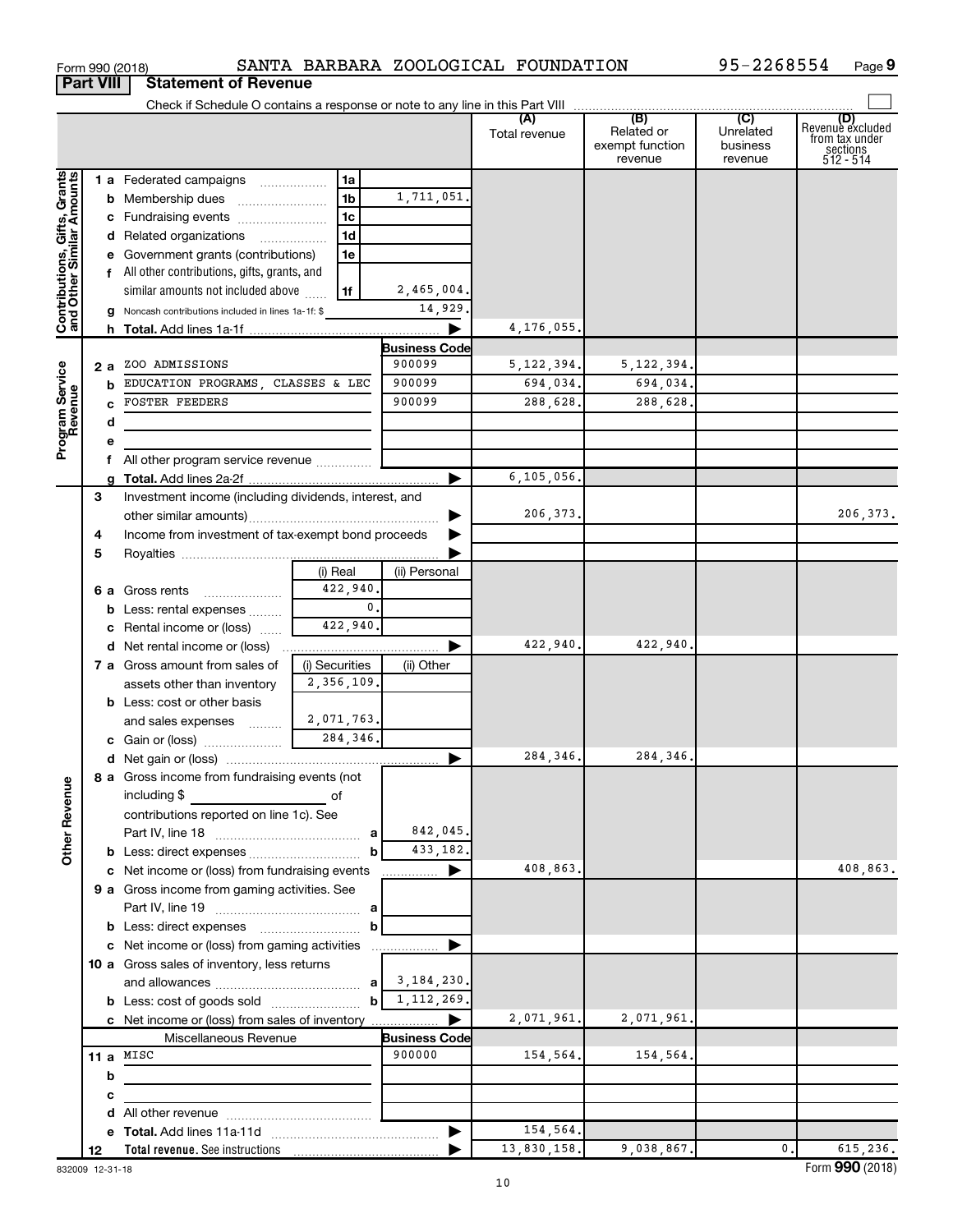**Part IX Statement of Functional Expenses**

Form 990 (2018) Page SANTA BARBARA ZOOLOGICAL FOUNDATION 95-2268554

|    | Section 501(c)(3) and 501(c)(4) organizations must complete all columns. All other organizations must complete column (A).                                                                                  |                       |                                    |                                           |                                |
|----|-------------------------------------------------------------------------------------------------------------------------------------------------------------------------------------------------------------|-----------------------|------------------------------------|-------------------------------------------|--------------------------------|
|    | Check if Schedule O contains a response or note to any line in this Part IX                                                                                                                                 |                       |                                    |                                           |                                |
|    | Do not include amounts reported on lines 6b,<br>7b, 8b, 9b, and 10b of Part VIII.                                                                                                                           | (A)<br>Total expenses | (B)<br>Program service<br>expenses | (C)<br>Management and<br>general expenses | (D)<br>Fundraising<br>expenses |
| 1. | Grants and other assistance to domestic organizations<br>and domestic governments. See Part IV, line 21                                                                                                     |                       |                                    |                                           |                                |
| 2  | Grants and other assistance to domestic                                                                                                                                                                     |                       |                                    |                                           |                                |
|    | individuals. See Part IV, line 22                                                                                                                                                                           |                       |                                    |                                           |                                |
| 3  | Grants and other assistance to foreign                                                                                                                                                                      |                       |                                    |                                           |                                |
|    | organizations, foreign governments, and foreign                                                                                                                                                             |                       |                                    |                                           |                                |
|    | individuals. See Part IV, lines 15 and 16                                                                                                                                                                   |                       |                                    |                                           |                                |
| 4  | Benefits paid to or for members                                                                                                                                                                             |                       |                                    |                                           |                                |
| 5  | Compensation of current officers, directors,                                                                                                                                                                |                       |                                    |                                           |                                |
|    | trustees, and key employees                                                                                                                                                                                 | 583,113.              | 159,635.                           | 206,893.                                  | 216,585.                       |
| 6  | Compensation not included above, to disqualified                                                                                                                                                            |                       |                                    |                                           |                                |
|    | persons (as defined under section 4958(f)(1)) and                                                                                                                                                           |                       |                                    |                                           |                                |
|    | persons described in section 4958(c)(3)(B)                                                                                                                                                                  |                       |                                    |                                           |                                |
| 7  |                                                                                                                                                                                                             | 5,611,423.            | 4,824,474.                         | 444, 316.                                 | 342,633.                       |
| 8  | Pension plan accruals and contributions (include                                                                                                                                                            |                       |                                    |                                           |                                |
|    | section 401(k) and 403(b) employer contributions)                                                                                                                                                           | 267,614.              | 237,085.                           | 22,399.                                   | 8,130.                         |
| 9  | Other employee benefits                                                                                                                                                                                     | 754, 913.             | 686,666.                           | 49,561.                                   | 18,686.                        |
| 10 |                                                                                                                                                                                                             | 406,048.              | 368,493.                           | 22,881.                                   | 14,674.                        |
| 11 | Fees for services (non-employees):                                                                                                                                                                          |                       |                                    |                                           |                                |
| а  |                                                                                                                                                                                                             |                       |                                    |                                           |                                |
|    |                                                                                                                                                                                                             | 11,431.<br>36,208.    | 11,431.                            | 36, 208.                                  |                                |
|    |                                                                                                                                                                                                             |                       |                                    |                                           |                                |
| d  |                                                                                                                                                                                                             |                       |                                    |                                           |                                |
|    | e Professional fundraising services. See Part IV, line 17                                                                                                                                                   | 37,048.               |                                    | 37,048.                                   |                                |
|    | f Investment management fees<br>g Other. (If line 11g amount exceeds 10% of line 25,                                                                                                                        |                       |                                    |                                           |                                |
|    | column (A) amount, list line 11g expenses on Sch O.)                                                                                                                                                        | $16,456$ .            | 16, 250.                           |                                           | 206.                           |
| 12 |                                                                                                                                                                                                             | 408, 231.             | 408, 231.                          |                                           |                                |
| 13 |                                                                                                                                                                                                             | 27,588.               |                                    | 24,047.                                   | 3,541.                         |
| 14 |                                                                                                                                                                                                             | 109,634.              |                                    | 109,634.                                  |                                |
| 15 |                                                                                                                                                                                                             |                       |                                    |                                           |                                |
| 16 |                                                                                                                                                                                                             | 591,850.              | 556,648.                           | 35,202.                                   |                                |
| 17 |                                                                                                                                                                                                             | 47,911.               | 46,392.                            |                                           | 1,519.                         |
| 18 | Payments of travel or entertainment expenses                                                                                                                                                                |                       |                                    |                                           |                                |
|    | for any federal, state, or local public officials                                                                                                                                                           |                       |                                    |                                           |                                |
| 19 | Conferences, conventions, and meetings                                                                                                                                                                      | 145,739.              | 141,792.                           | 3,735.                                    | 212.                           |
| 20 | Interest                                                                                                                                                                                                    |                       |                                    |                                           |                                |
| 21 |                                                                                                                                                                                                             |                       |                                    |                                           |                                |
| 22 | Depreciation, depletion, and amortization                                                                                                                                                                   | 1,485,354.            | 1, 244, 604.                       | 240,750.                                  |                                |
| 23 | Insurance                                                                                                                                                                                                   |                       |                                    |                                           |                                |
| 24 | Other expenses. Itemize expenses not covered<br>above. (List miscellaneous expenses in line 24e. If line<br>24e amount exceeds 10% of line 25, column (A)<br>amount, list line 24e expenses on Schedule O.) |                       |                                    |                                           |                                |
| a  | <b>ANIMAL FOOD</b>                                                                                                                                                                                          | 366, 767.             | 366, 767.                          |                                           |                                |
|    | MEMBERSHIP SERVICE                                                                                                                                                                                          | 205,720.              | 205,720.                           |                                           |                                |
|    | EDUCATIONAL PROGRAM COS                                                                                                                                                                                     | 193,998.              | 193,998.                           |                                           |                                |
| d  | <b>SUPPLIES</b>                                                                                                                                                                                             | 191,612.              | 123,631.                           | 17,941.                                   | 50,040.                        |
|    | e All other expenses                                                                                                                                                                                        | 996,447.              | 878, 337.                          | 118, 110.                                 |                                |
| 25 | Total functional expenses. Add lines 1 through 24e                                                                                                                                                          | 12,495,105.           | 10,470,154.                        | 1,368,725.                                | 656, 226.                      |
| 26 | Joint costs. Complete this line only if the organization                                                                                                                                                    |                       |                                    |                                           |                                |
|    | reported in column (B) joint costs from a combined                                                                                                                                                          |                       |                                    |                                           |                                |
|    | educational campaign and fundraising solicitation.                                                                                                                                                          |                       |                                    |                                           |                                |
|    | Check here $\blacktriangleright$<br>if following SOP 98-2 (ASC 958-720)                                                                                                                                     |                       |                                    |                                           |                                |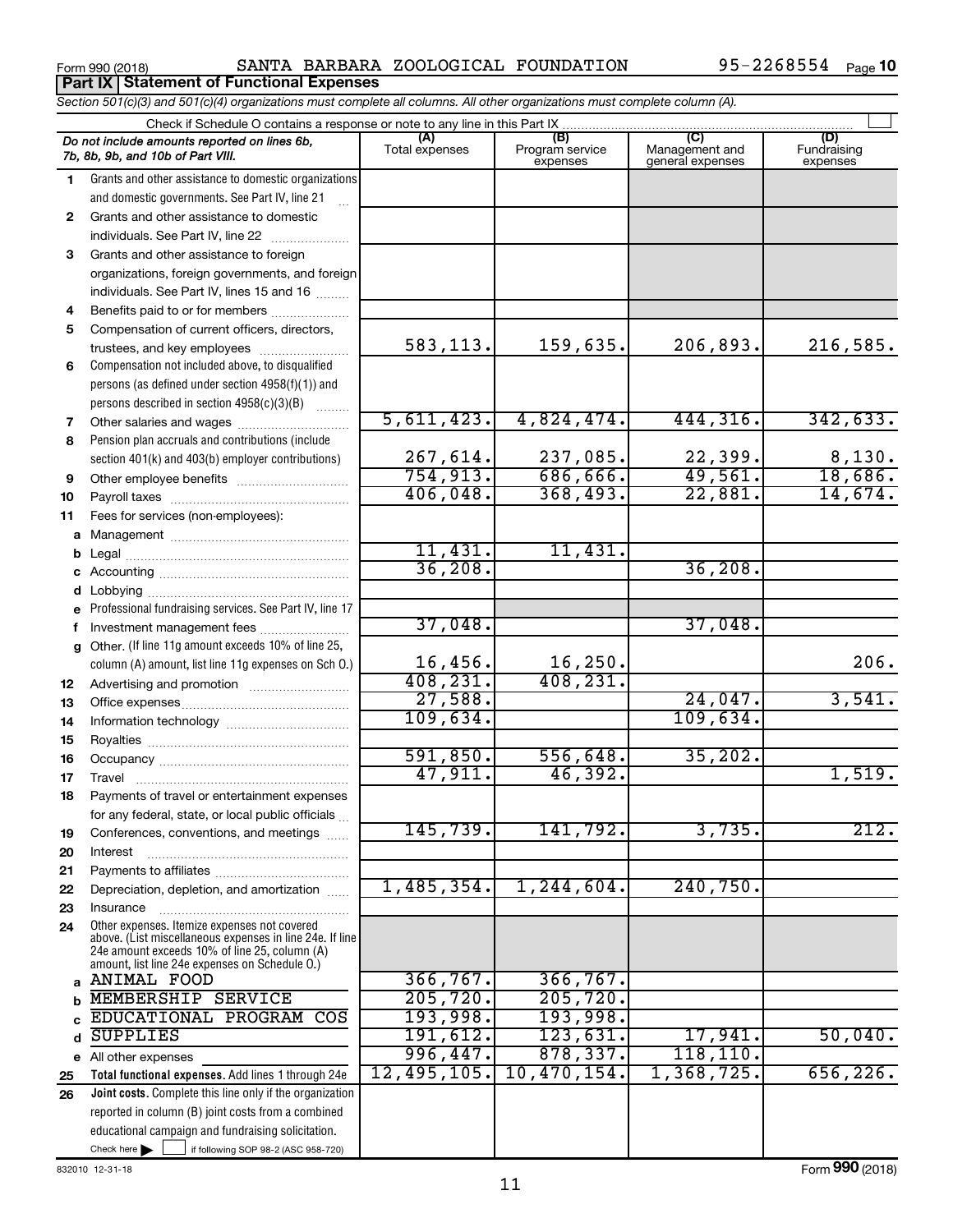**32 33 34**

| SANTA BARBARA ZOOLOGICAL FOUNDATION<br>Form 990 (2018) | 95-2268554 | Page |
|--------------------------------------------------------|------------|------|
|--------------------------------------------------------|------------|------|

|                             | Part X | <b>Balance Sheet</b>                                                                                                       |                 |                       |                           |                         |                             |
|-----------------------------|--------|----------------------------------------------------------------------------------------------------------------------------|-----------------|-----------------------|---------------------------|-------------------------|-----------------------------|
|                             |        |                                                                                                                            |                 |                       |                           |                         |                             |
|                             |        |                                                                                                                            |                 |                       | (A)<br>Beginning of year  |                         | (B)<br>End of year          |
|                             | 1      |                                                                                                                            |                 |                       | 37,100.                   | $\mathbf{1}$            | 37,500.                     |
|                             | 2      |                                                                                                                            |                 |                       | 2,369,544.                | $\mathbf{2}$            | 3,221,168.                  |
|                             | 3      |                                                                                                                            |                 |                       | 298, 144.                 | $\mathbf{3}$            | 21, 137.                    |
|                             | 4      |                                                                                                                            |                 |                       | 67,224.                   | $\overline{\mathbf{4}}$ | 160, 347.                   |
|                             | 5      | Loans and other receivables from current and former officers, directors,                                                   |                 |                       |                           |                         |                             |
|                             |        | trustees, key employees, and highest compensated employees. Complete                                                       |                 |                       |                           | 5                       |                             |
|                             | 6      | Loans and other receivables from other disqualified persons (as defined under                                              |                 |                       |                           |                         |                             |
|                             |        | section 4958(f)(1)), persons described in section 4958(c)(3)(B), and contributing                                          |                 |                       |                           |                         |                             |
|                             |        | employers and sponsoring organizations of section 501(c)(9) voluntary                                                      |                 |                       |                           |                         |                             |
|                             |        | employees' beneficiary organizations (see instr). Complete Part II of Sch L                                                |                 |                       |                           | 6                       |                             |
| Assets                      | 7      |                                                                                                                            |                 |                       |                           | $\overline{7}$          |                             |
|                             | 8      |                                                                                                                            |                 |                       | 428,906.                  | 8                       | 444,752.                    |
|                             | 9      | Prepaid expenses and deferred charges                                                                                      |                 |                       | 255, 613.                 | 9                       | 163,876.                    |
|                             |        | 10a Land, buildings, and equipment: cost or other                                                                          |                 |                       |                           |                         |                             |
|                             |        | basis. Complete Part VI of Schedule D  10a                                                                                 |                 | 37,696,006.           |                           |                         |                             |
|                             |        |                                                                                                                            | 10 <sub>b</sub> | $\boxed{18,522,722.}$ | 19,654,566.               | 10 <sub>c</sub>         | 19, 173, 284.               |
|                             | 11     |                                                                                                                            |                 |                       | 5,856,646.                | 11                      | 7,108,847.                  |
|                             | 12     |                                                                                                                            |                 | 12                    |                           |                         |                             |
|                             | 13     |                                                                                                                            |                 | 13                    |                           |                         |                             |
|                             | 14     |                                                                                                                            |                 | 14                    |                           |                         |                             |
|                             | 15     |                                                                                                                            | 798, 103.       | 15                    | 27, 292.                  |                         |                             |
|                             | 16     |                                                                                                                            |                 |                       | 29,765,846.               | 16                      | 30, 358, 203.               |
|                             | 17     |                                                                                                                            |                 | 824,955.              | 17                        | 832, 315.               |                             |
|                             | 18     |                                                                                                                            |                 | 18                    |                           |                         |                             |
|                             | 19     |                                                                                                                            |                 | 19                    |                           |                         |                             |
|                             | 20     |                                                                                                                            |                 |                       |                           | 20                      |                             |
|                             | 21     | Escrow or custodial account liability. Complete Part IV of Schedule D                                                      |                 |                       |                           | 21                      |                             |
|                             | 22     | Loans and other payables to current and former officers, directors, trustees,                                              |                 |                       |                           |                         |                             |
|                             |        | key employees, highest compensated employees, and disqualified persons.                                                    |                 |                       |                           |                         |                             |
| Liabilities                 |        |                                                                                                                            |                 |                       |                           | 22                      |                             |
|                             | 23     | Secured mortgages and notes payable to unrelated third parties                                                             |                 |                       |                           | 23                      |                             |
|                             | 24     | Unsecured notes and loans payable to unrelated third parties                                                               |                 |                       |                           | 24                      |                             |
|                             | 25     | Other liabilities (including federal income tax, payables to related third                                                 |                 |                       |                           |                         |                             |
|                             |        | parties, and other liabilities not included on lines 17-24). Complete Part X of                                            |                 |                       |                           |                         |                             |
|                             |        | Schedule D                                                                                                                 |                 |                       | 320,000.                  | 25                      | 312,000.                    |
|                             | 26     | Total liabilities. Add lines 17 through 25                                                                                 |                 |                       | 1, 144, 955.              | 26                      | 1,144,315.                  |
|                             |        | Organizations that follow SFAS 117 (ASC 958), check here $\blacktriangleright \begin{array}{c} \perp X \\ \end{array}$ and |                 |                       |                           |                         |                             |
|                             |        | complete lines 27 through 29, and lines 33 and 34.                                                                         |                 |                       | 22,963,183.               |                         |                             |
|                             | 27     |                                                                                                                            |                 |                       | 3,489,935.                | 27                      | 23, 357, 582.<br>5,856,306. |
|                             | 28     | Temporarily restricted net assets                                                                                          |                 |                       | 2,167,773.                | 28                      | $\overline{0}$ .            |
|                             | 29     | Permanently restricted net assets                                                                                          |                 |                       |                           | 29                      |                             |
|                             |        | Organizations that do not follow SFAS 117 (ASC 958), check here >                                                          |                 |                       |                           |                         |                             |
|                             |        | and complete lines 30 through 34.                                                                                          |                 |                       |                           |                         |                             |
|                             | 30     |                                                                                                                            |                 |                       |                           | 30                      |                             |
| Net Assets or Fund Balances | 31     | Paid-in or capital surplus, or land, building, or equipment fund                                                           |                 |                       |                           | 31                      |                             |
|                             | 32     | Retained earnings, endowment, accumulated income, or other funds<br>Total not accete as fund beloness                      |                 | .                     | $\overline{28}$<br>620891 | 32<br>$\sim$            | 29 213 888                  |

Form (2018) **990**

**32 33 34**

 $28,620,891.$   $33$   $29,213,888.$ 29,765,846. 30,358,203.

Total net assets or fund balances ~~~~~~~~~~~~~~~~~~~~~~

Total liabilities and net assets/fund balances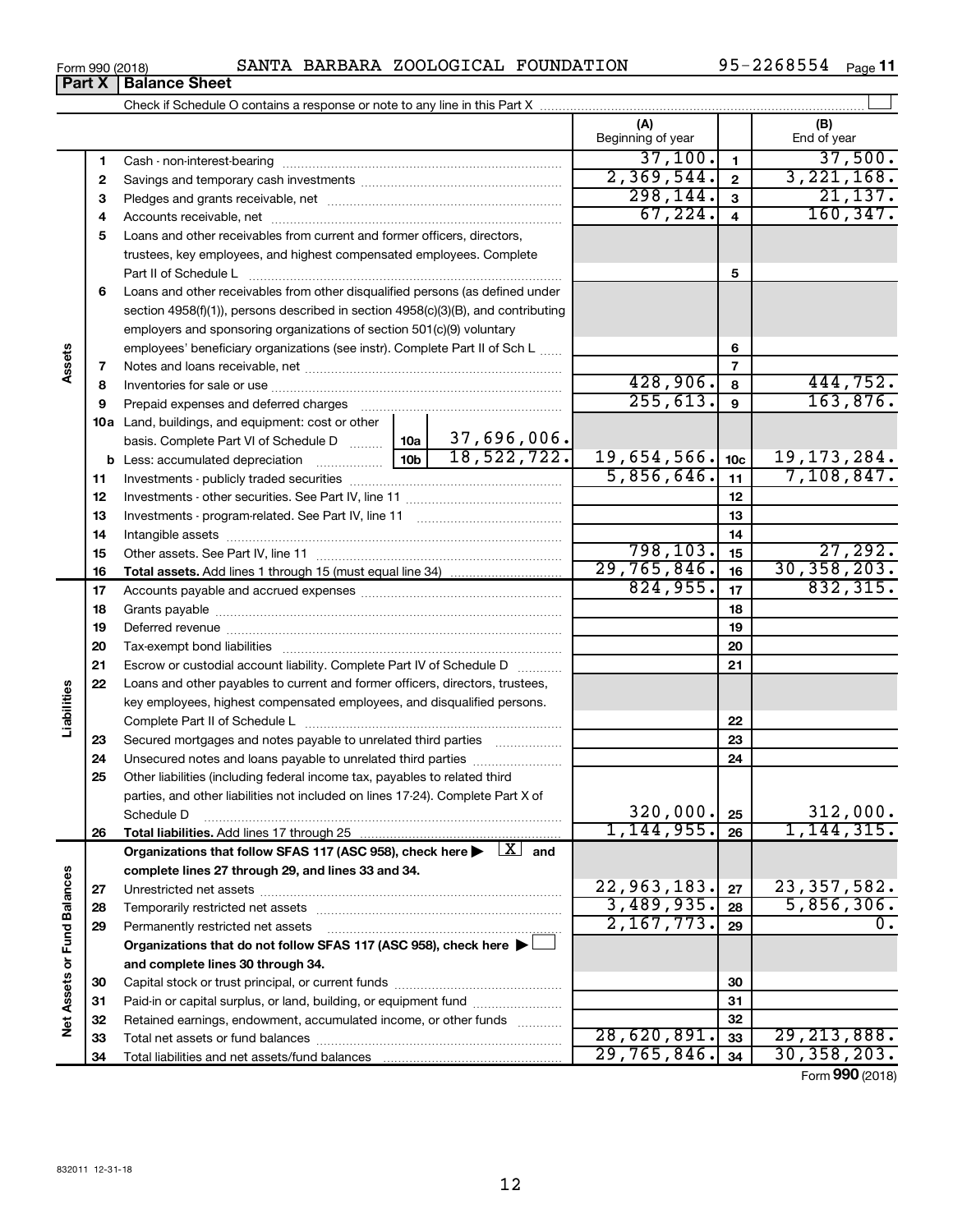|    | SANTA BARBARA ZOOLOGICAL FOUNDATION<br>Form 990 (2018)                                                                                                                                                                                                                                                                                                                                                                                                                                              |                | 95-2268554    |                |     | Page 12                 |  |  |
|----|-----------------------------------------------------------------------------------------------------------------------------------------------------------------------------------------------------------------------------------------------------------------------------------------------------------------------------------------------------------------------------------------------------------------------------------------------------------------------------------------------------|----------------|---------------|----------------|-----|-------------------------|--|--|
|    | Part XI<br><b>Reconciliation of Net Assets</b>                                                                                                                                                                                                                                                                                                                                                                                                                                                      |                |               |                |     |                         |  |  |
|    |                                                                                                                                                                                                                                                                                                                                                                                                                                                                                                     |                |               |                |     |                         |  |  |
|    |                                                                                                                                                                                                                                                                                                                                                                                                                                                                                                     |                |               |                |     |                         |  |  |
| 1  |                                                                                                                                                                                                                                                                                                                                                                                                                                                                                                     | 1              | 13,830,158.   |                |     |                         |  |  |
| 2  |                                                                                                                                                                                                                                                                                                                                                                                                                                                                                                     | $\overline{2}$ | 12,495,105.   |                |     |                         |  |  |
| З  | 1,335,053.<br>3<br>Revenue less expenses. Subtract line 2 from line 1                                                                                                                                                                                                                                                                                                                                                                                                                               |                |               |                |     |                         |  |  |
| 4  | 28,620,891.<br>$\overline{\mathbf{4}}$                                                                                                                                                                                                                                                                                                                                                                                                                                                              |                |               |                |     |                         |  |  |
| 5  | Net unrealized gains (losses) on investments [11] matter contracts and the state of the state of the state of the state of the state of the state of the state of the state of the state of the state of the state of the stat                                                                                                                                                                                                                                                                      | 5              |               |                |     | $-742,056.$             |  |  |
| 6  | Donated services and use of facilities                                                                                                                                                                                                                                                                                                                                                                                                                                                              | 6              |               |                |     |                         |  |  |
| 7  | Investment expenses                                                                                                                                                                                                                                                                                                                                                                                                                                                                                 | $\overline{7}$ |               |                |     |                         |  |  |
| 8  |                                                                                                                                                                                                                                                                                                                                                                                                                                                                                                     | 8              |               |                |     |                         |  |  |
| 9  |                                                                                                                                                                                                                                                                                                                                                                                                                                                                                                     | 9              |               |                |     | $\overline{0}$ .        |  |  |
| 10 | Net assets or fund balances at end of year. Combine lines 3 through 9 (must equal Part X, line 33,                                                                                                                                                                                                                                                                                                                                                                                                  |                |               |                |     |                         |  |  |
|    | column (B))<br>$\begin{minipage}{0.9\linewidth} \begin{tabular}{l} \hline \textbf{0.01} \end{tabular} \end{minipage} \begin{tabular}{l} \hline \textbf{1.01} \end{tabular} \end{minipage} \begin{tabular}{l} \hline \textbf{1.01} \end{tabular} \end{minipage} \begin{minipage}{0.9\linewidth} \textbf{1.01} \end{minipage} \begin{tabular}{l} \hline \textbf{1.01} \end{tabular} \end{minipage} \begin{minipage}{0.9\linewidth} \textbf{1.01} \end{minipage} \begin{tabular}{l} \hline \textbf{1.$ | 10             | 29, 213, 888. |                |     |                         |  |  |
|    | Part XII Financial Statements and Reporting                                                                                                                                                                                                                                                                                                                                                                                                                                                         |                |               |                |     |                         |  |  |
|    |                                                                                                                                                                                                                                                                                                                                                                                                                                                                                                     |                |               |                |     | $\overline{\mathbf{x}}$ |  |  |
|    |                                                                                                                                                                                                                                                                                                                                                                                                                                                                                                     |                |               |                | Yes | <b>No</b>               |  |  |
| 1  | $\boxed{\text{X}}$ Accrual<br>Accounting method used to prepare the Form 990: [130] Cash<br>Other<br><b>Contract</b>                                                                                                                                                                                                                                                                                                                                                                                |                |               |                |     |                         |  |  |
|    | If the organization changed its method of accounting from a prior year or checked "Other," explain in Schedule O.                                                                                                                                                                                                                                                                                                                                                                                   |                |               |                |     |                         |  |  |
|    |                                                                                                                                                                                                                                                                                                                                                                                                                                                                                                     |                |               | 2a             |     | x                       |  |  |
|    | If "Yes," check a box below to indicate whether the financial statements for the year were compiled or reviewed on a                                                                                                                                                                                                                                                                                                                                                                                |                |               |                |     |                         |  |  |
|    | separate basis, consolidated basis, or both:                                                                                                                                                                                                                                                                                                                                                                                                                                                        |                |               |                |     |                         |  |  |
|    | Separate basis<br>Consolidated basis<br>Both consolidated and separate basis                                                                                                                                                                                                                                                                                                                                                                                                                        |                |               |                |     |                         |  |  |
|    |                                                                                                                                                                                                                                                                                                                                                                                                                                                                                                     |                |               | 2 <sub>b</sub> | х   |                         |  |  |
|    | If "Yes," check a box below to indicate whether the financial statements for the year were audited on a separate basis,                                                                                                                                                                                                                                                                                                                                                                             |                |               |                |     |                         |  |  |
|    | consolidated basis, or both:                                                                                                                                                                                                                                                                                                                                                                                                                                                                        |                |               |                |     |                         |  |  |
|    | $ \mathbf{X} $ Separate basis<br><b>Consolidated basis</b><br>Both consolidated and separate basis                                                                                                                                                                                                                                                                                                                                                                                                  |                |               |                |     |                         |  |  |
|    | c If "Yes" to line 2a or 2b, does the organization have a committee that assumes responsibility for oversight of the audit,                                                                                                                                                                                                                                                                                                                                                                         |                |               |                |     |                         |  |  |
|    | review, or compilation of its financial statements and selection of an independent accountant?                                                                                                                                                                                                                                                                                                                                                                                                      |                |               | 2c             | х   |                         |  |  |
|    | If the organization changed either its oversight process or selection process during the tax year, explain in Schedule O.                                                                                                                                                                                                                                                                                                                                                                           |                |               |                |     |                         |  |  |
|    | 3a As a result of a federal award, was the organization required to undergo an audit or audits as set forth in the Single Audit                                                                                                                                                                                                                                                                                                                                                                     |                |               |                |     |                         |  |  |
|    |                                                                                                                                                                                                                                                                                                                                                                                                                                                                                                     |                |               | 3a             |     | x                       |  |  |
|    | <b>b</b> If "Yes," did the organization undergo the required audit or audits? If the organization did not undergo the required audit                                                                                                                                                                                                                                                                                                                                                                |                |               |                |     |                         |  |  |
|    |                                                                                                                                                                                                                                                                                                                                                                                                                                                                                                     |                |               | 3b             |     |                         |  |  |
|    |                                                                                                                                                                                                                                                                                                                                                                                                                                                                                                     |                |               |                |     | $000 \text{ mas}$       |  |  |

Form (2018) **990**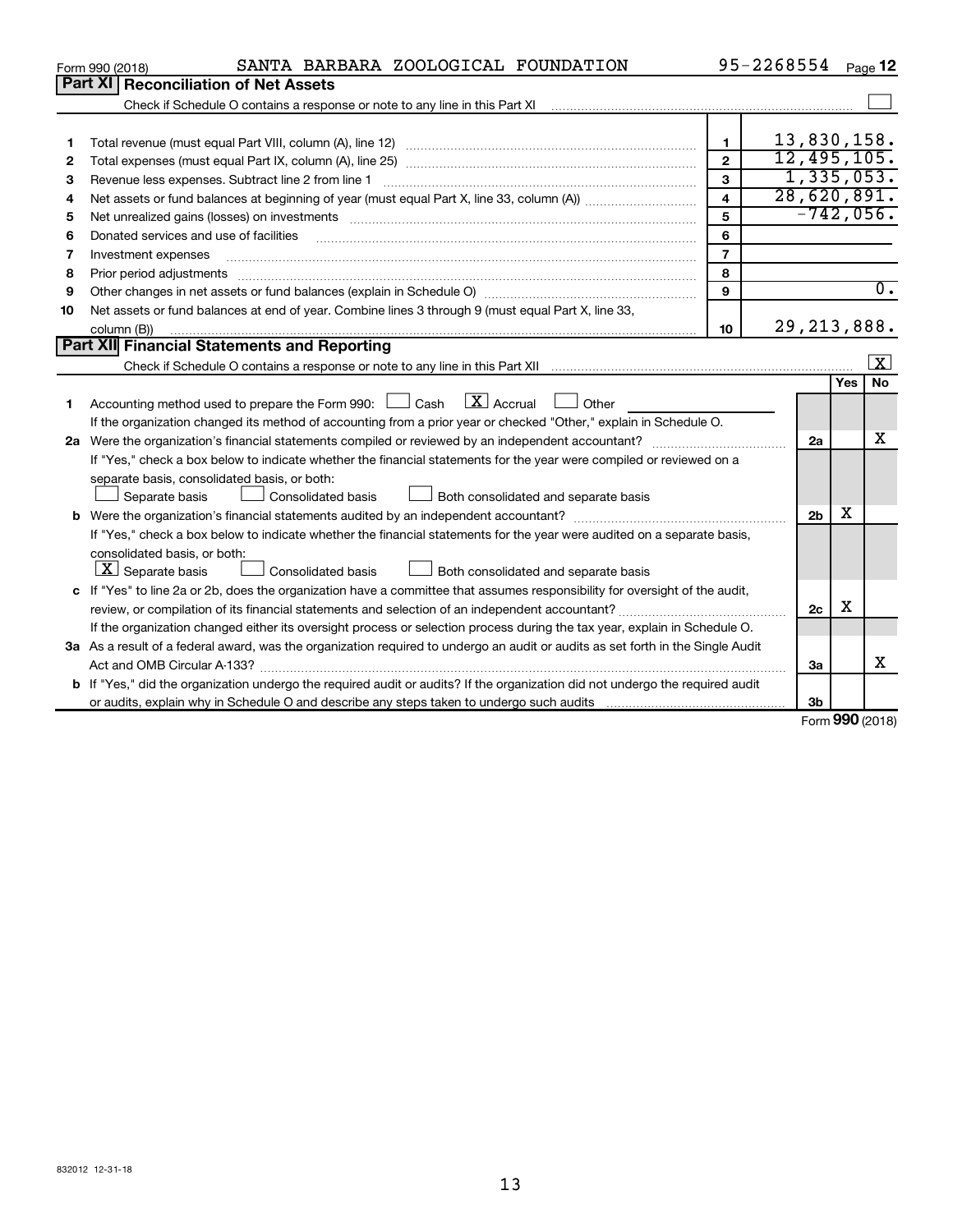| <b>SCHEDULE A</b> |  |
|-------------------|--|
|-------------------|--|

# **Public Charity Status and Public Support**<br> **Addition is a section 501(c)(3) organization or a section**<br>  $4947(a)(1)$  nonexempt charitable trust.

**(Form 990 or 990-EZ) Complete if the organization is a section 501(c)(3) organization or a section**

| OMB No 1545-0047                    |
|-------------------------------------|
| <b>018</b>                          |
| <b>Open to Public</b><br>Inspection |

 $\Box$ 

| Department of the Treasury<br>Internal Revenue Service |                          |  | Attach to Form 990 or Form 990-EZ.<br>Go to www.irs.gov/Form990 for instructions and the latest information. | <b>Open to Public</b><br>Inspection                                                                                                                                                                             |     |                                   |                            |                                       |
|--------------------------------------------------------|--------------------------|--|--------------------------------------------------------------------------------------------------------------|-----------------------------------------------------------------------------------------------------------------------------------------------------------------------------------------------------------------|-----|-----------------------------------|----------------------------|---------------------------------------|
|                                                        | Name of the organization |  |                                                                                                              |                                                                                                                                                                                                                 |     |                                   |                            | <b>Employer identification number</b> |
|                                                        |                          |  |                                                                                                              | SANTA BARBARA ZOOLOGICAL FOUNDATION                                                                                                                                                                             |     |                                   |                            | 95-2268554                            |
| Part I                                                 |                          |  |                                                                                                              | Reason for Public Charity Status (All organizations must complete this part.) See instructions.                                                                                                                 |     |                                   |                            |                                       |
|                                                        |                          |  |                                                                                                              |                                                                                                                                                                                                                 |     |                                   |                            |                                       |
|                                                        |                          |  |                                                                                                              | The organization is not a private foundation because it is: (For lines 1 through 12, check only one box.)<br>A church, convention of churches, or association of churches described in section 170(b)(1)(A)(i). |     |                                   |                            |                                       |
| 1                                                      |                          |  |                                                                                                              |                                                                                                                                                                                                                 |     |                                   |                            |                                       |
| 2                                                      |                          |  |                                                                                                              | A school described in section 170(b)(1)(A)(ii). (Attach Schedule E (Form 990 or 990-EZ).)<br>A hospital or a cooperative hospital service organization described in section 170(b)(1)(A)(iii).                  |     |                                   |                            |                                       |
| 3                                                      |                          |  |                                                                                                              |                                                                                                                                                                                                                 |     |                                   |                            |                                       |
| 4                                                      |                          |  |                                                                                                              | A medical research organization operated in conjunction with a hospital described in section 170(b)(1)(A)(iii). Enter the hospital's name,                                                                      |     |                                   |                            |                                       |
| 5                                                      | city, and state:         |  |                                                                                                              | An organization operated for the benefit of a college or university owned or operated by a governmental unit described in                                                                                       |     |                                   |                            |                                       |
|                                                        |                          |  | section 170(b)(1)(A)(iv). (Complete Part II.)                                                                |                                                                                                                                                                                                                 |     |                                   |                            |                                       |
| 6                                                      |                          |  |                                                                                                              | A federal, state, or local government or governmental unit described in section 170(b)(1)(A)(v).                                                                                                                |     |                                   |                            |                                       |
| $\mathbf{X}$<br>7                                      |                          |  |                                                                                                              | An organization that normally receives a substantial part of its support from a governmental unit or from the general public described in                                                                       |     |                                   |                            |                                       |
|                                                        |                          |  | section 170(b)(1)(A)(vi). (Complete Part II.)                                                                |                                                                                                                                                                                                                 |     |                                   |                            |                                       |
| 8                                                      |                          |  |                                                                                                              | A community trust described in section 170(b)(1)(A)(vi). (Complete Part II.)                                                                                                                                    |     |                                   |                            |                                       |
| 9                                                      |                          |  |                                                                                                              | An agricultural research organization described in section 170(b)(1)(A)(ix) operated in conjunction with a land-grant college                                                                                   |     |                                   |                            |                                       |
|                                                        |                          |  |                                                                                                              | or university or a non-land-grant college of agriculture (see instructions). Enter the name, city, and state of the college or                                                                                  |     |                                   |                            |                                       |
|                                                        | university:              |  |                                                                                                              |                                                                                                                                                                                                                 |     |                                   |                            |                                       |
| 10                                                     |                          |  |                                                                                                              | An organization that normally receives: (1) more than 33 1/3% of its support from contributions, membership fees, and gross receipts from                                                                       |     |                                   |                            |                                       |
|                                                        |                          |  |                                                                                                              | activities related to its exempt functions - subject to certain exceptions, and (2) no more than 33 1/3% of its support from gross investment                                                                   |     |                                   |                            |                                       |
|                                                        |                          |  |                                                                                                              | income and unrelated business taxable income (less section 511 tax) from businesses acquired by the organization after June 30, 1975.                                                                           |     |                                   |                            |                                       |
|                                                        |                          |  | See section 509(a)(2). (Complete Part III.)                                                                  |                                                                                                                                                                                                                 |     |                                   |                            |                                       |
| 11                                                     |                          |  |                                                                                                              | An organization organized and operated exclusively to test for public safety. See section 509(a)(4).                                                                                                            |     |                                   |                            |                                       |
| 12 <sup>°</sup>                                        |                          |  |                                                                                                              | An organization organized and operated exclusively for the benefit of, to perform the functions of, or to carry out the purposes of one or                                                                      |     |                                   |                            |                                       |
|                                                        |                          |  |                                                                                                              | more publicly supported organizations described in section 509(a)(1) or section 509(a)(2). See section 509(a)(3). Check the box in                                                                              |     |                                   |                            |                                       |
|                                                        |                          |  |                                                                                                              | lines 12a through 12d that describes the type of supporting organization and complete lines 12e, 12f, and 12g.                                                                                                  |     |                                   |                            |                                       |
| а                                                      |                          |  |                                                                                                              | Type I. A supporting organization operated, supervised, or controlled by its supported organization(s), typically by giving                                                                                     |     |                                   |                            |                                       |
|                                                        |                          |  |                                                                                                              | the supported organization(s) the power to regularly appoint or elect a majority of the directors or trustees of the supporting                                                                                 |     |                                   |                            |                                       |
|                                                        |                          |  | organization. You must complete Part IV, Sections A and B.                                                   |                                                                                                                                                                                                                 |     |                                   |                            |                                       |
| b                                                      |                          |  |                                                                                                              | Type II. A supporting organization supervised or controlled in connection with its supported organization(s), by having                                                                                         |     |                                   |                            |                                       |
|                                                        |                          |  |                                                                                                              | control or management of the supporting organization vested in the same persons that control or manage the supported                                                                                            |     |                                   |                            |                                       |
|                                                        |                          |  | organization(s). You must complete Part IV, Sections A and C.                                                |                                                                                                                                                                                                                 |     |                                   |                            |                                       |
| с                                                      |                          |  |                                                                                                              | Type III functionally integrated. A supporting organization operated in connection with, and functionally integrated with,                                                                                      |     |                                   |                            |                                       |
|                                                        |                          |  |                                                                                                              | its supported organization(s) (see instructions). You must complete Part IV, Sections A, D, and E.                                                                                                              |     |                                   |                            |                                       |
| d                                                      |                          |  |                                                                                                              | Type III non-functionally integrated. A supporting organization operated in connection with its supported organization(s)                                                                                       |     |                                   |                            |                                       |
|                                                        |                          |  |                                                                                                              | that is not functionally integrated. The organization generally must satisfy a distribution requirement and an attentiveness                                                                                    |     |                                   |                            |                                       |
|                                                        |                          |  |                                                                                                              | requirement (see instructions). You must complete Part IV, Sections A and D, and Part V.                                                                                                                        |     |                                   |                            |                                       |
| е                                                      |                          |  |                                                                                                              | Check this box if the organization received a written determination from the IRS that it is a Type I, Type II, Type III                                                                                         |     |                                   |                            |                                       |
|                                                        |                          |  |                                                                                                              | functionally integrated, or Type III non-functionally integrated supporting organization.                                                                                                                       |     |                                   |                            |                                       |
|                                                        |                          |  |                                                                                                              |                                                                                                                                                                                                                 |     |                                   |                            |                                       |
|                                                        | (i) Name of supported    |  | g Provide the following information about the supported organization(s).<br>(ii) EIN                         | (iii) Type of organization                                                                                                                                                                                      |     | (iv) Is the organization listed   | (v) Amount of monetary     | (vi) Amount of other                  |
|                                                        | organization             |  |                                                                                                              | (described on lines 1-10                                                                                                                                                                                        | Yes | in your governing document?<br>No | support (see instructions) | support (see instructions)            |
|                                                        |                          |  |                                                                                                              | above (see instructions))                                                                                                                                                                                       |     |                                   |                            |                                       |
|                                                        |                          |  |                                                                                                              |                                                                                                                                                                                                                 |     |                                   |                            |                                       |
|                                                        |                          |  |                                                                                                              |                                                                                                                                                                                                                 |     |                                   |                            |                                       |
|                                                        |                          |  |                                                                                                              |                                                                                                                                                                                                                 |     |                                   |                            |                                       |
|                                                        |                          |  |                                                                                                              |                                                                                                                                                                                                                 |     |                                   |                            |                                       |
|                                                        |                          |  |                                                                                                              |                                                                                                                                                                                                                 |     |                                   |                            |                                       |
|                                                        |                          |  |                                                                                                              |                                                                                                                                                                                                                 |     |                                   |                            |                                       |
|                                                        |                          |  |                                                                                                              |                                                                                                                                                                                                                 |     |                                   |                            |                                       |
|                                                        |                          |  |                                                                                                              |                                                                                                                                                                                                                 |     |                                   |                            |                                       |
|                                                        |                          |  |                                                                                                              |                                                                                                                                                                                                                 |     |                                   |                            |                                       |
| Total                                                  |                          |  |                                                                                                              |                                                                                                                                                                                                                 |     |                                   |                            |                                       |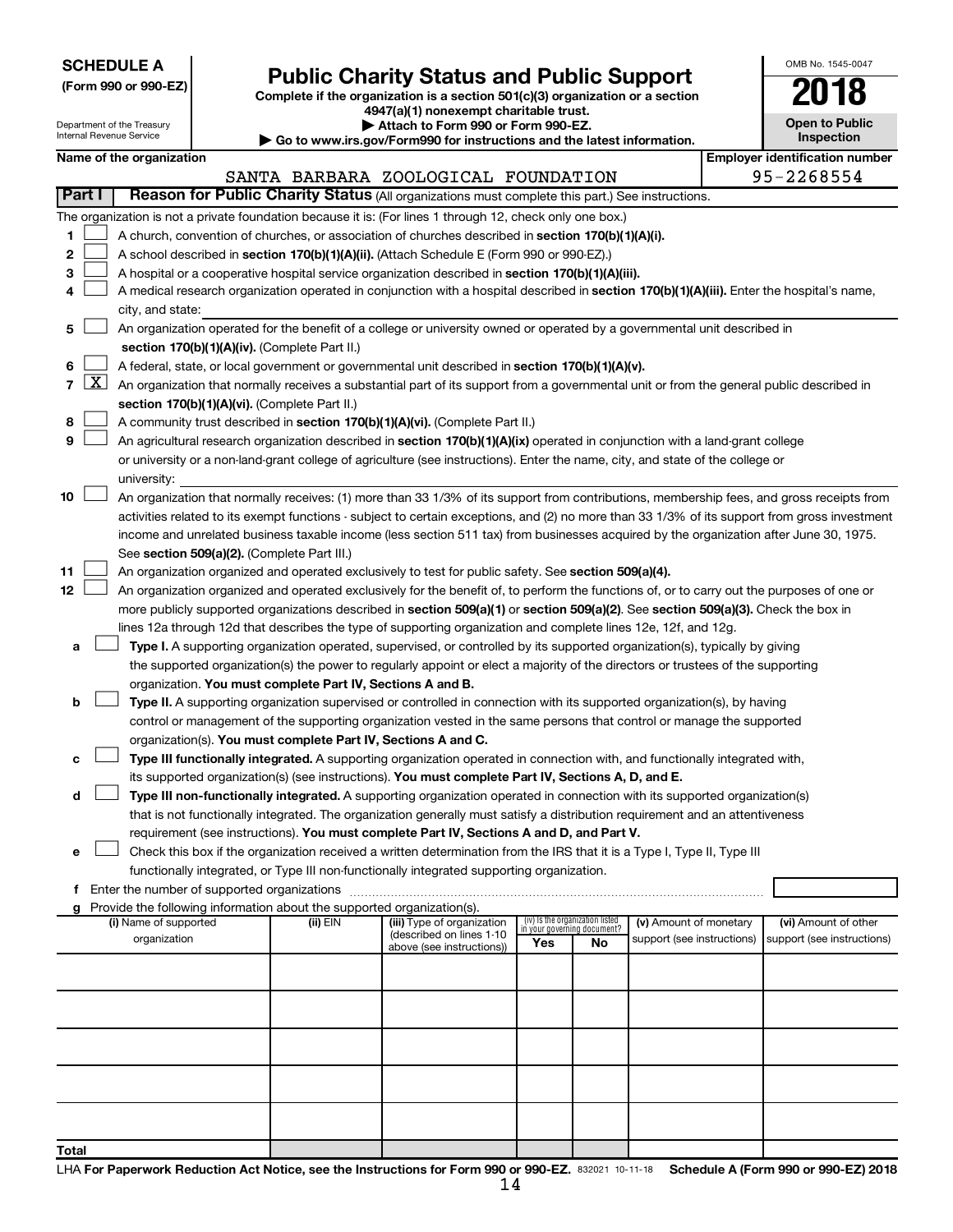## Schedule A (Form 990 or 990-EZ) 2018 SANTA BARBARA ZOOLOGICAL FOUNDATION 95-2268554 Page **Part II Support Schedule for Organizations Described in Sections 170(b)(1)(A)(iv) and 170(b)(1)(A)(vi)**

95-2268554 Page 2

(Complete only if you checked the box on line 5, 7, or 8 of Part I or if the organization failed to qualify under Part III. If the organization fails to qualify under the tests listed below, please complete Part III.)

| <b>Section A. Public Support</b>                                                                                                                                                                                               |                      |                      |                        |                        |           |                                    |
|--------------------------------------------------------------------------------------------------------------------------------------------------------------------------------------------------------------------------------|----------------------|----------------------|------------------------|------------------------|-----------|------------------------------------|
| Calendar year (or fiscal year beginning in)                                                                                                                                                                                    | (a) 2014             | $(b)$ 2015           | $(c)$ 2016             | $(d)$ 2017             | (e) 2018  | (f) Total                          |
| 1 Gifts, grants, contributions, and                                                                                                                                                                                            |                      |                      |                        |                        |           |                                    |
| membership fees received. (Do not                                                                                                                                                                                              |                      |                      |                        |                        |           |                                    |
| include any "unusual grants.")                                                                                                                                                                                                 | 2218840.             | 3173662.             | 2726298.               | 2934178.               |           | 4176055.15229033.                  |
| 2 Tax revenues levied for the organ-                                                                                                                                                                                           |                      |                      |                        |                        |           |                                    |
| ization's benefit and either paid to                                                                                                                                                                                           |                      |                      |                        |                        |           |                                    |
| or expended on its behalf                                                                                                                                                                                                      |                      |                      |                        |                        |           |                                    |
| 3 The value of services or facilities                                                                                                                                                                                          |                      |                      |                        |                        |           |                                    |
| furnished by a governmental unit to                                                                                                                                                                                            |                      |                      |                        |                        |           |                                    |
| the organization without charge                                                                                                                                                                                                |                      |                      |                        |                        |           |                                    |
| 4 Total. Add lines 1 through 3                                                                                                                                                                                                 | 2218840.             | 3173662.             | 2726298.               | 2934178.               |           | 4176055.15229033.                  |
| 5 The portion of total contributions                                                                                                                                                                                           |                      |                      |                        |                        |           |                                    |
| by each person (other than a                                                                                                                                                                                                   |                      |                      |                        |                        |           |                                    |
| governmental unit or publicly                                                                                                                                                                                                  |                      |                      |                        |                        |           |                                    |
| supported organization) included                                                                                                                                                                                               |                      |                      |                        |                        |           |                                    |
| on line 1 that exceeds 2% of the                                                                                                                                                                                               |                      |                      |                        |                        |           |                                    |
| amount shown on line 11,                                                                                                                                                                                                       |                      |                      |                        |                        |           |                                    |
| column (f)                                                                                                                                                                                                                     |                      |                      |                        |                        |           | 1726351.                           |
|                                                                                                                                                                                                                                |                      |                      |                        |                        |           | 13502682.                          |
| 6 Public support. Subtract line 5 from line 4.<br><b>Section B. Total Support</b>                                                                                                                                              |                      |                      |                        |                        |           |                                    |
| Calendar year (or fiscal year beginning in)                                                                                                                                                                                    |                      |                      |                        |                        |           |                                    |
|                                                                                                                                                                                                                                | (a) 2014<br>2218840. | (b) 2015<br>3173662. | $(c)$ 2016<br>2726298. | $(d)$ 2017<br>2934178. | (e) 2018  | (f) Total<br>4176055.15229033.     |
| 7 Amounts from line 4                                                                                                                                                                                                          |                      |                      |                        |                        |           |                                    |
| 8 Gross income from interest,                                                                                                                                                                                                  |                      |                      |                        |                        |           |                                    |
| dividends, payments received on                                                                                                                                                                                                |                      |                      |                        |                        |           |                                    |
| securities loans, rents, royalties,                                                                                                                                                                                            | 139,051.             |                      | $141,019.$ 130, 291.   | 146,706.               | 206, 373. | 763,440.                           |
| and income from similar sources                                                                                                                                                                                                |                      |                      |                        |                        |           |                                    |
| <b>9</b> Net income from unrelated business                                                                                                                                                                                    |                      |                      |                        |                        |           |                                    |
| activities, whether or not the                                                                                                                                                                                                 |                      |                      |                        |                        |           |                                    |
| business is regularly carried on                                                                                                                                                                                               |                      |                      |                        |                        |           |                                    |
| 10 Other income. Do not include gain                                                                                                                                                                                           |                      |                      |                        |                        |           |                                    |
| or loss from the sale of capital                                                                                                                                                                                               |                      |                      |                        |                        |           |                                    |
| assets (Explain in Part VI.)                                                                                                                                                                                                   | 12, 717.             | 11,500.              | 16, 750.               | 16,500.                |           | 68, 163. 125, 630.                 |
| 11 Total support. Add lines 7 through 10                                                                                                                                                                                       |                      |                      |                        |                        |           | 16118103.                          |
| <b>12</b> Gross receipts from related activities, etc. (see instructions)                                                                                                                                                      |                      |                      |                        |                        | 12        | 46,927,694.                        |
| 13 First five years. If the Form 990 is for the organization's first, second, third, fourth, or fifth tax year as a section 501(c)(3)                                                                                          |                      |                      |                        |                        |           |                                    |
| organization, check this box and stop here                                                                                                                                                                                     |                      |                      |                        |                        |           |                                    |
| <b>Section C. Computation of Public Support Percentage</b>                                                                                                                                                                     |                      |                      |                        |                        |           |                                    |
|                                                                                                                                                                                                                                |                      |                      |                        |                        | 14        | 83.77<br>%                         |
|                                                                                                                                                                                                                                |                      |                      |                        |                        | 15        | 86.81<br>%                         |
| 16a 33 1/3% support test - 2018. If the organization did not check the box on line 13, and line 14 is 33 1/3% or more, check this box and                                                                                      |                      |                      |                        |                        |           |                                    |
| stop here. The organization qualifies as a publicly supported organization manufactured content and the organization of the state of the state of the state of the state of the state of the state of the state of the state o |                      |                      |                        |                        |           | $\blacktriangleright$ $\mathbf{X}$ |
| b 33 1/3% support test - 2017. If the organization did not check a box on line 13 or 16a, and line 15 is 33 1/3% or more, check this box                                                                                       |                      |                      |                        |                        |           |                                    |
|                                                                                                                                                                                                                                |                      |                      |                        |                        |           |                                    |
| 17a 10% -facts-and-circumstances test - 2018. If the organization did not check a box on line 13, 16a, or 16b, and line 14 is 10% or more,                                                                                     |                      |                      |                        |                        |           |                                    |
| and if the organization meets the "facts-and-circumstances" test, check this box and stop here. Explain in Part VI how the organization                                                                                        |                      |                      |                        |                        |           |                                    |
|                                                                                                                                                                                                                                |                      |                      |                        |                        |           |                                    |
| <b>b 10%</b> -facts-and-circumstances test - 2017. If the organization did not check a box on line 13, 16a, 16b, or 17a, and line 15 is 10% or                                                                                 |                      |                      |                        |                        |           |                                    |
| more, and if the organization meets the "facts-and-circumstances" test, check this box and stop here. Explain in Part VI how the                                                                                               |                      |                      |                        |                        |           |                                    |
| organization meets the "facts-and-circumstances" test. The organization qualifies as a publicly supported organization                                                                                                         |                      |                      |                        |                        |           |                                    |
| 18 Private foundation. If the organization did not check a box on line 13, 16a, 16b, 17a, or 17b, check this box and see instructions                                                                                          |                      |                      |                        |                        |           |                                    |
|                                                                                                                                                                                                                                |                      |                      |                        |                        |           |                                    |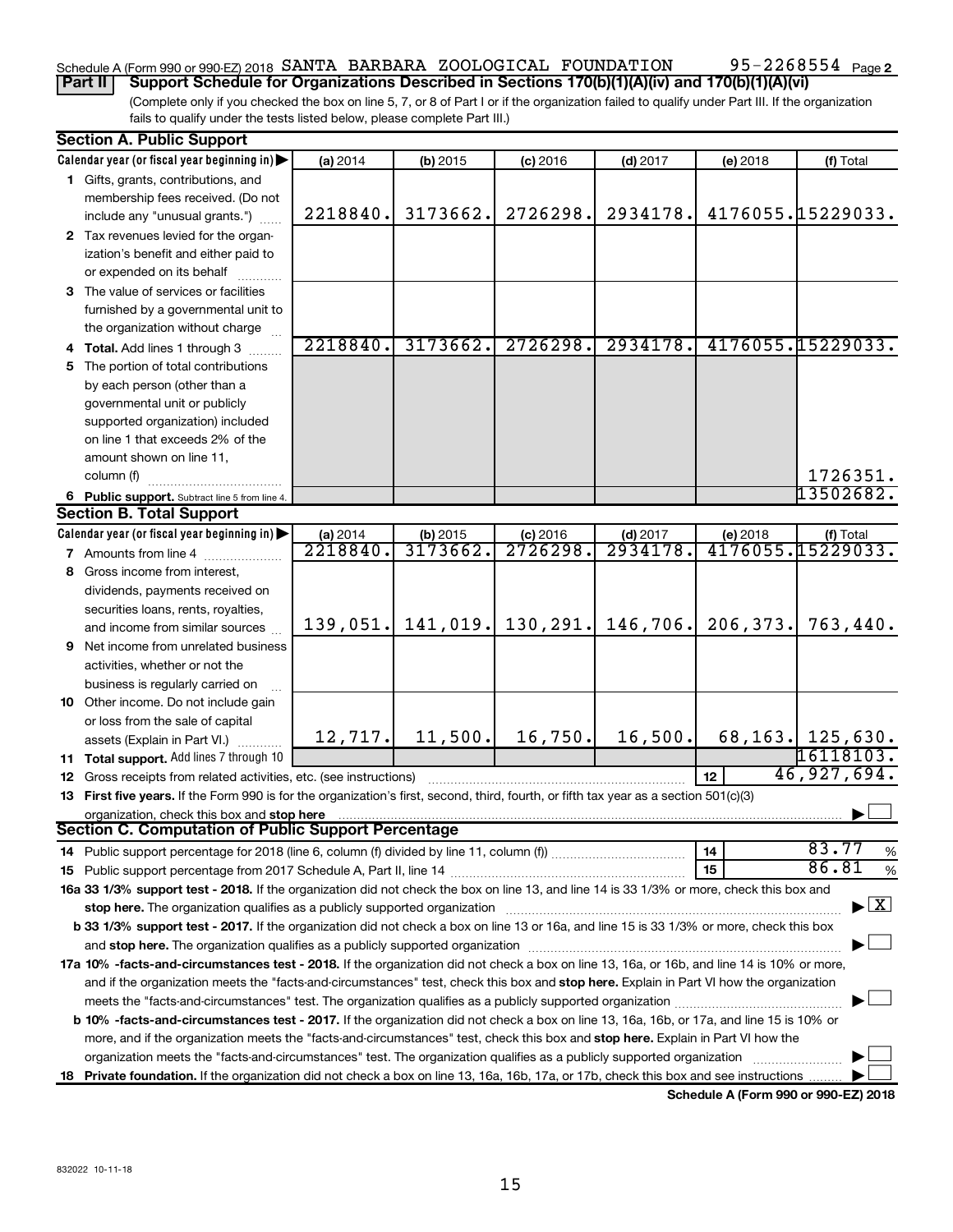## Schedule A (Form 990 or 990-EZ) 2018 SANTA BARBARA ZOOLOGICAL FOUNDATION 95-2268554 Page **Part III Support Schedule for Organizations Described in Section 509(a)(2)**

(Complete only if you checked the box on line 10 of Part I or if the organization failed to qualify under Part II. If the organization fails to qualify under the tests listed below, please complete Part II.)

| <b>Section A. Public Support</b>                                                                                                                                                                                               |          |            |            |            |          |           |
|--------------------------------------------------------------------------------------------------------------------------------------------------------------------------------------------------------------------------------|----------|------------|------------|------------|----------|-----------|
| Calendar year (or fiscal year beginning in)                                                                                                                                                                                    | (a) 2014 | (b) 2015   | $(c)$ 2016 | $(d)$ 2017 | (e) 2018 | (f) Total |
| 1 Gifts, grants, contributions, and                                                                                                                                                                                            |          |            |            |            |          |           |
| membership fees received. (Do not                                                                                                                                                                                              |          |            |            |            |          |           |
| include any "unusual grants.")                                                                                                                                                                                                 |          |            |            |            |          |           |
| <b>2</b> Gross receipts from admissions,                                                                                                                                                                                       |          |            |            |            |          |           |
| merchandise sold or services per-                                                                                                                                                                                              |          |            |            |            |          |           |
| formed, or facilities furnished in                                                                                                                                                                                             |          |            |            |            |          |           |
| any activity that is related to the<br>organization's tax-exempt purpose                                                                                                                                                       |          |            |            |            |          |           |
| 3 Gross receipts from activities that                                                                                                                                                                                          |          |            |            |            |          |           |
| are not an unrelated trade or bus-                                                                                                                                                                                             |          |            |            |            |          |           |
|                                                                                                                                                                                                                                |          |            |            |            |          |           |
| iness under section 513                                                                                                                                                                                                        |          |            |            |            |          |           |
| 4 Tax revenues levied for the organ-                                                                                                                                                                                           |          |            |            |            |          |           |
| ization's benefit and either paid to                                                                                                                                                                                           |          |            |            |            |          |           |
| or expended on its behalf                                                                                                                                                                                                      |          |            |            |            |          |           |
| 5 The value of services or facilities                                                                                                                                                                                          |          |            |            |            |          |           |
| furnished by a governmental unit to                                                                                                                                                                                            |          |            |            |            |          |           |
| the organization without charge                                                                                                                                                                                                |          |            |            |            |          |           |
| 6 Total. Add lines 1 through 5                                                                                                                                                                                                 |          |            |            |            |          |           |
| 7a Amounts included on lines 1, 2, and                                                                                                                                                                                         |          |            |            |            |          |           |
| 3 received from disqualified persons                                                                                                                                                                                           |          |            |            |            |          |           |
| <b>b</b> Amounts included on lines 2 and 3 received                                                                                                                                                                            |          |            |            |            |          |           |
| from other than disqualified persons that<br>exceed the greater of \$5,000 or 1% of the                                                                                                                                        |          |            |            |            |          |           |
| amount on line 13 for the year                                                                                                                                                                                                 |          |            |            |            |          |           |
| c Add lines 7a and 7b                                                                                                                                                                                                          |          |            |            |            |          |           |
| 8 Public support. (Subtract line 7c from line 6.)                                                                                                                                                                              |          |            |            |            |          |           |
| <b>Section B. Total Support</b>                                                                                                                                                                                                |          |            |            |            |          |           |
| Calendar year (or fiscal year beginning in)                                                                                                                                                                                    | (a) 2014 | $(b)$ 2015 | $(c)$ 2016 | $(d)$ 2017 | (e) 2018 | (f) Total |
| 9 Amounts from line 6                                                                                                                                                                                                          |          |            |            |            |          |           |
| <b>10a</b> Gross income from interest,                                                                                                                                                                                         |          |            |            |            |          |           |
| dividends, payments received on                                                                                                                                                                                                |          |            |            |            |          |           |
| securities loans, rents, royalties,<br>and income from similar sources                                                                                                                                                         |          |            |            |            |          |           |
| <b>b</b> Unrelated business taxable income                                                                                                                                                                                     |          |            |            |            |          |           |
| (less section 511 taxes) from businesses                                                                                                                                                                                       |          |            |            |            |          |           |
| acquired after June 30, 1975                                                                                                                                                                                                   |          |            |            |            |          |           |
| c Add lines 10a and 10b                                                                                                                                                                                                        |          |            |            |            |          |           |
| <b>11</b> Net income from unrelated business                                                                                                                                                                                   |          |            |            |            |          |           |
| activities not included in line 10b.                                                                                                                                                                                           |          |            |            |            |          |           |
| whether or not the business is                                                                                                                                                                                                 |          |            |            |            |          |           |
| regularly carried on<br>12 Other income. Do not include gain                                                                                                                                                                   |          |            |            |            |          |           |
| or loss from the sale of capital                                                                                                                                                                                               |          |            |            |            |          |           |
| assets (Explain in Part VI.)                                                                                                                                                                                                   |          |            |            |            |          |           |
| <b>13</b> Total support. (Add lines 9, 10c, 11, and 12.)                                                                                                                                                                       |          |            |            |            |          |           |
| 14 First five years. If the Form 990 is for the organization's first, second, third, fourth, or fifth tax year as a section 501(c)(3) organization,                                                                            |          |            |            |            |          |           |
| check this box and stop here manufactured and stop here and stop here are manufactured and stop here and stop here and stop here and stop here and stop here and stop here and stop here are all the stop of the stop of the s |          |            |            |            |          |           |
| Section C. Computation of Public Support Percentage                                                                                                                                                                            |          |            |            |            |          |           |
|                                                                                                                                                                                                                                |          |            |            |            | 15       | ℅         |
| 16 Public support percentage from 2017 Schedule A, Part III, line 15                                                                                                                                                           |          |            |            |            | 16       | %         |
| Section D. Computation of Investment Income Percentage                                                                                                                                                                         |          |            |            |            |          |           |
|                                                                                                                                                                                                                                |          |            |            |            | 17       | %         |
| 18 Investment income percentage from 2017 Schedule A, Part III, line 17                                                                                                                                                        |          |            |            |            | 18       | %         |
| 19a 33 1/3% support tests - 2018. If the organization did not check the box on line 14, and line 15 is more than 33 1/3%, and line 17 is not                                                                                   |          |            |            |            |          |           |
| more than 33 1/3%, check this box and stop here. The organization qualifies as a publicly supported organization                                                                                                               |          |            |            |            |          |           |
| b 33 1/3% support tests - 2017. If the organization did not check a box on line 14 or line 19a, and line 16 is more than 33 1/3%, and                                                                                          |          |            |            |            |          |           |
| line 18 is not more than 33 1/3%, check this box and stop here. The organization qualifies as a publicly supported organization                                                                                                |          |            |            |            |          |           |
|                                                                                                                                                                                                                                |          |            |            |            |          |           |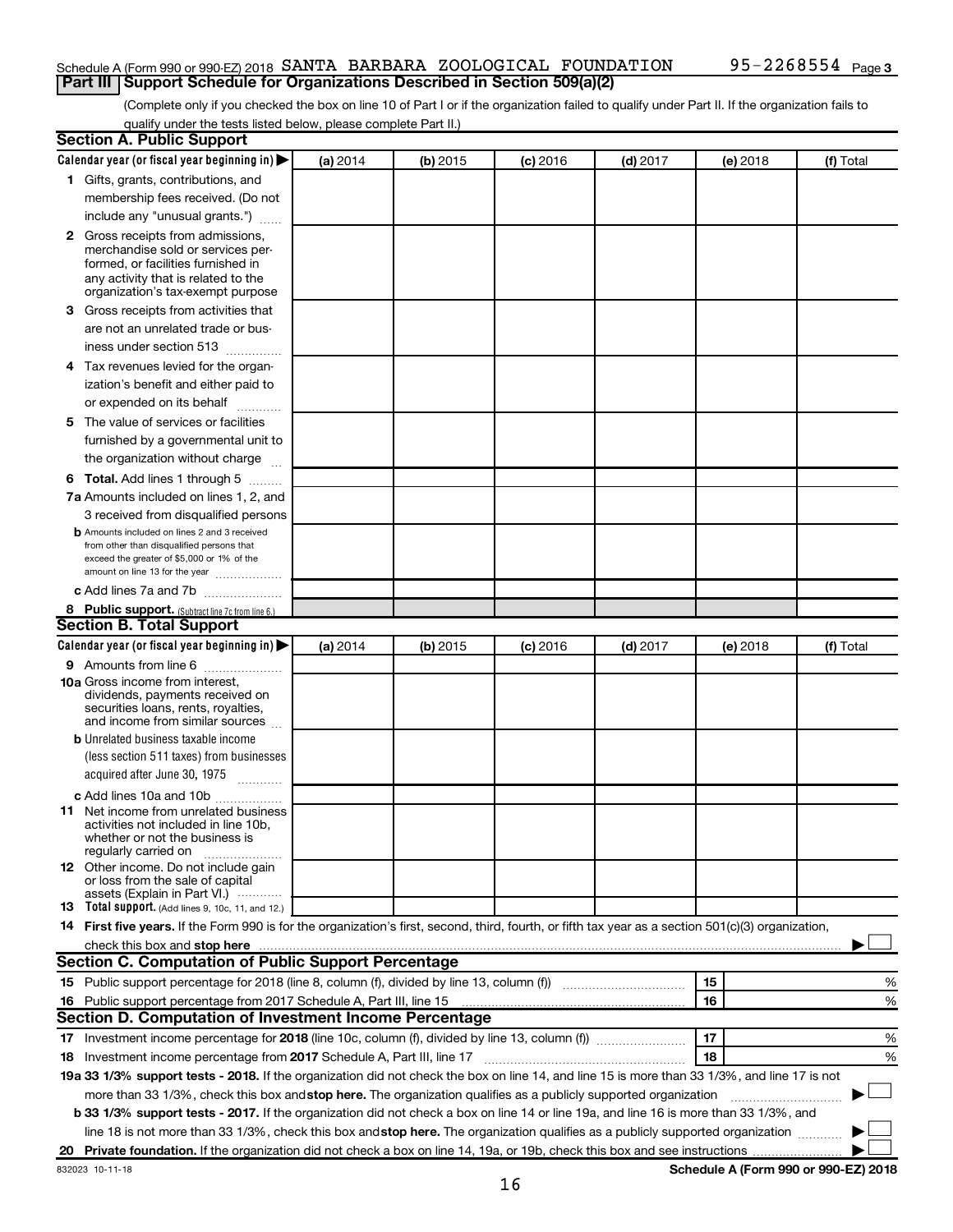**Yes No**

## **Part IV Supporting Organizations**

(Complete only if you checked a box in line 12 on Part I. If you checked 12a of Part I, complete Sections A and B. If you checked 12b of Part I, complete Sections A and C. If you checked 12c of Part I, complete Sections A, D, and E. If you checked 12d of Part I, complete Sections A and D, and complete Part V.)

## **Section A. All Supporting Organizations**

- **1** Are all of the organization's supported organizations listed by name in the organization's governing documents? If "No," describe in Part VI how the supported organizations are designated. If designated by *class or purpose, describe the designation. If historic and continuing relationship, explain.*
- **2** Did the organization have any supported organization that does not have an IRS determination of status under section 509(a)(1) or (2)? If "Yes," explain in Part **VI** how the organization determined that the supported *organization was described in section 509(a)(1) or (2).*
- **3a** Did the organization have a supported organization described in section 501(c)(4), (5), or (6)? If "Yes," answer *(b) and (c) below.*
- **b** Did the organization confirm that each supported organization qualified under section 501(c)(4), (5), or (6) and satisfied the public support tests under section 509(a)(2)? If "Yes," describe in Part VI when and how the *organization made the determination.*
- **c** Did the organization ensure that all support to such organizations was used exclusively for section 170(c)(2)(B) purposes? If "Yes," explain in Part VI what controls the organization put in place to ensure such use.
- **4 a** *If* Was any supported organization not organized in the United States ("foreign supported organization")? *"Yes," and if you checked 12a or 12b in Part I, answer (b) and (c) below.*
- **b** Did the organization have ultimate control and discretion in deciding whether to make grants to the foreign supported organization? If "Yes," describe in Part VI how the organization had such control and discretion *despite being controlled or supervised by or in connection with its supported organizations.*
- **c** Did the organization support any foreign supported organization that does not have an IRS determination under sections 501(c)(3) and 509(a)(1) or (2)? If "Yes," explain in Part VI what controls the organization used *to ensure that all support to the foreign supported organization was used exclusively for section 170(c)(2)(B) purposes.*
- **5a** Did the organization add, substitute, or remove any supported organizations during the tax year? If "Yes," answer (b) and (c) below (if applicable). Also, provide detail in **Part VI,** including (i) the names and EIN *numbers of the supported organizations added, substituted, or removed; (ii) the reasons for each such action; (iii) the authority under the organization's organizing document authorizing such action; and (iv) how the action was accomplished (such as by amendment to the organizing document).*
- **b** Type I or Type II only. Was any added or substituted supported organization part of a class already designated in the organization's organizing document?
- **c Substitutions only.**  Was the substitution the result of an event beyond the organization's control?
- **6** Did the organization provide support (whether in the form of grants or the provision of services or facilities) to **Part VI.** support or benefit one or more of the filing organization's supported organizations? If "Yes," provide detail in anyone other than (i) its supported organizations, (ii) individuals that are part of the charitable class benefited by one or more of its supported organizations, or (iii) other supporting organizations that also
- **7** Did the organization provide a grant, loan, compensation, or other similar payment to a substantial contributor regard to a substantial contributor? If "Yes," complete Part I of Schedule L (Form 990 or 990-EZ). (as defined in section 4958(c)(3)(C)), a family member of a substantial contributor, or a 35% controlled entity with
- **8** Did the organization make a loan to a disqualified person (as defined in section 4958) not described in line 7? *If "Yes," complete Part I of Schedule L (Form 990 or 990-EZ).*
- **9 a** Was the organization controlled directly or indirectly at any time during the tax year by one or more in section 509(a)(1) or (2))? If "Yes," provide detail in **Part VI.** disqualified persons as defined in section 4946 (other than foundation managers and organizations described
- **b** Did one or more disqualified persons (as defined in line 9a) hold a controlling interest in any entity in which the supporting organization had an interest? If "Yes," provide detail in Part VI.
- **c** Did a disqualified person (as defined in line 9a) have an ownership interest in, or derive any personal benefit from, assets in which the supporting organization also had an interest? If "Yes," provide detail in Part VI.
- **10 a** Was the organization subject to the excess business holdings rules of section 4943 because of section supporting organizations)? If "Yes," answer 10b below. 4943(f) (regarding certain Type II supporting organizations, and all Type III non-functionally integrated
	- **b** Did the organization have any excess business holdings in the tax year? (Use Schedule C, Form 4720, to *determine whether the organization had excess business holdings.)*

**1 2 3a 3b 3c 4a 4b 4c 5a 5b 5c 6 7 8 9a 9b 9c 10a**

**10b**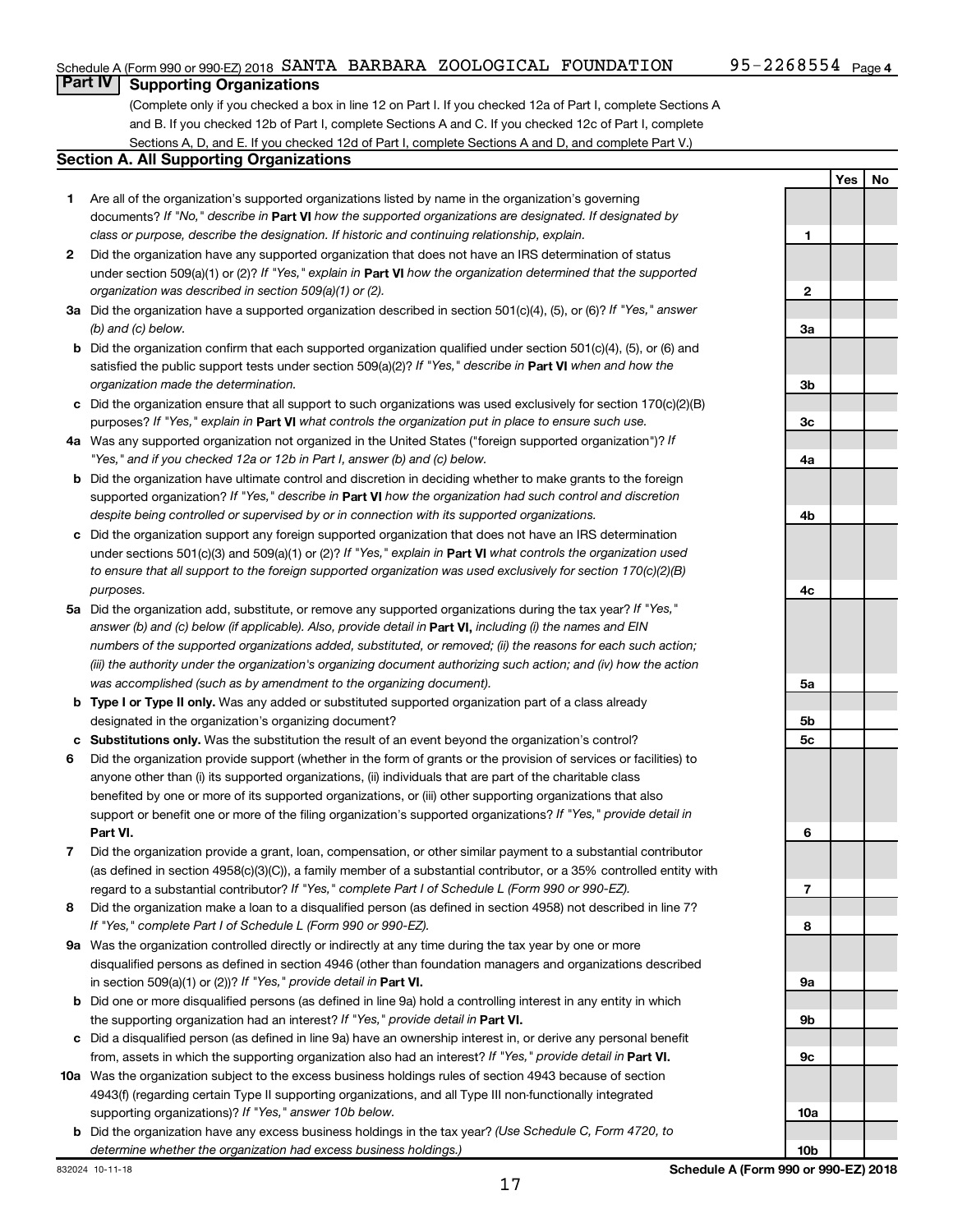## Schedule A (Form 990 or 990-EZ) 2018 SANTA BARBARA ZOOLOGICAL FOUNDATION 95-2268554 Page **Part IV Supporting Organizations** *(continued)*

|    |                                                                                                                                                                                                                                   |                 | Yes | No |
|----|-----------------------------------------------------------------------------------------------------------------------------------------------------------------------------------------------------------------------------------|-----------------|-----|----|
| 11 | Has the organization accepted a gift or contribution from any of the following persons?                                                                                                                                           |                 |     |    |
|    | a A person who directly or indirectly controls, either alone or together with persons described in (b) and (c)                                                                                                                    |                 |     |    |
|    | below, the governing body of a supported organization?                                                                                                                                                                            | 11a             |     |    |
|    | <b>b</b> A family member of a person described in (a) above?                                                                                                                                                                      | 11 <sub>b</sub> |     |    |
|    | c A 35% controlled entity of a person described in (a) or (b) above? If "Yes" to a, b, or c, provide detail in Part VI.                                                                                                           | 11c             |     |    |
|    | <b>Section B. Type I Supporting Organizations</b>                                                                                                                                                                                 |                 |     |    |
|    |                                                                                                                                                                                                                                   |                 | Yes | No |
| 1  | Did the directors, trustees, or membership of one or more supported organizations have the power to                                                                                                                               |                 |     |    |
|    | regularly appoint or elect at least a majority of the organization's directors or trustees at all times during the                                                                                                                |                 |     |    |
|    | tax year? If "No," describe in Part VI how the supported organization(s) effectively operated, supervised, or                                                                                                                     |                 |     |    |
|    | controlled the organization's activities. If the organization had more than one supported organization,                                                                                                                           |                 |     |    |
|    | describe how the powers to appoint and/or remove directors or trustees were allocated among the supported                                                                                                                         |                 |     |    |
|    | organizations and what conditions or restrictions, if any, applied to such powers during the tax year.                                                                                                                            | 1               |     |    |
| 2  | Did the organization operate for the benefit of any supported organization other than the supported                                                                                                                               |                 |     |    |
|    | organization(s) that operated, supervised, or controlled the supporting organization? If "Yes," explain in                                                                                                                        |                 |     |    |
|    | Part VI how providing such benefit carried out the purposes of the supported organization(s) that operated,                                                                                                                       |                 |     |    |
|    | supervised, or controlled the supporting organization.                                                                                                                                                                            | $\mathbf{2}$    |     |    |
|    | <b>Section C. Type II Supporting Organizations</b>                                                                                                                                                                                |                 |     |    |
|    |                                                                                                                                                                                                                                   |                 | Yes | No |
| 1  | Were a majority of the organization's directors or trustees during the tax year also a majority of the directors                                                                                                                  |                 |     |    |
|    | or trustees of each of the organization's supported organization(s)? If "No," describe in Part VI how control                                                                                                                     |                 |     |    |
|    | or management of the supporting organization was vested in the same persons that controlled or managed                                                                                                                            |                 |     |    |
|    | the supported organization(s).                                                                                                                                                                                                    | 1               |     |    |
|    | <b>Section D. All Type III Supporting Organizations</b>                                                                                                                                                                           |                 |     |    |
|    |                                                                                                                                                                                                                                   |                 | Yes | No |
| 1  | Did the organization provide to each of its supported organizations, by the last day of the fifth month of the                                                                                                                    |                 |     |    |
|    | organization's tax year, (i) a written notice describing the type and amount of support provided during the prior tax                                                                                                             |                 |     |    |
|    | year, (ii) a copy of the Form 990 that was most recently filed as of the date of notification, and (iii) copies of the                                                                                                            |                 |     |    |
|    | organization's governing documents in effect on the date of notification, to the extent not previously provided?                                                                                                                  | 1               |     |    |
| 2  | Were any of the organization's officers, directors, or trustees either (i) appointed or elected by the supported                                                                                                                  |                 |     |    |
|    | organization(s) or (ii) serving on the governing body of a supported organization? If "No," explain in Part VI how<br>the organization maintained a close and continuous working relationship with the supported organization(s). | 2               |     |    |
| 3  | By reason of the relationship described in (2), did the organization's supported organizations have a                                                                                                                             |                 |     |    |
|    | significant voice in the organization's investment policies and in directing the use of the organization's                                                                                                                        |                 |     |    |
|    | income or assets at all times during the tax year? If "Yes," describe in Part VI the role the organization's                                                                                                                      |                 |     |    |
|    | supported organizations played in this regard.                                                                                                                                                                                    | З               |     |    |
|    | Section E. Type III Functionally Integrated Supporting Organizations                                                                                                                                                              |                 |     |    |
| 1. | Check the box next to the method that the organization used to satisfy the Integral Part Test during the yealsee instructions).                                                                                                   |                 |     |    |
| a  | The organization satisfied the Activities Test. Complete line 2 below.                                                                                                                                                            |                 |     |    |
| b  | The organization is the parent of each of its supported organizations. Complete line 3 below.                                                                                                                                     |                 |     |    |
| c  | The organization supported a governmental entity. Describe in Part VI how you supported a government entity (see instructions).                                                                                                   |                 |     |    |
| 2  | Activities Test. Answer (a) and (b) below.                                                                                                                                                                                        |                 | Yes | No |
| a  | Did substantially all of the organization's activities during the tax year directly further the exempt purposes of                                                                                                                |                 |     |    |
|    | the supported organization(s) to which the organization was responsive? If "Yes," then in Part VI identify                                                                                                                        |                 |     |    |
|    | those supported organizations and explain how these activities directly furthered their exempt purposes,                                                                                                                          |                 |     |    |
|    | how the organization was responsive to those supported organizations, and how the organization determined                                                                                                                         |                 |     |    |
|    | that these activities constituted substantially all of its activities.                                                                                                                                                            | 2a              |     |    |
|    | <b>b</b> Did the activities described in (a) constitute activities that, but for the organization's involvement, one or more                                                                                                      |                 |     |    |
|    | of the organization's supported organization(s) would have been engaged in? If "Yes," explain in Part VI the                                                                                                                      |                 |     |    |
|    | reasons for the organization's position that its supported organization(s) would have engaged in these                                                                                                                            |                 |     |    |
|    | activities but for the organization's involvement.                                                                                                                                                                                | 2b              |     |    |
| з  | Parent of Supported Organizations. Answer (a) and (b) below.                                                                                                                                                                      |                 |     |    |
|    | a Did the organization have the power to regularly appoint or elect a majority of the officers, directors, or                                                                                                                     |                 |     |    |
|    | trustees of each of the supported organizations? Provide details in Part VI.                                                                                                                                                      | За              |     |    |
|    | <b>b</b> Did the organization exercise a substantial degree of direction over the policies, programs, and activities of each                                                                                                      |                 |     |    |
|    | of its supported organizations? If "Yes," describe in Part VI the role played by the organization in this regard.                                                                                                                 | Зb              |     |    |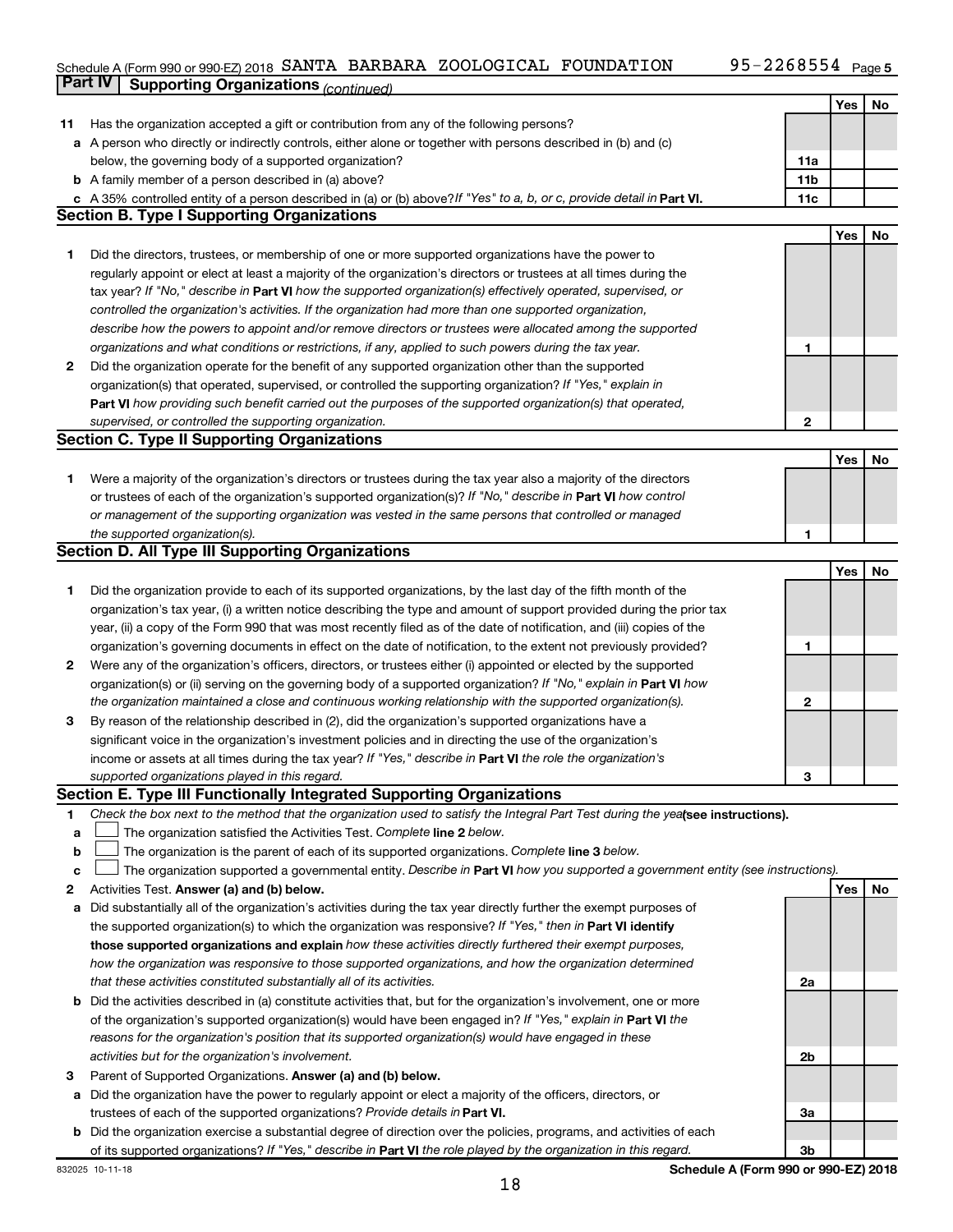## Schedule A (Form 990 or 990-EZ) 2018 SANTA BARBARA ZOOLOGICAL FOUNDATION 95-2268554 Page **Part V Type III Non-Functionally Integrated 509(a)(3) Supporting Organizations**

1 **Letter See instructions.** All Check here if the organization satisfied the Integral Part Test as a qualifying trust on Nov. 20, 1970 (explain in Part VI.) See instructions. All other Type III non-functionally integrated supporting organizations must complete Sections A through E.

|              | Section A - Adjusted Net Income                                              | (A) Prior Year | (B) Current Year<br>(optional) |                                |
|--------------|------------------------------------------------------------------------------|----------------|--------------------------------|--------------------------------|
| 1.           | Net short-term capital gain                                                  | 1              |                                |                                |
| 2            | Recoveries of prior-year distributions                                       | $\mathbf{2}$   |                                |                                |
| 3            | Other gross income (see instructions)                                        | 3              |                                |                                |
| 4            | Add lines 1 through 3                                                        | 4              |                                |                                |
| 5            | Depreciation and depletion                                                   | 5              |                                |                                |
| 6            | Portion of operating expenses paid or incurred for production or             |                |                                |                                |
|              | collection of gross income or for management, conservation, or               |                |                                |                                |
|              | maintenance of property held for production of income (see instructions)     | 6              |                                |                                |
| 7            | Other expenses (see instructions)                                            | $\overline{7}$ |                                |                                |
| 8            | Adjusted Net Income (subtract lines 5, 6, and 7 from line 4)                 | 8              |                                |                                |
|              | <b>Section B - Minimum Asset Amount</b>                                      |                | (A) Prior Year                 | (B) Current Year<br>(optional) |
| 1.           | Aggregate fair market value of all non-exempt-use assets (see                |                |                                |                                |
|              | instructions for short tax year or assets held for part of year):            |                |                                |                                |
|              | a Average monthly value of securities                                        | 1a             |                                |                                |
|              | <b>b</b> Average monthly cash balances                                       | 1b             |                                |                                |
|              | c Fair market value of other non-exempt-use assets                           | 1c             |                                |                                |
|              | d Total (add lines 1a, 1b, and 1c)                                           | 1d             |                                |                                |
|              | <b>e</b> Discount claimed for blockage or other                              |                |                                |                                |
|              | factors (explain in detail in <b>Part VI</b> ):                              |                |                                |                                |
| 2            | Acquisition indebtedness applicable to non-exempt-use assets                 | $\mathbf{2}$   |                                |                                |
| 3            | Subtract line 2 from line 1d                                                 | 3              |                                |                                |
| 4            | Cash deemed held for exempt use. Enter 1-1/2% of line 3 (for greater amount, |                |                                |                                |
|              | see instructions)                                                            | 4              |                                |                                |
| 5            | Net value of non-exempt-use assets (subtract line 4 from line 3)             | 5              |                                |                                |
| 6            | Multiply line 5 by .035                                                      | 6              |                                |                                |
| 7            | Recoveries of prior-year distributions                                       | 7              |                                |                                |
| 8            | Minimum Asset Amount (add line 7 to line 6)                                  | 8              |                                |                                |
|              | <b>Section C - Distributable Amount</b>                                      |                |                                | <b>Current Year</b>            |
| 1            | Adjusted net income for prior year (from Section A, line 8, Column A)        | 1              |                                |                                |
| $\mathbf{2}$ | Enter 85% of line 1                                                          | $\mathbf{2}$   |                                |                                |
| З            | Minimum asset amount for prior year (from Section B, line 8, Column A)       | 3              |                                |                                |
| 4            | Enter greater of line 2 or line 3                                            | 4              |                                |                                |
| 5            | Income tax imposed in prior year                                             | 5              |                                |                                |
| 6            | <b>Distributable Amount.</b> Subtract line 5 from line 4, unless subject to  |                |                                |                                |
|              | emergency temporary reduction (see instructions)                             | 6              |                                |                                |
|              |                                                                              |                |                                |                                |

**7** Let Check here if the current year is the organization's first as a non-functionally integrated Type III supporting organization (see instructions).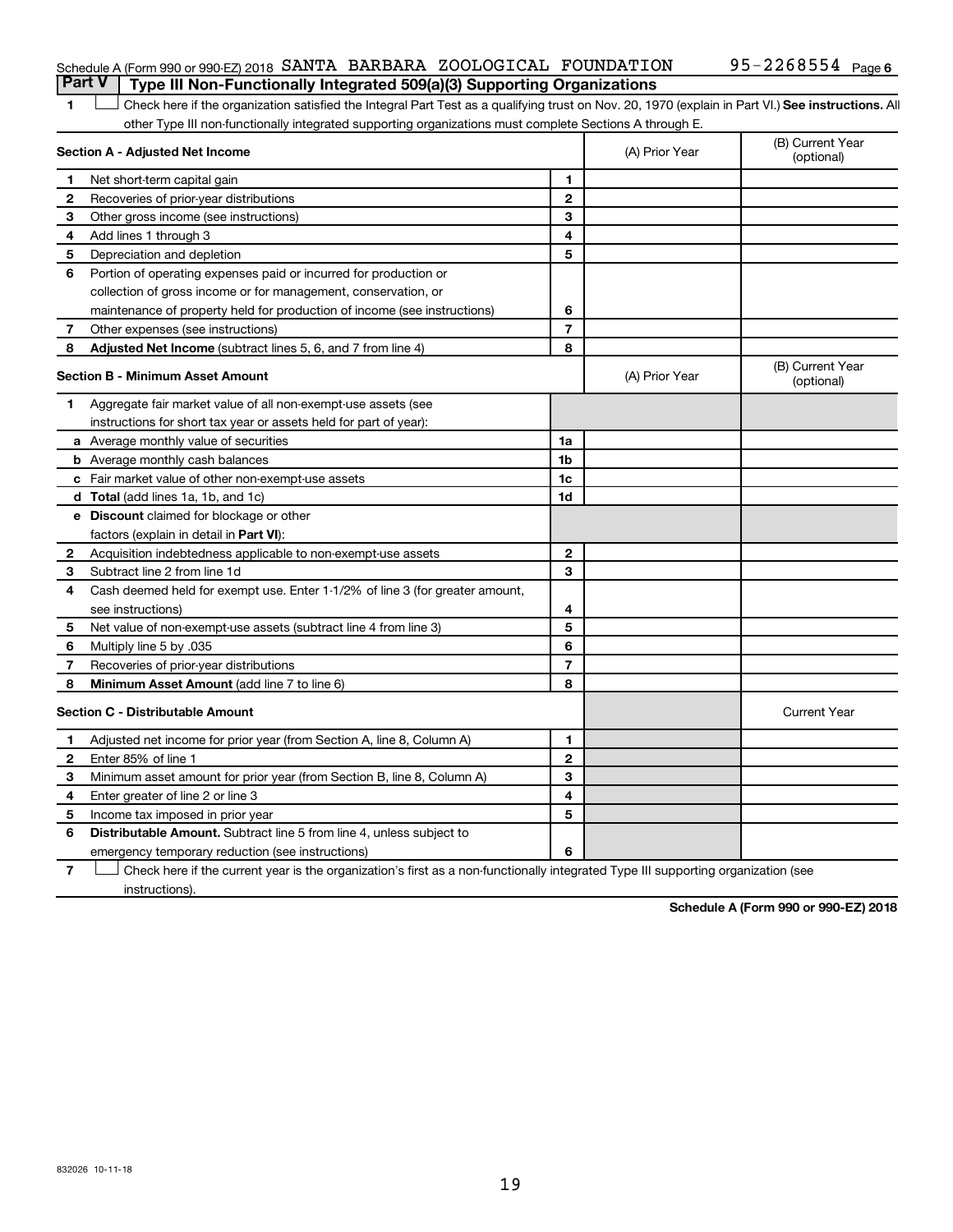### Schedule A (Form 990 or 990-EZ) 2018 Page SANTA BARBARA ZOOLOGICAL FOUNDATION 95-2268554

| <b>Part V</b><br>Type III Non-Functionally Integrated 509(a)(3) Supporting Organizations (continued) |                                                                                            |                             |                                       |                                         |  |  |  |
|------------------------------------------------------------------------------------------------------|--------------------------------------------------------------------------------------------|-----------------------------|---------------------------------------|-----------------------------------------|--|--|--|
|                                                                                                      | <b>Section D - Distributions</b>                                                           |                             |                                       | <b>Current Year</b>                     |  |  |  |
| 1                                                                                                    | Amounts paid to supported organizations to accomplish exempt purposes                      |                             |                                       |                                         |  |  |  |
| $\mathbf{2}$                                                                                         | Amounts paid to perform activity that directly furthers exempt purposes of supported       |                             |                                       |                                         |  |  |  |
|                                                                                                      | organizations, in excess of income from activity                                           |                             |                                       |                                         |  |  |  |
| 3                                                                                                    | Administrative expenses paid to accomplish exempt purposes of supported organizations      |                             |                                       |                                         |  |  |  |
| 4                                                                                                    | Amounts paid to acquire exempt-use assets                                                  |                             |                                       |                                         |  |  |  |
| 5                                                                                                    | Qualified set-aside amounts (prior IRS approval required)                                  |                             |                                       |                                         |  |  |  |
| 6                                                                                                    | Other distributions (describe in <b>Part VI</b> ). See instructions.                       |                             |                                       |                                         |  |  |  |
| 7                                                                                                    | Total annual distributions. Add lines 1 through 6.                                         |                             |                                       |                                         |  |  |  |
| 8                                                                                                    | Distributions to attentive supported organizations to which the organization is responsive |                             |                                       |                                         |  |  |  |
|                                                                                                      | (provide details in Part VI). See instructions.                                            |                             |                                       |                                         |  |  |  |
| 9                                                                                                    | Distributable amount for 2018 from Section C, line 6                                       |                             |                                       |                                         |  |  |  |
| 10                                                                                                   | Line 8 amount divided by line 9 amount                                                     |                             |                                       |                                         |  |  |  |
|                                                                                                      |                                                                                            | (i)                         | (ii)                                  | (iii)                                   |  |  |  |
|                                                                                                      | <b>Section E - Distribution Allocations (see instructions)</b>                             | <b>Excess Distributions</b> | <b>Underdistributions</b><br>Pre-2018 | <b>Distributable</b><br>Amount for 2018 |  |  |  |
| 1                                                                                                    | Distributable amount for 2018 from Section C, line 6                                       |                             |                                       |                                         |  |  |  |
| $\mathbf{2}$                                                                                         | Underdistributions, if any, for years prior to 2018 (reason-                               |                             |                                       |                                         |  |  |  |
|                                                                                                      | able cause required-explain in Part VI). See instructions.                                 |                             |                                       |                                         |  |  |  |
| 3                                                                                                    | Excess distributions carryover, if any, to 2018                                            |                             |                                       |                                         |  |  |  |
|                                                                                                      | <b>a</b> From 2013                                                                         |                             |                                       |                                         |  |  |  |
|                                                                                                      | <b>b</b> From 2014                                                                         |                             |                                       |                                         |  |  |  |
|                                                                                                      | c From 2015                                                                                |                             |                                       |                                         |  |  |  |
|                                                                                                      | d From 2016                                                                                |                             |                                       |                                         |  |  |  |
|                                                                                                      | e From 2017                                                                                |                             |                                       |                                         |  |  |  |
|                                                                                                      | f Total of lines 3a through e                                                              |                             |                                       |                                         |  |  |  |
|                                                                                                      | g Applied to underdistributions of prior years                                             |                             |                                       |                                         |  |  |  |
|                                                                                                      | h Applied to 2018 distributable amount                                                     |                             |                                       |                                         |  |  |  |
| Ť.                                                                                                   | Carryover from 2013 not applied (see instructions)                                         |                             |                                       |                                         |  |  |  |
|                                                                                                      | Remainder. Subtract lines 3g, 3h, and 3i from 3f.                                          |                             |                                       |                                         |  |  |  |
| 4                                                                                                    | Distributions for 2018 from Section D,                                                     |                             |                                       |                                         |  |  |  |
|                                                                                                      | line $7:$                                                                                  |                             |                                       |                                         |  |  |  |
|                                                                                                      | a Applied to underdistributions of prior years                                             |                             |                                       |                                         |  |  |  |
|                                                                                                      | <b>b</b> Applied to 2018 distributable amount                                              |                             |                                       |                                         |  |  |  |
| с                                                                                                    | Remainder. Subtract lines 4a and 4b from 4.                                                |                             |                                       |                                         |  |  |  |
| 5                                                                                                    | Remaining underdistributions for years prior to 2018, if                                   |                             |                                       |                                         |  |  |  |
|                                                                                                      | any. Subtract lines 3g and 4a from line 2. For result greater                              |                             |                                       |                                         |  |  |  |
|                                                                                                      | than zero, explain in Part VI. See instructions.                                           |                             |                                       |                                         |  |  |  |
| 6                                                                                                    | Remaining underdistributions for 2018. Subtract lines 3h                                   |                             |                                       |                                         |  |  |  |
|                                                                                                      | and 4b from line 1. For result greater than zero, explain in                               |                             |                                       |                                         |  |  |  |
|                                                                                                      | <b>Part VI.</b> See instructions.                                                          |                             |                                       |                                         |  |  |  |
| $\mathbf{7}$                                                                                         | Excess distributions carryover to 2019. Add lines 3j                                       |                             |                                       |                                         |  |  |  |
|                                                                                                      | and 4c.                                                                                    |                             |                                       |                                         |  |  |  |
| 8                                                                                                    | Breakdown of line 7:                                                                       |                             |                                       |                                         |  |  |  |
|                                                                                                      | a Excess from 2014                                                                         |                             |                                       |                                         |  |  |  |
|                                                                                                      | <b>b</b> Excess from 2015                                                                  |                             |                                       |                                         |  |  |  |
|                                                                                                      | c Excess from 2016                                                                         |                             |                                       |                                         |  |  |  |
|                                                                                                      | d Excess from 2017                                                                         |                             |                                       |                                         |  |  |  |
|                                                                                                      | e Excess from 2018                                                                         |                             |                                       |                                         |  |  |  |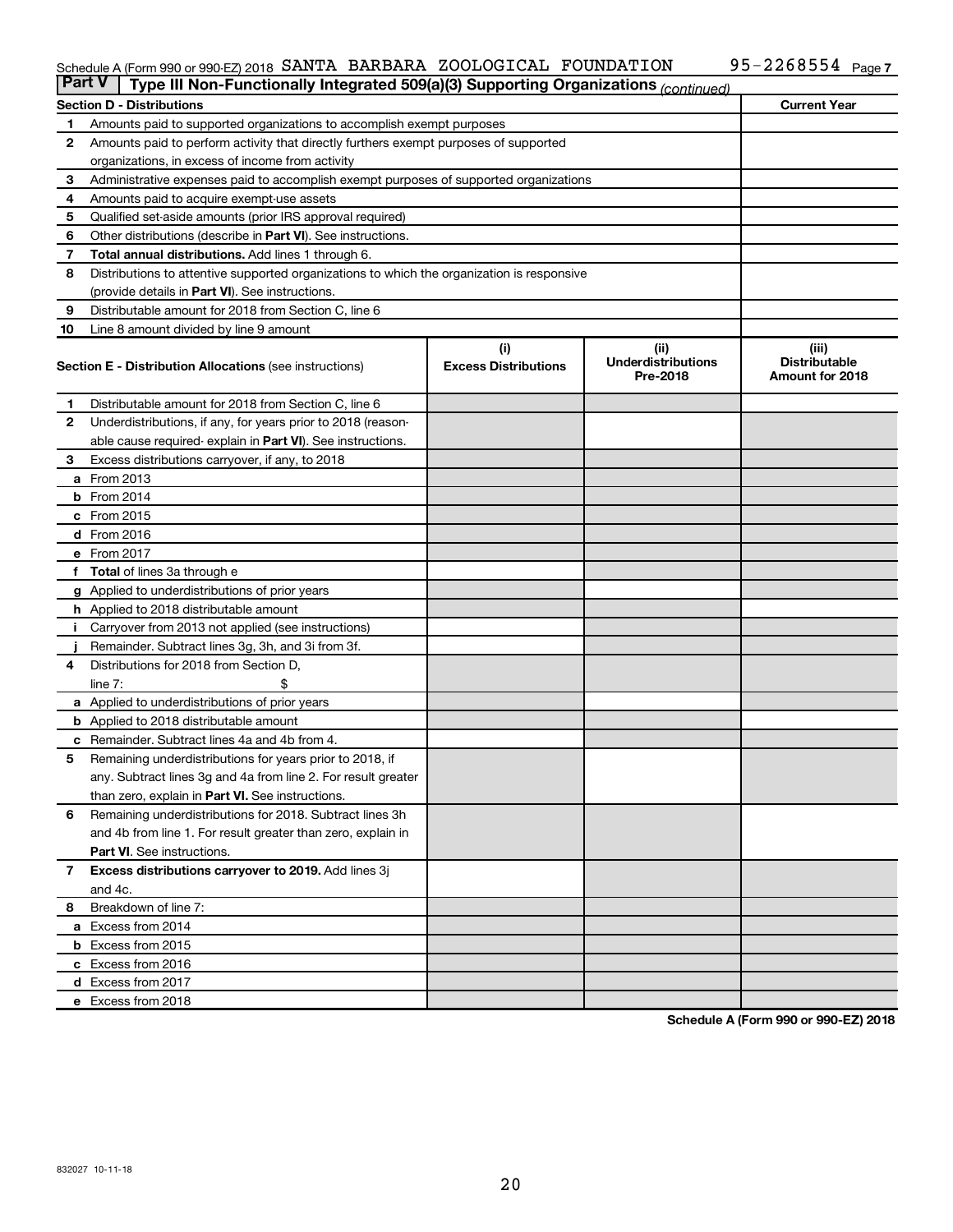|                | Schedule A (Form 990 or 990-EZ) 2018 SANTA BARBARA ZOOLOGICAL FOUNDATION                                                                                                                                                                                                                                                                                                                                                          |  | 95-2268554 Page 8 |  |
|----------------|-----------------------------------------------------------------------------------------------------------------------------------------------------------------------------------------------------------------------------------------------------------------------------------------------------------------------------------------------------------------------------------------------------------------------------------|--|-------------------|--|
| <b>Part VI</b> | Supplemental Information. Provide the explanations required by Part II, line 10; Part II, line 17a or 17b; Part III, line 12;<br>Part IV, Section A, lines 1, 2, 3b, 3c, 4b, 4c, 5a, 6, 9a, 9b, 9c, 11a, 11b, and 11c; Part IV, Section B, lines 1 and 2; Part IV, Section C,<br>line 1; Part IV, Section D, lines 2 and 3; Part IV, Section E, lines 1c, 2a, 2b, 3a, and 3b; Part V, line 1; Part V, Section B, line 1e; Part V, |  |                   |  |
|                | Section D, lines 5, 6, and 8; and Part V, Section E, lines 2, 5, and 6. Also complete this part for any additional information.<br>(See instructions.)                                                                                                                                                                                                                                                                            |  |                   |  |
|                |                                                                                                                                                                                                                                                                                                                                                                                                                                   |  |                   |  |
|                |                                                                                                                                                                                                                                                                                                                                                                                                                                   |  |                   |  |
|                |                                                                                                                                                                                                                                                                                                                                                                                                                                   |  |                   |  |
|                |                                                                                                                                                                                                                                                                                                                                                                                                                                   |  |                   |  |
|                |                                                                                                                                                                                                                                                                                                                                                                                                                                   |  |                   |  |
|                |                                                                                                                                                                                                                                                                                                                                                                                                                                   |  |                   |  |
|                |                                                                                                                                                                                                                                                                                                                                                                                                                                   |  |                   |  |
|                |                                                                                                                                                                                                                                                                                                                                                                                                                                   |  |                   |  |
|                |                                                                                                                                                                                                                                                                                                                                                                                                                                   |  |                   |  |
|                |                                                                                                                                                                                                                                                                                                                                                                                                                                   |  |                   |  |
|                |                                                                                                                                                                                                                                                                                                                                                                                                                                   |  |                   |  |
|                |                                                                                                                                                                                                                                                                                                                                                                                                                                   |  |                   |  |
|                |                                                                                                                                                                                                                                                                                                                                                                                                                                   |  |                   |  |
|                |                                                                                                                                                                                                                                                                                                                                                                                                                                   |  |                   |  |
|                |                                                                                                                                                                                                                                                                                                                                                                                                                                   |  |                   |  |
|                |                                                                                                                                                                                                                                                                                                                                                                                                                                   |  |                   |  |
|                |                                                                                                                                                                                                                                                                                                                                                                                                                                   |  |                   |  |
|                |                                                                                                                                                                                                                                                                                                                                                                                                                                   |  |                   |  |
|                |                                                                                                                                                                                                                                                                                                                                                                                                                                   |  |                   |  |
|                |                                                                                                                                                                                                                                                                                                                                                                                                                                   |  |                   |  |
|                |                                                                                                                                                                                                                                                                                                                                                                                                                                   |  |                   |  |
|                |                                                                                                                                                                                                                                                                                                                                                                                                                                   |  |                   |  |
|                |                                                                                                                                                                                                                                                                                                                                                                                                                                   |  |                   |  |
|                |                                                                                                                                                                                                                                                                                                                                                                                                                                   |  |                   |  |
|                |                                                                                                                                                                                                                                                                                                                                                                                                                                   |  |                   |  |
|                |                                                                                                                                                                                                                                                                                                                                                                                                                                   |  |                   |  |
|                |                                                                                                                                                                                                                                                                                                                                                                                                                                   |  |                   |  |
|                |                                                                                                                                                                                                                                                                                                                                                                                                                                   |  |                   |  |
|                |                                                                                                                                                                                                                                                                                                                                                                                                                                   |  |                   |  |
|                |                                                                                                                                                                                                                                                                                                                                                                                                                                   |  |                   |  |
|                |                                                                                                                                                                                                                                                                                                                                                                                                                                   |  |                   |  |
|                |                                                                                                                                                                                                                                                                                                                                                                                                                                   |  |                   |  |
|                |                                                                                                                                                                                                                                                                                                                                                                                                                                   |  |                   |  |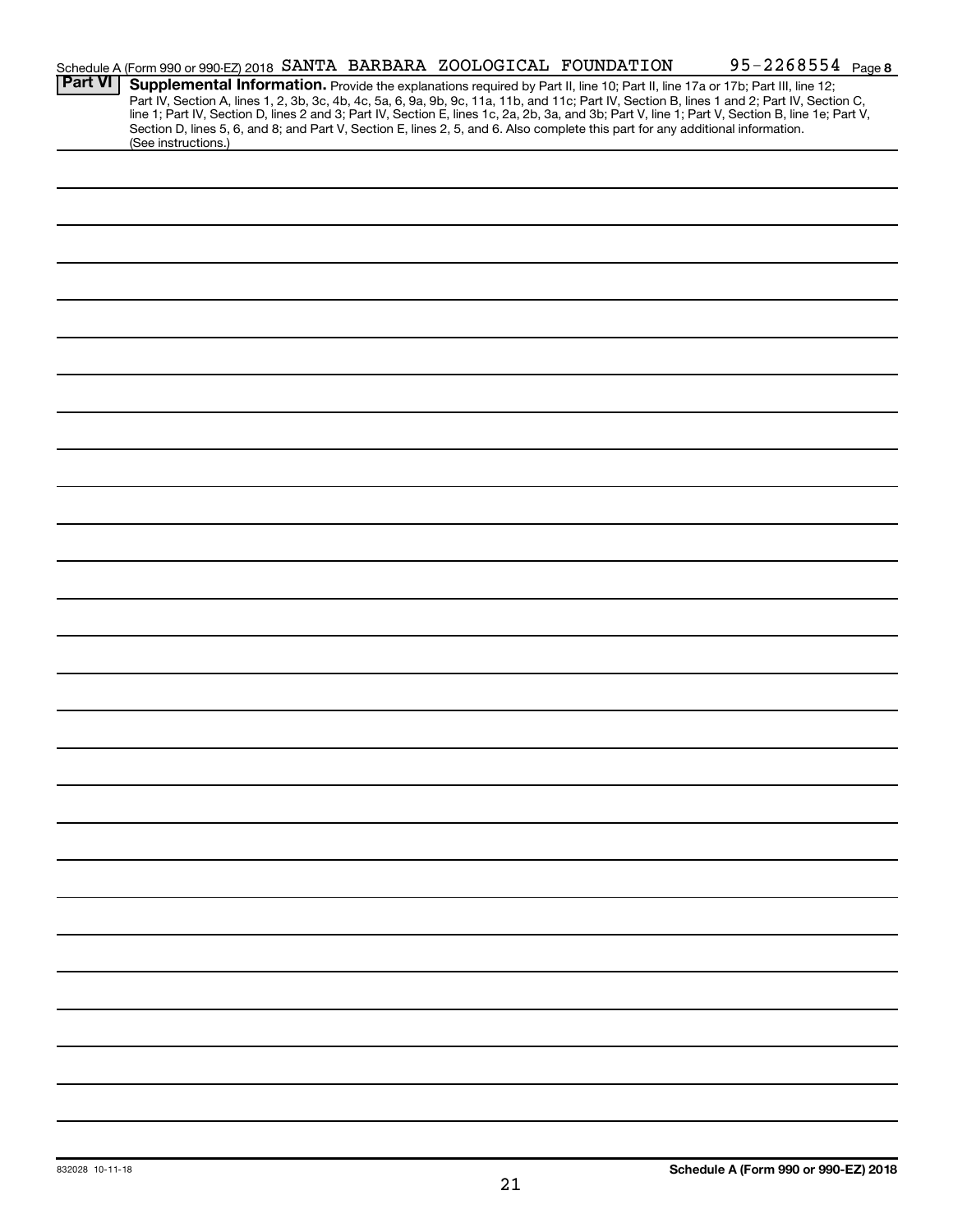| <b>SCHEDULE D</b> |  |
|-------------------|--|
|-------------------|--|

Department of the Treasury Internal Revenue Service

832051 10-29-18

**(Form 990) | Complete if the organization answered "Yes" on Form 990, Part IV, line 6, 7, 8, 9, 10, 11a, 11b, 11c, 11d, 11e, 11f, 12a, or 12b. SCHEDULE D Supplemental Financial Statements**<br> **Form 990 2018**<br> **Part IV** line 6.7.8.9.10, 11a, 11b, 11d, 11d, 11d, 11d, 11d, 12a, 0r, 12b

**| Attach to Form 990. |Go to www.irs.gov/Form990 for instructions and the latest information.**



## Name of the organization<br>**SANTA BARBARA ZOOLOGICAL FOUNDATION** 95-2268554 SANTA BARBARA ZOOLOGICAL FOUNDATION

|        | Organizations Maintaining Donor Advised Funds or Other Similar Funds or Accounts. Complete if the<br>Part I                                               |                                                |                                                    |  |  |  |
|--------|-----------------------------------------------------------------------------------------------------------------------------------------------------------|------------------------------------------------|----------------------------------------------------|--|--|--|
|        | organization answered "Yes" on Form 990, Part IV, line 6.                                                                                                 |                                                |                                                    |  |  |  |
|        |                                                                                                                                                           | (a) Donor advised funds                        | (b) Funds and other accounts                       |  |  |  |
| 1      |                                                                                                                                                           |                                                |                                                    |  |  |  |
| 2      | Aggregate value of contributions to (during year)                                                                                                         |                                                |                                                    |  |  |  |
| З      | Aggregate value of grants from (during year)                                                                                                              |                                                |                                                    |  |  |  |
| 4      |                                                                                                                                                           |                                                |                                                    |  |  |  |
| 5      | Did the organization inform all donors and donor advisors in writing that the assets held in donor advised funds                                          |                                                |                                                    |  |  |  |
|        |                                                                                                                                                           |                                                | Yes<br>No                                          |  |  |  |
| 6      | Did the organization inform all grantees, donors, and donor advisors in writing that grant funds can be used only                                         |                                                |                                                    |  |  |  |
|        | for charitable purposes and not for the benefit of the donor or donor advisor, or for any other purpose conferring                                        |                                                |                                                    |  |  |  |
|        | impermissible private benefit?                                                                                                                            |                                                | Yes<br>No                                          |  |  |  |
|        | Part II<br>Conservation Easements. Complete if the organization answered "Yes" on Form 990, Part IV, line 7.                                              |                                                |                                                    |  |  |  |
| 1.     | Purpose(s) of conservation easements held by the organization (check all that apply).                                                                     |                                                |                                                    |  |  |  |
|        | Preservation of land for public use (e.g., recreation or education)                                                                                       |                                                | Preservation of a historically important land area |  |  |  |
|        | Protection of natural habitat                                                                                                                             | Preservation of a certified historic structure |                                                    |  |  |  |
|        | Preservation of open space                                                                                                                                |                                                |                                                    |  |  |  |
| 2      | Complete lines 2a through 2d if the organization held a qualified conservation contribution in the form of a conservation easement on the last            |                                                |                                                    |  |  |  |
|        | day of the tax year.                                                                                                                                      |                                                | Held at the End of the Tax Year                    |  |  |  |
|        |                                                                                                                                                           |                                                | 2a                                                 |  |  |  |
|        | Total acreage restricted by conservation easements                                                                                                        |                                                | 2b                                                 |  |  |  |
|        |                                                                                                                                                           |                                                | 2c                                                 |  |  |  |
| d      | Number of conservation easements included in (c) acquired after 7/25/06, and not on a historic structure                                                  |                                                |                                                    |  |  |  |
|        |                                                                                                                                                           |                                                | 2d                                                 |  |  |  |
| 3      | Number of conservation easements modified, transferred, released, extinguished, or terminated by the organization during the tax                          |                                                |                                                    |  |  |  |
|        | year<br>Number of states where property subject to conservation easement is located >                                                                     |                                                |                                                    |  |  |  |
| 4<br>5 | Does the organization have a written policy regarding the periodic monitoring, inspection, handling of                                                    |                                                |                                                    |  |  |  |
|        | violations, and enforcement of the conservation easements it holds?                                                                                       |                                                | Yes<br>No                                          |  |  |  |
| 6      | Staff and volunteer hours devoted to monitoring, inspecting, handling of violations, and enforcing conservation easements during the year                 |                                                |                                                    |  |  |  |
|        |                                                                                                                                                           |                                                |                                                    |  |  |  |
| 7      | Amount of expenses incurred in monitoring, inspecting, handling of violations, and enforcing conservation easements during the year                       |                                                |                                                    |  |  |  |
|        | $\blacktriangleright$ \$                                                                                                                                  |                                                |                                                    |  |  |  |
| 8      | Does each conservation easement reported on line 2(d) above satisfy the requirements of section 170(h)(4)(B)(i)                                           |                                                |                                                    |  |  |  |
|        |                                                                                                                                                           |                                                | No<br>Yes                                          |  |  |  |
| 9      | In Part XIII, describe how the organization reports conservation easements in its revenue and expense statement, and balance sheet, and                   |                                                |                                                    |  |  |  |
|        | include, if applicable, the text of the footnote to the organization's financial statements that describes the organization's accounting for              |                                                |                                                    |  |  |  |
|        | conservation easements.                                                                                                                                   |                                                |                                                    |  |  |  |
|        | Organizations Maintaining Collections of Art, Historical Treasures, or Other Similar Assets.<br>Part III                                                  |                                                |                                                    |  |  |  |
|        | Complete if the organization answered "Yes" on Form 990, Part IV, line 8.                                                                                 |                                                |                                                    |  |  |  |
|        | 1a If the organization elected, as permitted under SFAS 116 (ASC 958), not to report in its revenue statement and balance sheet works of art,             |                                                |                                                    |  |  |  |
|        | historical treasures, or other similar assets held for public exhibition, education, or research in furtherance of public service, provide, in Part XIII, |                                                |                                                    |  |  |  |
|        | the text of the footnote to its financial statements that describes these items.                                                                          |                                                |                                                    |  |  |  |
| b      | If the organization elected, as permitted under SFAS 116 (ASC 958), to report in its revenue statement and balance sheet works of art, historical         |                                                |                                                    |  |  |  |
|        | treasures, or other similar assets held for public exhibition, education, or research in furtherance of public service, provide the following amounts     |                                                |                                                    |  |  |  |
|        | relating to these items:                                                                                                                                  |                                                |                                                    |  |  |  |
|        |                                                                                                                                                           |                                                | \$                                                 |  |  |  |
|        | (ii) Assets included in Form 990, Part X                                                                                                                  |                                                | $\blacktriangleright$ \$                           |  |  |  |
| 2      | If the organization received or held works of art, historical treasures, or other similar assets for financial gain, provide                              |                                                |                                                    |  |  |  |
|        | the following amounts required to be reported under SFAS 116 (ASC 958) relating to these items:                                                           |                                                |                                                    |  |  |  |
|        |                                                                                                                                                           |                                                | \$<br>▶                                            |  |  |  |
|        |                                                                                                                                                           |                                                | $\blacktriangleright$ s                            |  |  |  |
|        | LHA For Paperwork Reduction Act Notice, see the Instructions for Form 990.                                                                                |                                                | Schedule D (Form 990) 2018                         |  |  |  |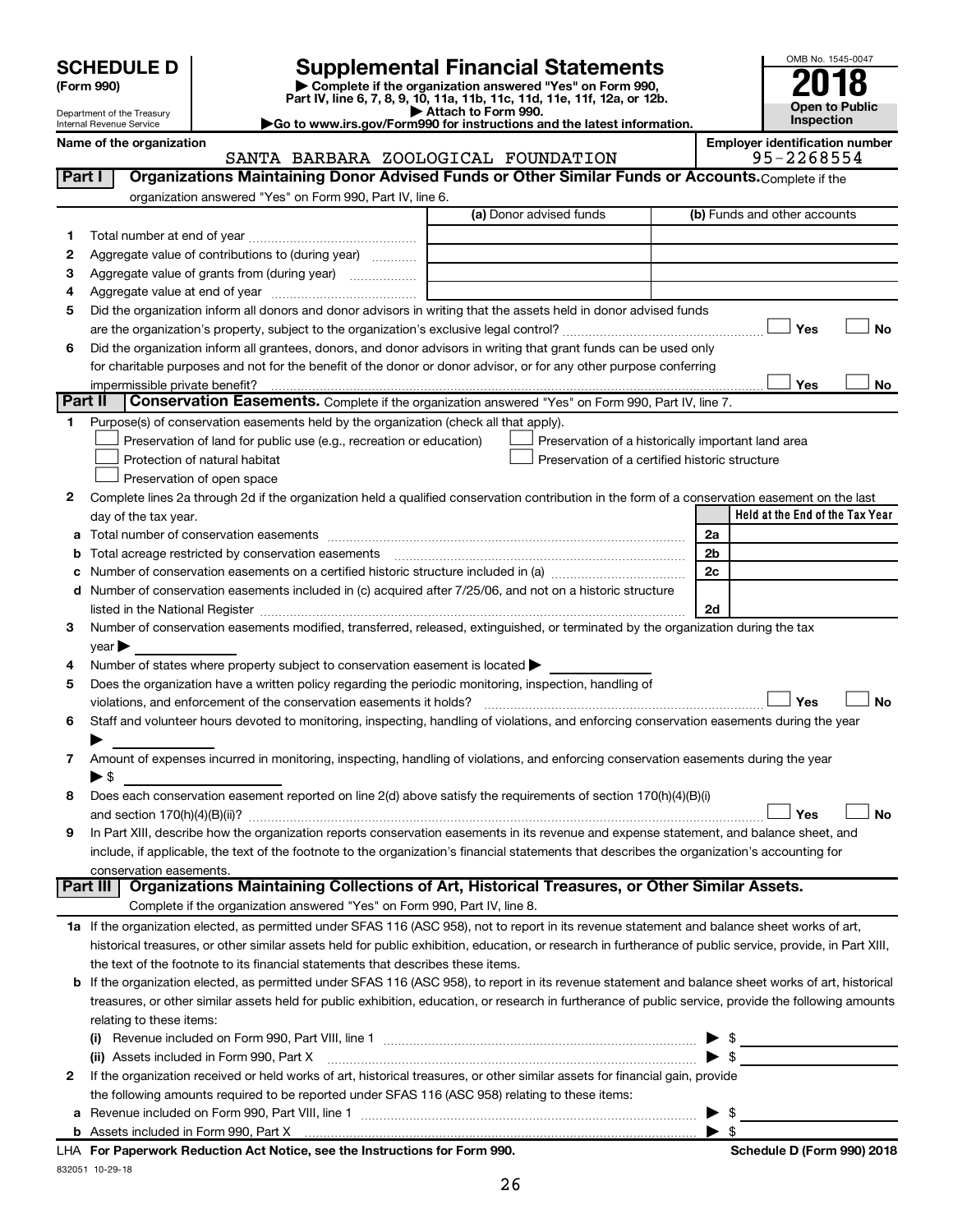| Part III<br>Organizations Maintaining Collections of Art, Historical Treasures, or Other Similar Assets (continued)<br>Using the organization's acquisition, accession, and other records, check any of the following that are a significant use of its collection items<br>3<br>(check all that apply):<br>Public exhibition<br>Loan or exchange programs<br>a<br>Scholarly research<br>Other the contract of the contract of the contract of the contract of the contract of the contract of the contract of the contract of the contract of the contract of the contract of the contract of the contract of the cont<br>b<br>Preservation for future generations<br>c<br>Provide a description of the organization's collections and explain how they further the organization's exempt purpose in Part XIII.<br>4<br>During the year, did the organization solicit or receive donations of art, historical treasures, or other similar assets<br>5<br>Yes<br>No<br><b>Part IV</b><br><b>Escrow and Custodial Arrangements.</b> Complete if the organization answered "Yes" on Form 990, Part IV, line 9, or<br>reported an amount on Form 990, Part X, line 21.<br>1a Is the organization an agent, trustee, custodian or other intermediary for contributions or other assets not included<br>$\overline{X}$ No<br>Yes<br>b If "Yes," explain the arrangement in Part XIII and complete the following table:<br>Amount<br>c Beginning balance measurements and the contract of the contract of the contract of the contract of the contract of the contract of the contract of the contract of the contract of the contract of the contract of the contr<br>1c<br>1d<br>e Distributions during the year manufactured and contained and contained and contained and contained and contained and contained and contained and contained and contained and contained and contained and contained and conta<br>1e<br>1f<br>2a Did the organization include an amount on Form 990, Part X, line 21, for escrow or custodial account liability?<br>Yes<br>No<br>.<br><b>b</b> If "Yes," explain the arrangement in Part XIII. Check here if the explanation has been provided on Part XIII<br>Endowment Funds. Complete if the organization answered "Yes" on Form 990, Part IV, line 10.<br><b>Part V</b><br>(c) Two years back $\vert$ (d) Three years back $\vert$<br>(e) Four years back<br>(a) Current year<br>(b) Prior year<br>3,737,033.<br>3,160,206.<br>2,952,121.<br>2,280,684.<br>2,109,383.<br>1a Beginning of year balance<br>229,144.<br>40,000.<br>736,477.<br>647,423.<br>347,683.<br>168,085.<br>$-65,040$<br>171,301.<br>c Net investment earnings, gains, and losses<br>e Other expenditures for facilities<br>and programs<br>f Administrative expenses<br>4,384,456.<br>3,737,033.<br>3,160,206.<br>2,952,121.<br>2,280,684.<br><b>g</b> End of year balance $\ldots$<br>Provide the estimated percentage of the current year end balance (line 1g, column (a)) held as:<br>2<br>29.00<br>a Board designated or quasi-endowment ><br>%<br>50.00<br><b>b</b> Permanent endowment $\blacktriangleright$<br>$\%$<br><b>c</b> Temporarily restricted endowment $\triangleright$ $21.00$<br>%<br>The percentages on lines 2a, 2b, and 2c should equal 100%.<br>3a Are there endowment funds not in the possession of the organization that are held and administered for the organization<br>Yes<br>No<br>by:<br>X<br>(i)<br>3a(i)<br>X<br>3a(ii)<br>3b<br>Describe in Part XIII the intended uses of the organization's endowment funds.<br>4<br>Land, Buildings, and Equipment.<br><b>Part VI</b><br>Complete if the organization answered "Yes" on Form 990, Part IV, line 11a. See Form 990, Part X, line 10.<br>Description of property<br>(a) Cost or other<br>(b) Cost or other<br>(c) Accumulated<br>(d) Book value<br>basis (investment)<br>depreciation<br>basis (other)<br>13,778,930.<br>4,590,725.<br>9,188,205.<br>18, 272, 506.<br>10,024,117.<br>8, 248, 389.<br>3,530,477.<br>4, 213, 287.<br>682, 810.<br>377,403.<br>1,053,880.<br>1,431,283.<br>19,173,284.<br>Total. Add lines 1a through 1e. (Column (d) must equal Form 990, Part X, column (B), line 10c.)<br>$d_{\text{obs}} = 1000$ and $\sigma$ | Schedule D (Form 990) 2018 | SANTA BARBARA ZOOLOGICAL FOUNDATION |  |  | $95 - 2268554$ Page 2 |  |  |
|-------------------------------------------------------------------------------------------------------------------------------------------------------------------------------------------------------------------------------------------------------------------------------------------------------------------------------------------------------------------------------------------------------------------------------------------------------------------------------------------------------------------------------------------------------------------------------------------------------------------------------------------------------------------------------------------------------------------------------------------------------------------------------------------------------------------------------------------------------------------------------------------------------------------------------------------------------------------------------------------------------------------------------------------------------------------------------------------------------------------------------------------------------------------------------------------------------------------------------------------------------------------------------------------------------------------------------------------------------------------------------------------------------------------------------------------------------------------------------------------------------------------------------------------------------------------------------------------------------------------------------------------------------------------------------------------------------------------------------------------------------------------------------------------------------------------------------------------------------------------------------------------------------------------------------------------------------------------------------------------------------------------------------------------------------------------------------------------------------------------------------------------------------------------------------------------------------------------------------------------------------------------------------------------------------------------------------------------------------------------------------------------------------------------------------------------------------------------------------------------------------------------------------------------------------------------------------------------------------------------------------------------------------------------------------------------------------------------------------------------------------------------------------------------------------------------------------------------------------------------------------------------------------------------------------------------------------------------------------------------------------------------------------------------------------------------------------------------------------------------------------------------------------------------------------------------------------------------------------------------------------------------------------------------------------------------------------------------------------------------------------------------------------------------------------------------------------------------------------------------------------------------------------------------------------------------------------------------------------------------------------------------------------------------------------------------------------------------------------------------------------------------------------------------------------------------------------------------------------------------------------------------------------------------------------------------------------------------------------------------------------------------------------------------------------------------------------------------------------------------------------------------------------------------------------------------------------------------------------------------|----------------------------|-------------------------------------|--|--|-----------------------|--|--|
|                                                                                                                                                                                                                                                                                                                                                                                                                                                                                                                                                                                                                                                                                                                                                                                                                                                                                                                                                                                                                                                                                                                                                                                                                                                                                                                                                                                                                                                                                                                                                                                                                                                                                                                                                                                                                                                                                                                                                                                                                                                                                                                                                                                                                                                                                                                                                                                                                                                                                                                                                                                                                                                                                                                                                                                                                                                                                                                                                                                                                                                                                                                                                                                                                                                                                                                                                                                                                                                                                                                                                                                                                                                                                                                                                                                                                                                                                                                                                                                                                                                                                                                                                                                                                                           |                            |                                     |  |  |                       |  |  |
|                                                                                                                                                                                                                                                                                                                                                                                                                                                                                                                                                                                                                                                                                                                                                                                                                                                                                                                                                                                                                                                                                                                                                                                                                                                                                                                                                                                                                                                                                                                                                                                                                                                                                                                                                                                                                                                                                                                                                                                                                                                                                                                                                                                                                                                                                                                                                                                                                                                                                                                                                                                                                                                                                                                                                                                                                                                                                                                                                                                                                                                                                                                                                                                                                                                                                                                                                                                                                                                                                                                                                                                                                                                                                                                                                                                                                                                                                                                                                                                                                                                                                                                                                                                                                                           |                            |                                     |  |  |                       |  |  |
|                                                                                                                                                                                                                                                                                                                                                                                                                                                                                                                                                                                                                                                                                                                                                                                                                                                                                                                                                                                                                                                                                                                                                                                                                                                                                                                                                                                                                                                                                                                                                                                                                                                                                                                                                                                                                                                                                                                                                                                                                                                                                                                                                                                                                                                                                                                                                                                                                                                                                                                                                                                                                                                                                                                                                                                                                                                                                                                                                                                                                                                                                                                                                                                                                                                                                                                                                                                                                                                                                                                                                                                                                                                                                                                                                                                                                                                                                                                                                                                                                                                                                                                                                                                                                                           |                            |                                     |  |  |                       |  |  |
|                                                                                                                                                                                                                                                                                                                                                                                                                                                                                                                                                                                                                                                                                                                                                                                                                                                                                                                                                                                                                                                                                                                                                                                                                                                                                                                                                                                                                                                                                                                                                                                                                                                                                                                                                                                                                                                                                                                                                                                                                                                                                                                                                                                                                                                                                                                                                                                                                                                                                                                                                                                                                                                                                                                                                                                                                                                                                                                                                                                                                                                                                                                                                                                                                                                                                                                                                                                                                                                                                                                                                                                                                                                                                                                                                                                                                                                                                                                                                                                                                                                                                                                                                                                                                                           |                            |                                     |  |  |                       |  |  |
|                                                                                                                                                                                                                                                                                                                                                                                                                                                                                                                                                                                                                                                                                                                                                                                                                                                                                                                                                                                                                                                                                                                                                                                                                                                                                                                                                                                                                                                                                                                                                                                                                                                                                                                                                                                                                                                                                                                                                                                                                                                                                                                                                                                                                                                                                                                                                                                                                                                                                                                                                                                                                                                                                                                                                                                                                                                                                                                                                                                                                                                                                                                                                                                                                                                                                                                                                                                                                                                                                                                                                                                                                                                                                                                                                                                                                                                                                                                                                                                                                                                                                                                                                                                                                                           |                            |                                     |  |  |                       |  |  |
|                                                                                                                                                                                                                                                                                                                                                                                                                                                                                                                                                                                                                                                                                                                                                                                                                                                                                                                                                                                                                                                                                                                                                                                                                                                                                                                                                                                                                                                                                                                                                                                                                                                                                                                                                                                                                                                                                                                                                                                                                                                                                                                                                                                                                                                                                                                                                                                                                                                                                                                                                                                                                                                                                                                                                                                                                                                                                                                                                                                                                                                                                                                                                                                                                                                                                                                                                                                                                                                                                                                                                                                                                                                                                                                                                                                                                                                                                                                                                                                                                                                                                                                                                                                                                                           |                            |                                     |  |  |                       |  |  |
|                                                                                                                                                                                                                                                                                                                                                                                                                                                                                                                                                                                                                                                                                                                                                                                                                                                                                                                                                                                                                                                                                                                                                                                                                                                                                                                                                                                                                                                                                                                                                                                                                                                                                                                                                                                                                                                                                                                                                                                                                                                                                                                                                                                                                                                                                                                                                                                                                                                                                                                                                                                                                                                                                                                                                                                                                                                                                                                                                                                                                                                                                                                                                                                                                                                                                                                                                                                                                                                                                                                                                                                                                                                                                                                                                                                                                                                                                                                                                                                                                                                                                                                                                                                                                                           |                            |                                     |  |  |                       |  |  |
|                                                                                                                                                                                                                                                                                                                                                                                                                                                                                                                                                                                                                                                                                                                                                                                                                                                                                                                                                                                                                                                                                                                                                                                                                                                                                                                                                                                                                                                                                                                                                                                                                                                                                                                                                                                                                                                                                                                                                                                                                                                                                                                                                                                                                                                                                                                                                                                                                                                                                                                                                                                                                                                                                                                                                                                                                                                                                                                                                                                                                                                                                                                                                                                                                                                                                                                                                                                                                                                                                                                                                                                                                                                                                                                                                                                                                                                                                                                                                                                                                                                                                                                                                                                                                                           |                            |                                     |  |  |                       |  |  |
|                                                                                                                                                                                                                                                                                                                                                                                                                                                                                                                                                                                                                                                                                                                                                                                                                                                                                                                                                                                                                                                                                                                                                                                                                                                                                                                                                                                                                                                                                                                                                                                                                                                                                                                                                                                                                                                                                                                                                                                                                                                                                                                                                                                                                                                                                                                                                                                                                                                                                                                                                                                                                                                                                                                                                                                                                                                                                                                                                                                                                                                                                                                                                                                                                                                                                                                                                                                                                                                                                                                                                                                                                                                                                                                                                                                                                                                                                                                                                                                                                                                                                                                                                                                                                                           |                            |                                     |  |  |                       |  |  |
|                                                                                                                                                                                                                                                                                                                                                                                                                                                                                                                                                                                                                                                                                                                                                                                                                                                                                                                                                                                                                                                                                                                                                                                                                                                                                                                                                                                                                                                                                                                                                                                                                                                                                                                                                                                                                                                                                                                                                                                                                                                                                                                                                                                                                                                                                                                                                                                                                                                                                                                                                                                                                                                                                                                                                                                                                                                                                                                                                                                                                                                                                                                                                                                                                                                                                                                                                                                                                                                                                                                                                                                                                                                                                                                                                                                                                                                                                                                                                                                                                                                                                                                                                                                                                                           |                            |                                     |  |  |                       |  |  |
|                                                                                                                                                                                                                                                                                                                                                                                                                                                                                                                                                                                                                                                                                                                                                                                                                                                                                                                                                                                                                                                                                                                                                                                                                                                                                                                                                                                                                                                                                                                                                                                                                                                                                                                                                                                                                                                                                                                                                                                                                                                                                                                                                                                                                                                                                                                                                                                                                                                                                                                                                                                                                                                                                                                                                                                                                                                                                                                                                                                                                                                                                                                                                                                                                                                                                                                                                                                                                                                                                                                                                                                                                                                                                                                                                                                                                                                                                                                                                                                                                                                                                                                                                                                                                                           |                            |                                     |  |  |                       |  |  |
|                                                                                                                                                                                                                                                                                                                                                                                                                                                                                                                                                                                                                                                                                                                                                                                                                                                                                                                                                                                                                                                                                                                                                                                                                                                                                                                                                                                                                                                                                                                                                                                                                                                                                                                                                                                                                                                                                                                                                                                                                                                                                                                                                                                                                                                                                                                                                                                                                                                                                                                                                                                                                                                                                                                                                                                                                                                                                                                                                                                                                                                                                                                                                                                                                                                                                                                                                                                                                                                                                                                                                                                                                                                                                                                                                                                                                                                                                                                                                                                                                                                                                                                                                                                                                                           |                            |                                     |  |  |                       |  |  |
|                                                                                                                                                                                                                                                                                                                                                                                                                                                                                                                                                                                                                                                                                                                                                                                                                                                                                                                                                                                                                                                                                                                                                                                                                                                                                                                                                                                                                                                                                                                                                                                                                                                                                                                                                                                                                                                                                                                                                                                                                                                                                                                                                                                                                                                                                                                                                                                                                                                                                                                                                                                                                                                                                                                                                                                                                                                                                                                                                                                                                                                                                                                                                                                                                                                                                                                                                                                                                                                                                                                                                                                                                                                                                                                                                                                                                                                                                                                                                                                                                                                                                                                                                                                                                                           |                            |                                     |  |  |                       |  |  |
|                                                                                                                                                                                                                                                                                                                                                                                                                                                                                                                                                                                                                                                                                                                                                                                                                                                                                                                                                                                                                                                                                                                                                                                                                                                                                                                                                                                                                                                                                                                                                                                                                                                                                                                                                                                                                                                                                                                                                                                                                                                                                                                                                                                                                                                                                                                                                                                                                                                                                                                                                                                                                                                                                                                                                                                                                                                                                                                                                                                                                                                                                                                                                                                                                                                                                                                                                                                                                                                                                                                                                                                                                                                                                                                                                                                                                                                                                                                                                                                                                                                                                                                                                                                                                                           |                            |                                     |  |  |                       |  |  |
|                                                                                                                                                                                                                                                                                                                                                                                                                                                                                                                                                                                                                                                                                                                                                                                                                                                                                                                                                                                                                                                                                                                                                                                                                                                                                                                                                                                                                                                                                                                                                                                                                                                                                                                                                                                                                                                                                                                                                                                                                                                                                                                                                                                                                                                                                                                                                                                                                                                                                                                                                                                                                                                                                                                                                                                                                                                                                                                                                                                                                                                                                                                                                                                                                                                                                                                                                                                                                                                                                                                                                                                                                                                                                                                                                                                                                                                                                                                                                                                                                                                                                                                                                                                                                                           |                            |                                     |  |  |                       |  |  |
|                                                                                                                                                                                                                                                                                                                                                                                                                                                                                                                                                                                                                                                                                                                                                                                                                                                                                                                                                                                                                                                                                                                                                                                                                                                                                                                                                                                                                                                                                                                                                                                                                                                                                                                                                                                                                                                                                                                                                                                                                                                                                                                                                                                                                                                                                                                                                                                                                                                                                                                                                                                                                                                                                                                                                                                                                                                                                                                                                                                                                                                                                                                                                                                                                                                                                                                                                                                                                                                                                                                                                                                                                                                                                                                                                                                                                                                                                                                                                                                                                                                                                                                                                                                                                                           |                            |                                     |  |  |                       |  |  |
|                                                                                                                                                                                                                                                                                                                                                                                                                                                                                                                                                                                                                                                                                                                                                                                                                                                                                                                                                                                                                                                                                                                                                                                                                                                                                                                                                                                                                                                                                                                                                                                                                                                                                                                                                                                                                                                                                                                                                                                                                                                                                                                                                                                                                                                                                                                                                                                                                                                                                                                                                                                                                                                                                                                                                                                                                                                                                                                                                                                                                                                                                                                                                                                                                                                                                                                                                                                                                                                                                                                                                                                                                                                                                                                                                                                                                                                                                                                                                                                                                                                                                                                                                                                                                                           |                            |                                     |  |  |                       |  |  |
|                                                                                                                                                                                                                                                                                                                                                                                                                                                                                                                                                                                                                                                                                                                                                                                                                                                                                                                                                                                                                                                                                                                                                                                                                                                                                                                                                                                                                                                                                                                                                                                                                                                                                                                                                                                                                                                                                                                                                                                                                                                                                                                                                                                                                                                                                                                                                                                                                                                                                                                                                                                                                                                                                                                                                                                                                                                                                                                                                                                                                                                                                                                                                                                                                                                                                                                                                                                                                                                                                                                                                                                                                                                                                                                                                                                                                                                                                                                                                                                                                                                                                                                                                                                                                                           |                            |                                     |  |  |                       |  |  |
|                                                                                                                                                                                                                                                                                                                                                                                                                                                                                                                                                                                                                                                                                                                                                                                                                                                                                                                                                                                                                                                                                                                                                                                                                                                                                                                                                                                                                                                                                                                                                                                                                                                                                                                                                                                                                                                                                                                                                                                                                                                                                                                                                                                                                                                                                                                                                                                                                                                                                                                                                                                                                                                                                                                                                                                                                                                                                                                                                                                                                                                                                                                                                                                                                                                                                                                                                                                                                                                                                                                                                                                                                                                                                                                                                                                                                                                                                                                                                                                                                                                                                                                                                                                                                                           |                            |                                     |  |  |                       |  |  |
|                                                                                                                                                                                                                                                                                                                                                                                                                                                                                                                                                                                                                                                                                                                                                                                                                                                                                                                                                                                                                                                                                                                                                                                                                                                                                                                                                                                                                                                                                                                                                                                                                                                                                                                                                                                                                                                                                                                                                                                                                                                                                                                                                                                                                                                                                                                                                                                                                                                                                                                                                                                                                                                                                                                                                                                                                                                                                                                                                                                                                                                                                                                                                                                                                                                                                                                                                                                                                                                                                                                                                                                                                                                                                                                                                                                                                                                                                                                                                                                                                                                                                                                                                                                                                                           |                            |                                     |  |  |                       |  |  |
|                                                                                                                                                                                                                                                                                                                                                                                                                                                                                                                                                                                                                                                                                                                                                                                                                                                                                                                                                                                                                                                                                                                                                                                                                                                                                                                                                                                                                                                                                                                                                                                                                                                                                                                                                                                                                                                                                                                                                                                                                                                                                                                                                                                                                                                                                                                                                                                                                                                                                                                                                                                                                                                                                                                                                                                                                                                                                                                                                                                                                                                                                                                                                                                                                                                                                                                                                                                                                                                                                                                                                                                                                                                                                                                                                                                                                                                                                                                                                                                                                                                                                                                                                                                                                                           |                            |                                     |  |  |                       |  |  |
|                                                                                                                                                                                                                                                                                                                                                                                                                                                                                                                                                                                                                                                                                                                                                                                                                                                                                                                                                                                                                                                                                                                                                                                                                                                                                                                                                                                                                                                                                                                                                                                                                                                                                                                                                                                                                                                                                                                                                                                                                                                                                                                                                                                                                                                                                                                                                                                                                                                                                                                                                                                                                                                                                                                                                                                                                                                                                                                                                                                                                                                                                                                                                                                                                                                                                                                                                                                                                                                                                                                                                                                                                                                                                                                                                                                                                                                                                                                                                                                                                                                                                                                                                                                                                                           |                            |                                     |  |  |                       |  |  |
|                                                                                                                                                                                                                                                                                                                                                                                                                                                                                                                                                                                                                                                                                                                                                                                                                                                                                                                                                                                                                                                                                                                                                                                                                                                                                                                                                                                                                                                                                                                                                                                                                                                                                                                                                                                                                                                                                                                                                                                                                                                                                                                                                                                                                                                                                                                                                                                                                                                                                                                                                                                                                                                                                                                                                                                                                                                                                                                                                                                                                                                                                                                                                                                                                                                                                                                                                                                                                                                                                                                                                                                                                                                                                                                                                                                                                                                                                                                                                                                                                                                                                                                                                                                                                                           |                            |                                     |  |  |                       |  |  |
|                                                                                                                                                                                                                                                                                                                                                                                                                                                                                                                                                                                                                                                                                                                                                                                                                                                                                                                                                                                                                                                                                                                                                                                                                                                                                                                                                                                                                                                                                                                                                                                                                                                                                                                                                                                                                                                                                                                                                                                                                                                                                                                                                                                                                                                                                                                                                                                                                                                                                                                                                                                                                                                                                                                                                                                                                                                                                                                                                                                                                                                                                                                                                                                                                                                                                                                                                                                                                                                                                                                                                                                                                                                                                                                                                                                                                                                                                                                                                                                                                                                                                                                                                                                                                                           |                            |                                     |  |  |                       |  |  |
|                                                                                                                                                                                                                                                                                                                                                                                                                                                                                                                                                                                                                                                                                                                                                                                                                                                                                                                                                                                                                                                                                                                                                                                                                                                                                                                                                                                                                                                                                                                                                                                                                                                                                                                                                                                                                                                                                                                                                                                                                                                                                                                                                                                                                                                                                                                                                                                                                                                                                                                                                                                                                                                                                                                                                                                                                                                                                                                                                                                                                                                                                                                                                                                                                                                                                                                                                                                                                                                                                                                                                                                                                                                                                                                                                                                                                                                                                                                                                                                                                                                                                                                                                                                                                                           |                            |                                     |  |  |                       |  |  |
|                                                                                                                                                                                                                                                                                                                                                                                                                                                                                                                                                                                                                                                                                                                                                                                                                                                                                                                                                                                                                                                                                                                                                                                                                                                                                                                                                                                                                                                                                                                                                                                                                                                                                                                                                                                                                                                                                                                                                                                                                                                                                                                                                                                                                                                                                                                                                                                                                                                                                                                                                                                                                                                                                                                                                                                                                                                                                                                                                                                                                                                                                                                                                                                                                                                                                                                                                                                                                                                                                                                                                                                                                                                                                                                                                                                                                                                                                                                                                                                                                                                                                                                                                                                                                                           |                            |                                     |  |  |                       |  |  |
|                                                                                                                                                                                                                                                                                                                                                                                                                                                                                                                                                                                                                                                                                                                                                                                                                                                                                                                                                                                                                                                                                                                                                                                                                                                                                                                                                                                                                                                                                                                                                                                                                                                                                                                                                                                                                                                                                                                                                                                                                                                                                                                                                                                                                                                                                                                                                                                                                                                                                                                                                                                                                                                                                                                                                                                                                                                                                                                                                                                                                                                                                                                                                                                                                                                                                                                                                                                                                                                                                                                                                                                                                                                                                                                                                                                                                                                                                                                                                                                                                                                                                                                                                                                                                                           |                            |                                     |  |  |                       |  |  |
|                                                                                                                                                                                                                                                                                                                                                                                                                                                                                                                                                                                                                                                                                                                                                                                                                                                                                                                                                                                                                                                                                                                                                                                                                                                                                                                                                                                                                                                                                                                                                                                                                                                                                                                                                                                                                                                                                                                                                                                                                                                                                                                                                                                                                                                                                                                                                                                                                                                                                                                                                                                                                                                                                                                                                                                                                                                                                                                                                                                                                                                                                                                                                                                                                                                                                                                                                                                                                                                                                                                                                                                                                                                                                                                                                                                                                                                                                                                                                                                                                                                                                                                                                                                                                                           |                            |                                     |  |  |                       |  |  |
|                                                                                                                                                                                                                                                                                                                                                                                                                                                                                                                                                                                                                                                                                                                                                                                                                                                                                                                                                                                                                                                                                                                                                                                                                                                                                                                                                                                                                                                                                                                                                                                                                                                                                                                                                                                                                                                                                                                                                                                                                                                                                                                                                                                                                                                                                                                                                                                                                                                                                                                                                                                                                                                                                                                                                                                                                                                                                                                                                                                                                                                                                                                                                                                                                                                                                                                                                                                                                                                                                                                                                                                                                                                                                                                                                                                                                                                                                                                                                                                                                                                                                                                                                                                                                                           |                            |                                     |  |  |                       |  |  |
|                                                                                                                                                                                                                                                                                                                                                                                                                                                                                                                                                                                                                                                                                                                                                                                                                                                                                                                                                                                                                                                                                                                                                                                                                                                                                                                                                                                                                                                                                                                                                                                                                                                                                                                                                                                                                                                                                                                                                                                                                                                                                                                                                                                                                                                                                                                                                                                                                                                                                                                                                                                                                                                                                                                                                                                                                                                                                                                                                                                                                                                                                                                                                                                                                                                                                                                                                                                                                                                                                                                                                                                                                                                                                                                                                                                                                                                                                                                                                                                                                                                                                                                                                                                                                                           |                            |                                     |  |  |                       |  |  |
|                                                                                                                                                                                                                                                                                                                                                                                                                                                                                                                                                                                                                                                                                                                                                                                                                                                                                                                                                                                                                                                                                                                                                                                                                                                                                                                                                                                                                                                                                                                                                                                                                                                                                                                                                                                                                                                                                                                                                                                                                                                                                                                                                                                                                                                                                                                                                                                                                                                                                                                                                                                                                                                                                                                                                                                                                                                                                                                                                                                                                                                                                                                                                                                                                                                                                                                                                                                                                                                                                                                                                                                                                                                                                                                                                                                                                                                                                                                                                                                                                                                                                                                                                                                                                                           |                            |                                     |  |  |                       |  |  |
|                                                                                                                                                                                                                                                                                                                                                                                                                                                                                                                                                                                                                                                                                                                                                                                                                                                                                                                                                                                                                                                                                                                                                                                                                                                                                                                                                                                                                                                                                                                                                                                                                                                                                                                                                                                                                                                                                                                                                                                                                                                                                                                                                                                                                                                                                                                                                                                                                                                                                                                                                                                                                                                                                                                                                                                                                                                                                                                                                                                                                                                                                                                                                                                                                                                                                                                                                                                                                                                                                                                                                                                                                                                                                                                                                                                                                                                                                                                                                                                                                                                                                                                                                                                                                                           |                            |                                     |  |  |                       |  |  |
|                                                                                                                                                                                                                                                                                                                                                                                                                                                                                                                                                                                                                                                                                                                                                                                                                                                                                                                                                                                                                                                                                                                                                                                                                                                                                                                                                                                                                                                                                                                                                                                                                                                                                                                                                                                                                                                                                                                                                                                                                                                                                                                                                                                                                                                                                                                                                                                                                                                                                                                                                                                                                                                                                                                                                                                                                                                                                                                                                                                                                                                                                                                                                                                                                                                                                                                                                                                                                                                                                                                                                                                                                                                                                                                                                                                                                                                                                                                                                                                                                                                                                                                                                                                                                                           |                            |                                     |  |  |                       |  |  |
|                                                                                                                                                                                                                                                                                                                                                                                                                                                                                                                                                                                                                                                                                                                                                                                                                                                                                                                                                                                                                                                                                                                                                                                                                                                                                                                                                                                                                                                                                                                                                                                                                                                                                                                                                                                                                                                                                                                                                                                                                                                                                                                                                                                                                                                                                                                                                                                                                                                                                                                                                                                                                                                                                                                                                                                                                                                                                                                                                                                                                                                                                                                                                                                                                                                                                                                                                                                                                                                                                                                                                                                                                                                                                                                                                                                                                                                                                                                                                                                                                                                                                                                                                                                                                                           |                            |                                     |  |  |                       |  |  |
|                                                                                                                                                                                                                                                                                                                                                                                                                                                                                                                                                                                                                                                                                                                                                                                                                                                                                                                                                                                                                                                                                                                                                                                                                                                                                                                                                                                                                                                                                                                                                                                                                                                                                                                                                                                                                                                                                                                                                                                                                                                                                                                                                                                                                                                                                                                                                                                                                                                                                                                                                                                                                                                                                                                                                                                                                                                                                                                                                                                                                                                                                                                                                                                                                                                                                                                                                                                                                                                                                                                                                                                                                                                                                                                                                                                                                                                                                                                                                                                                                                                                                                                                                                                                                                           |                            |                                     |  |  |                       |  |  |
|                                                                                                                                                                                                                                                                                                                                                                                                                                                                                                                                                                                                                                                                                                                                                                                                                                                                                                                                                                                                                                                                                                                                                                                                                                                                                                                                                                                                                                                                                                                                                                                                                                                                                                                                                                                                                                                                                                                                                                                                                                                                                                                                                                                                                                                                                                                                                                                                                                                                                                                                                                                                                                                                                                                                                                                                                                                                                                                                                                                                                                                                                                                                                                                                                                                                                                                                                                                                                                                                                                                                                                                                                                                                                                                                                                                                                                                                                                                                                                                                                                                                                                                                                                                                                                           |                            |                                     |  |  |                       |  |  |
|                                                                                                                                                                                                                                                                                                                                                                                                                                                                                                                                                                                                                                                                                                                                                                                                                                                                                                                                                                                                                                                                                                                                                                                                                                                                                                                                                                                                                                                                                                                                                                                                                                                                                                                                                                                                                                                                                                                                                                                                                                                                                                                                                                                                                                                                                                                                                                                                                                                                                                                                                                                                                                                                                                                                                                                                                                                                                                                                                                                                                                                                                                                                                                                                                                                                                                                                                                                                                                                                                                                                                                                                                                                                                                                                                                                                                                                                                                                                                                                                                                                                                                                                                                                                                                           |                            |                                     |  |  |                       |  |  |
|                                                                                                                                                                                                                                                                                                                                                                                                                                                                                                                                                                                                                                                                                                                                                                                                                                                                                                                                                                                                                                                                                                                                                                                                                                                                                                                                                                                                                                                                                                                                                                                                                                                                                                                                                                                                                                                                                                                                                                                                                                                                                                                                                                                                                                                                                                                                                                                                                                                                                                                                                                                                                                                                                                                                                                                                                                                                                                                                                                                                                                                                                                                                                                                                                                                                                                                                                                                                                                                                                                                                                                                                                                                                                                                                                                                                                                                                                                                                                                                                                                                                                                                                                                                                                                           |                            |                                     |  |  |                       |  |  |
|                                                                                                                                                                                                                                                                                                                                                                                                                                                                                                                                                                                                                                                                                                                                                                                                                                                                                                                                                                                                                                                                                                                                                                                                                                                                                                                                                                                                                                                                                                                                                                                                                                                                                                                                                                                                                                                                                                                                                                                                                                                                                                                                                                                                                                                                                                                                                                                                                                                                                                                                                                                                                                                                                                                                                                                                                                                                                                                                                                                                                                                                                                                                                                                                                                                                                                                                                                                                                                                                                                                                                                                                                                                                                                                                                                                                                                                                                                                                                                                                                                                                                                                                                                                                                                           |                            |                                     |  |  |                       |  |  |
|                                                                                                                                                                                                                                                                                                                                                                                                                                                                                                                                                                                                                                                                                                                                                                                                                                                                                                                                                                                                                                                                                                                                                                                                                                                                                                                                                                                                                                                                                                                                                                                                                                                                                                                                                                                                                                                                                                                                                                                                                                                                                                                                                                                                                                                                                                                                                                                                                                                                                                                                                                                                                                                                                                                                                                                                                                                                                                                                                                                                                                                                                                                                                                                                                                                                                                                                                                                                                                                                                                                                                                                                                                                                                                                                                                                                                                                                                                                                                                                                                                                                                                                                                                                                                                           |                            |                                     |  |  |                       |  |  |
|                                                                                                                                                                                                                                                                                                                                                                                                                                                                                                                                                                                                                                                                                                                                                                                                                                                                                                                                                                                                                                                                                                                                                                                                                                                                                                                                                                                                                                                                                                                                                                                                                                                                                                                                                                                                                                                                                                                                                                                                                                                                                                                                                                                                                                                                                                                                                                                                                                                                                                                                                                                                                                                                                                                                                                                                                                                                                                                                                                                                                                                                                                                                                                                                                                                                                                                                                                                                                                                                                                                                                                                                                                                                                                                                                                                                                                                                                                                                                                                                                                                                                                                                                                                                                                           |                            |                                     |  |  |                       |  |  |
|                                                                                                                                                                                                                                                                                                                                                                                                                                                                                                                                                                                                                                                                                                                                                                                                                                                                                                                                                                                                                                                                                                                                                                                                                                                                                                                                                                                                                                                                                                                                                                                                                                                                                                                                                                                                                                                                                                                                                                                                                                                                                                                                                                                                                                                                                                                                                                                                                                                                                                                                                                                                                                                                                                                                                                                                                                                                                                                                                                                                                                                                                                                                                                                                                                                                                                                                                                                                                                                                                                                                                                                                                                                                                                                                                                                                                                                                                                                                                                                                                                                                                                                                                                                                                                           |                            |                                     |  |  |                       |  |  |
|                                                                                                                                                                                                                                                                                                                                                                                                                                                                                                                                                                                                                                                                                                                                                                                                                                                                                                                                                                                                                                                                                                                                                                                                                                                                                                                                                                                                                                                                                                                                                                                                                                                                                                                                                                                                                                                                                                                                                                                                                                                                                                                                                                                                                                                                                                                                                                                                                                                                                                                                                                                                                                                                                                                                                                                                                                                                                                                                                                                                                                                                                                                                                                                                                                                                                                                                                                                                                                                                                                                                                                                                                                                                                                                                                                                                                                                                                                                                                                                                                                                                                                                                                                                                                                           |                            |                                     |  |  |                       |  |  |
|                                                                                                                                                                                                                                                                                                                                                                                                                                                                                                                                                                                                                                                                                                                                                                                                                                                                                                                                                                                                                                                                                                                                                                                                                                                                                                                                                                                                                                                                                                                                                                                                                                                                                                                                                                                                                                                                                                                                                                                                                                                                                                                                                                                                                                                                                                                                                                                                                                                                                                                                                                                                                                                                                                                                                                                                                                                                                                                                                                                                                                                                                                                                                                                                                                                                                                                                                                                                                                                                                                                                                                                                                                                                                                                                                                                                                                                                                                                                                                                                                                                                                                                                                                                                                                           |                            |                                     |  |  |                       |  |  |
|                                                                                                                                                                                                                                                                                                                                                                                                                                                                                                                                                                                                                                                                                                                                                                                                                                                                                                                                                                                                                                                                                                                                                                                                                                                                                                                                                                                                                                                                                                                                                                                                                                                                                                                                                                                                                                                                                                                                                                                                                                                                                                                                                                                                                                                                                                                                                                                                                                                                                                                                                                                                                                                                                                                                                                                                                                                                                                                                                                                                                                                                                                                                                                                                                                                                                                                                                                                                                                                                                                                                                                                                                                                                                                                                                                                                                                                                                                                                                                                                                                                                                                                                                                                                                                           |                            |                                     |  |  |                       |  |  |
|                                                                                                                                                                                                                                                                                                                                                                                                                                                                                                                                                                                                                                                                                                                                                                                                                                                                                                                                                                                                                                                                                                                                                                                                                                                                                                                                                                                                                                                                                                                                                                                                                                                                                                                                                                                                                                                                                                                                                                                                                                                                                                                                                                                                                                                                                                                                                                                                                                                                                                                                                                                                                                                                                                                                                                                                                                                                                                                                                                                                                                                                                                                                                                                                                                                                                                                                                                                                                                                                                                                                                                                                                                                                                                                                                                                                                                                                                                                                                                                                                                                                                                                                                                                                                                           |                            |                                     |  |  |                       |  |  |
|                                                                                                                                                                                                                                                                                                                                                                                                                                                                                                                                                                                                                                                                                                                                                                                                                                                                                                                                                                                                                                                                                                                                                                                                                                                                                                                                                                                                                                                                                                                                                                                                                                                                                                                                                                                                                                                                                                                                                                                                                                                                                                                                                                                                                                                                                                                                                                                                                                                                                                                                                                                                                                                                                                                                                                                                                                                                                                                                                                                                                                                                                                                                                                                                                                                                                                                                                                                                                                                                                                                                                                                                                                                                                                                                                                                                                                                                                                                                                                                                                                                                                                                                                                                                                                           |                            |                                     |  |  |                       |  |  |
|                                                                                                                                                                                                                                                                                                                                                                                                                                                                                                                                                                                                                                                                                                                                                                                                                                                                                                                                                                                                                                                                                                                                                                                                                                                                                                                                                                                                                                                                                                                                                                                                                                                                                                                                                                                                                                                                                                                                                                                                                                                                                                                                                                                                                                                                                                                                                                                                                                                                                                                                                                                                                                                                                                                                                                                                                                                                                                                                                                                                                                                                                                                                                                                                                                                                                                                                                                                                                                                                                                                                                                                                                                                                                                                                                                                                                                                                                                                                                                                                                                                                                                                                                                                                                                           |                            |                                     |  |  |                       |  |  |
|                                                                                                                                                                                                                                                                                                                                                                                                                                                                                                                                                                                                                                                                                                                                                                                                                                                                                                                                                                                                                                                                                                                                                                                                                                                                                                                                                                                                                                                                                                                                                                                                                                                                                                                                                                                                                                                                                                                                                                                                                                                                                                                                                                                                                                                                                                                                                                                                                                                                                                                                                                                                                                                                                                                                                                                                                                                                                                                                                                                                                                                                                                                                                                                                                                                                                                                                                                                                                                                                                                                                                                                                                                                                                                                                                                                                                                                                                                                                                                                                                                                                                                                                                                                                                                           |                            |                                     |  |  |                       |  |  |
|                                                                                                                                                                                                                                                                                                                                                                                                                                                                                                                                                                                                                                                                                                                                                                                                                                                                                                                                                                                                                                                                                                                                                                                                                                                                                                                                                                                                                                                                                                                                                                                                                                                                                                                                                                                                                                                                                                                                                                                                                                                                                                                                                                                                                                                                                                                                                                                                                                                                                                                                                                                                                                                                                                                                                                                                                                                                                                                                                                                                                                                                                                                                                                                                                                                                                                                                                                                                                                                                                                                                                                                                                                                                                                                                                                                                                                                                                                                                                                                                                                                                                                                                                                                                                                           |                            |                                     |  |  |                       |  |  |

**Schedule D (Form 990) 2018**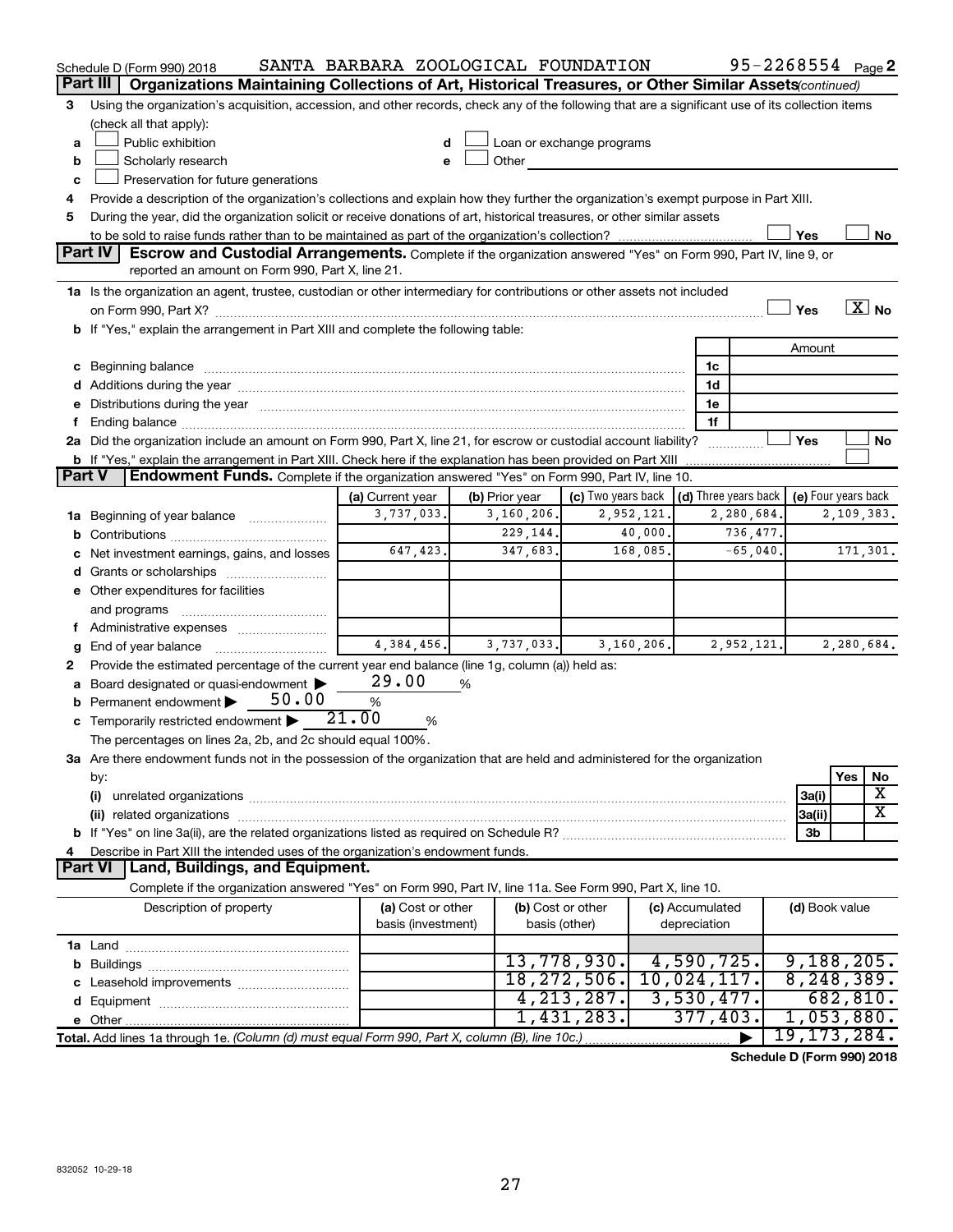|                     | Complete if the organization answered "Yes" on Form 990, Part IV, line 11b. See Form 990, Part X, line 12.        |                 |                |                                                           |
|---------------------|-------------------------------------------------------------------------------------------------------------------|-----------------|----------------|-----------------------------------------------------------|
|                     | (a) Description of security or category (including name of security)                                              | (b) Book value  |                | (c) Method of valuation: Cost or end-of-year market value |
|                     | (1) Financial derivatives                                                                                         |                 |                |                                                           |
|                     |                                                                                                                   |                 |                |                                                           |
| $(3)$ Other         |                                                                                                                   |                 |                |                                                           |
| (A)                 |                                                                                                                   |                 |                |                                                           |
| (B)                 |                                                                                                                   |                 |                |                                                           |
| (C)                 |                                                                                                                   |                 |                |                                                           |
| (D)                 |                                                                                                                   |                 |                |                                                           |
| (E)                 |                                                                                                                   |                 |                |                                                           |
| (F)                 |                                                                                                                   |                 |                |                                                           |
| (G)                 |                                                                                                                   |                 |                |                                                           |
| (H)                 |                                                                                                                   |                 |                |                                                           |
|                     | Total. (Col. (b) must equal Form 990, Part X, col. (B) line 12.)                                                  |                 |                |                                                           |
|                     | Part VIII Investments - Program Related.                                                                          |                 |                |                                                           |
|                     | Complete if the organization answered "Yes" on Form 990, Part IV, line 11c. See Form 990, Part X, line 13.        |                 |                |                                                           |
|                     | (a) Description of investment                                                                                     | (b) Book value  |                | (c) Method of valuation: Cost or end-of-year market value |
| (1)                 |                                                                                                                   |                 |                |                                                           |
| (2)                 |                                                                                                                   |                 |                |                                                           |
| (3)                 |                                                                                                                   |                 |                |                                                           |
| (4)                 |                                                                                                                   |                 |                |                                                           |
| (5)                 |                                                                                                                   |                 |                |                                                           |
| (6)                 |                                                                                                                   |                 |                |                                                           |
| (7)                 |                                                                                                                   |                 |                |                                                           |
| (8)                 |                                                                                                                   |                 |                |                                                           |
| (9)                 |                                                                                                                   |                 |                |                                                           |
|                     |                                                                                                                   |                 |                |                                                           |
|                     | Total. (Col. (b) must equal Form 990, Part X, col. (B) line 13.)                                                  |                 |                |                                                           |
| <b>Part IX</b>      | <b>Other Assets.</b>                                                                                              |                 |                |                                                           |
|                     | Complete if the organization answered "Yes" on Form 990, Part IV, line 11d. See Form 990, Part X, line 15.        |                 |                |                                                           |
|                     |                                                                                                                   | (a) Description |                | (b) Book value                                            |
| (1)                 |                                                                                                                   |                 |                |                                                           |
| (2)                 |                                                                                                                   |                 |                |                                                           |
| (3)                 |                                                                                                                   |                 |                |                                                           |
| (4)                 |                                                                                                                   |                 |                |                                                           |
| (5)                 |                                                                                                                   |                 |                |                                                           |
| (6)                 |                                                                                                                   |                 |                |                                                           |
| (7)                 |                                                                                                                   |                 |                |                                                           |
| (8)                 |                                                                                                                   |                 |                |                                                           |
| (9)                 |                                                                                                                   |                 |                |                                                           |
|                     | Total. (Column (b) must equal Form 990, Part X, col. (B) line 15.)                                                |                 |                |                                                           |
|                     | <b>Other Liabilities.</b>                                                                                         |                 |                |                                                           |
|                     | Complete if the organization answered "Yes" on Form 990, Part IV, line 11e or 11f. See Form 990, Part X, line 25. |                 |                |                                                           |
|                     | (a) Description of liability                                                                                      |                 | (b) Book value |                                                           |
| (1)                 | Federal income taxes                                                                                              |                 |                |                                                           |
| (2)                 | POST RETIREMENT BENEFIT                                                                                           | PAYABLE         | 312,000.       |                                                           |
| (3)                 |                                                                                                                   |                 |                |                                                           |
| (4)                 |                                                                                                                   |                 |                |                                                           |
| <b>Part X</b><br>1. |                                                                                                                   |                 |                |                                                           |
| (5)                 |                                                                                                                   |                 |                |                                                           |
| (6)                 |                                                                                                                   |                 |                |                                                           |
| (7)                 |                                                                                                                   |                 |                |                                                           |
| (8)<br>(9)          |                                                                                                                   |                 |                |                                                           |

Schedule D (Form 990) 2018 SANTA BARBARA ZOOLOGICAL FOUNDATION 95-2268554 Page

**Schedule D (Form 990) 2018**

95-2268554 Page 3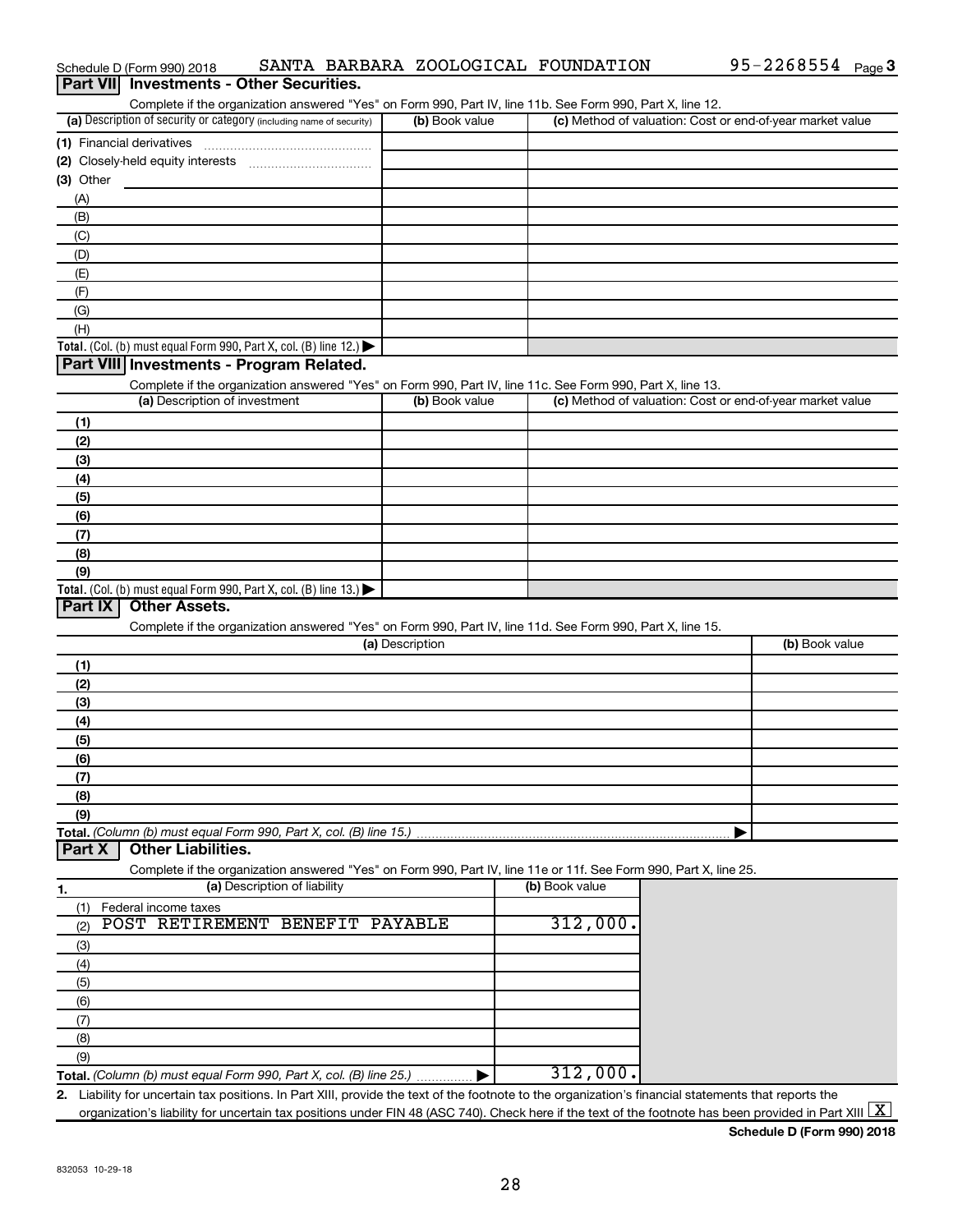|                                                                                                | SANTA BARBARA ZOOLOGICAL FOUNDATION<br>Schedule D (Form 990) 2018                                                                                                                                                                  |                |              |                | 95-2268554 $_{Page 4}$ |  |
|------------------------------------------------------------------------------------------------|------------------------------------------------------------------------------------------------------------------------------------------------------------------------------------------------------------------------------------|----------------|--------------|----------------|------------------------|--|
| Reconciliation of Revenue per Audited Financial Statements With Revenue per Return.<br>Part XI |                                                                                                                                                                                                                                    |                |              |                |                        |  |
|                                                                                                | Complete if the organization answered "Yes" on Form 990, Part IV, line 12a.                                                                                                                                                        |                |              |                |                        |  |
| 1                                                                                              | Total revenue, gains, and other support per audited financial statements                                                                                                                                                           |                |              | $\overline{1}$ | 14,451,708.            |  |
| 2                                                                                              | Amounts included on line 1 but not on Form 990, Part VIII, line 12:                                                                                                                                                                |                |              |                |                        |  |
| a                                                                                              |                                                                                                                                                                                                                                    | 2a             |              |                |                        |  |
|                                                                                                |                                                                                                                                                                                                                                    | 2 <sub>b</sub> |              |                |                        |  |
| c                                                                                              | Recoveries of prior year grants [11, 120] North Machinese Street Prior (120) 120 Machinese Machinese [12] North Machinese [12] North Machinese [12] North Machinese [12] North Machinese [12] North Machinese [12] North Machi     | 2 <sub>c</sub> |              |                |                        |  |
| d                                                                                              |                                                                                                                                                                                                                                    | 2d             | 1, 112, 269. |                |                        |  |
| е                                                                                              | Add lines 2a through 2d                                                                                                                                                                                                            |                |              | 2e             | 1, 112, 269.           |  |
| 3                                                                                              |                                                                                                                                                                                                                                    |                |              | $\mathbf{a}$   | 13,339,439.            |  |
| 4                                                                                              | Amounts included on Form 990, Part VIII, line 12, but not on line 1:                                                                                                                                                               |                |              |                |                        |  |
|                                                                                                | Investment expenses not included on Form 990, Part VIII, line 7b [11] [11] Investment expenses not included on Form 990, Part VIII, line 7b                                                                                        | 4a             |              |                |                        |  |
|                                                                                                |                                                                                                                                                                                                                                    | 4 <sub>b</sub> | 490, 719.    |                |                        |  |
| c.                                                                                             | Add lines 4a and 4b                                                                                                                                                                                                                |                |              | 4c             | 490,719.               |  |
|                                                                                                |                                                                                                                                                                                                                                    |                |              | $\overline{5}$ | 13,830,158.            |  |
|                                                                                                |                                                                                                                                                                                                                                    |                |              |                |                        |  |
|                                                                                                | Part XII   Reconciliation of Expenses per Audited Financial Statements With Expenses per Return.                                                                                                                                   |                |              |                |                        |  |
|                                                                                                | Complete if the organization answered "Yes" on Form 990, Part IV, line 12a.                                                                                                                                                        |                |              |                |                        |  |
| 1                                                                                              |                                                                                                                                                                                                                                    |                |              | $\blacksquare$ | 13,570,326.            |  |
| 2                                                                                              | Amounts included on line 1 but not on Form 990, Part IX, line 25:                                                                                                                                                                  |                |              |                |                        |  |
| a                                                                                              |                                                                                                                                                                                                                                    | 2a             |              |                |                        |  |
|                                                                                                |                                                                                                                                                                                                                                    | 2 <sub>b</sub> |              |                |                        |  |
|                                                                                                |                                                                                                                                                                                                                                    | 2 <sub>c</sub> |              |                |                        |  |
| d                                                                                              |                                                                                                                                                                                                                                    | 2d             | 1, 112, 269. |                |                        |  |
| е                                                                                              | Add lines 2a through 2d <b>contained a contained a contained a contained a</b> contained a contained a contained a contained a contact a contact a contact a contact a contact a contact a contact a contact a contact a contact a |                |              | 2e             | 1, 112, 269.           |  |
| з                                                                                              |                                                                                                                                                                                                                                    |                |              | $\mathbf{3}$   | 12,458,057.            |  |
| 4                                                                                              | Amounts included on Form 990, Part IX, line 25, but not on line 1:                                                                                                                                                                 |                |              |                |                        |  |
| a                                                                                              |                                                                                                                                                                                                                                    |                | 37,048.      |                |                        |  |
|                                                                                                |                                                                                                                                                                                                                                    | 4 <sub>b</sub> |              |                |                        |  |
| c.                                                                                             | Add lines 4a and 4b                                                                                                                                                                                                                |                |              | 4c             | 37,048.                |  |
|                                                                                                | Part XIII Supplemental Information.                                                                                                                                                                                                |                |              | 5              | 12,495,105.            |  |

Provide the descriptions required for Part II, lines 3, 5, and 9; Part III, lines 1a and 4; Part IV, lines 1b and 2b; Part V, line 4; Part X, line 2; Part XI, lines 2d and 4b; and Part XII, lines 2d and 4b. Also complete this part to provide any additional information.

## PART V, LINE 4:

ENDOWMENT ASSETS ARE MAINTAINED AND INVESTED TO PROVIDE INCOME TO BE USED

FOR OPERATIONS AND CAPITAL IMPROVEMENTS OF THE ZOO.

PART X, LINE 2:

THE ZOO EVALUATES UNCERTAIN TAX POSITIONS, WHEREBY THE EFFECT OF THE

UNCERTAINTY WOULD BE RECORDED IF THE OUTCOME WAS CONSIDERED PROBABLE AND

REASONABLY ESTIMABLE. AS OF DECEMBER 31, 2018, THE ZOO HAD NO UNCERTAIN

TAX POSITIONS REQUIRING ACCRUAL.

## THE ZOO FILES TAX RETURNS IN CALIFORNIA AND U.S. FEDERAL JURISDICTIONS.

## THE ZOO IS NO LONGER SUBJECT TO U.S. FEDERAL, STATE AND LOCAL TAX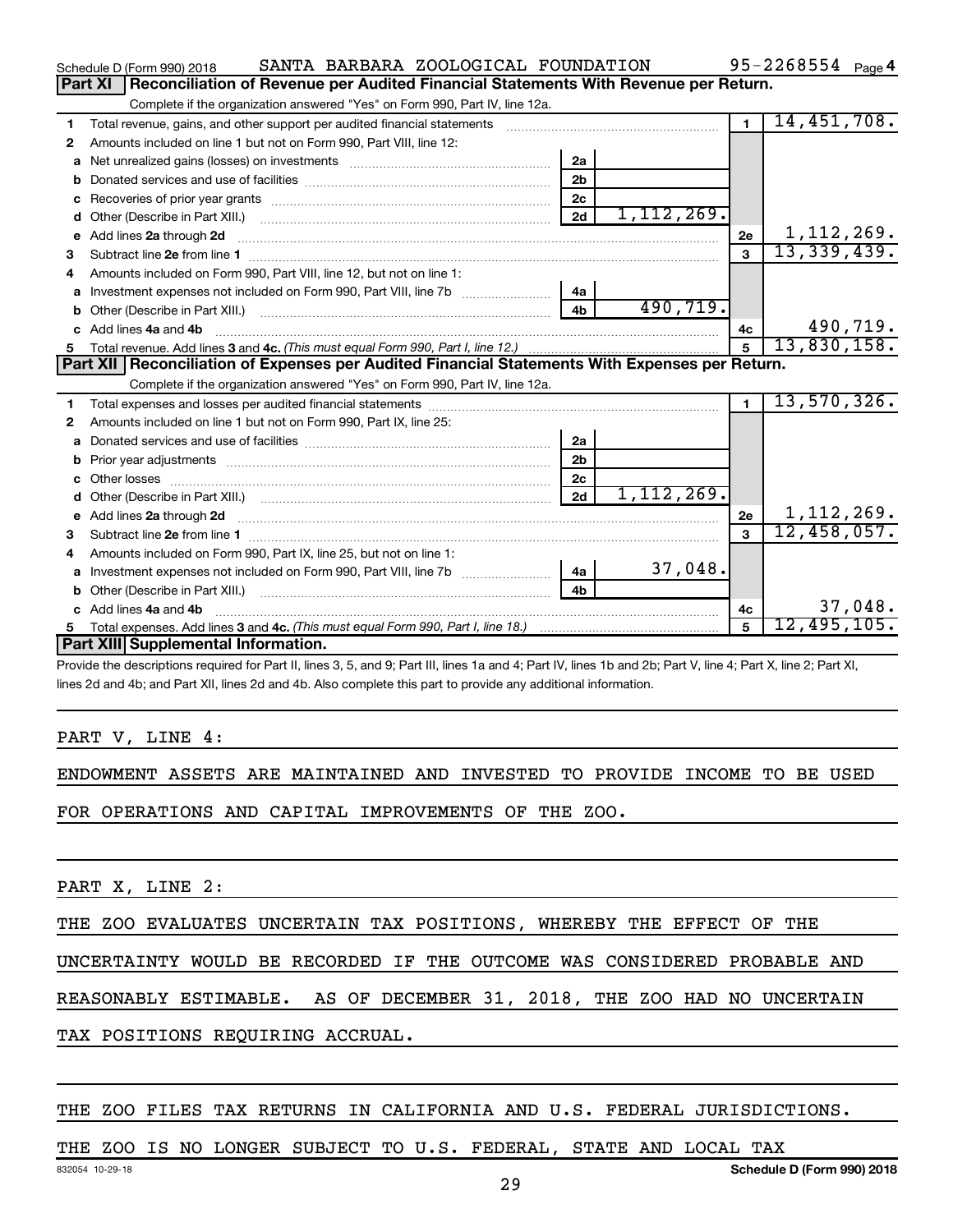| SANTA BARBARA ZOOLOGICAL FOUNDATION<br>Schedule D (Form 990) 2018<br><b>Part XIII Supplemental Information (continued)</b> | $95 - 2268554$ Page 5 |
|----------------------------------------------------------------------------------------------------------------------------|-----------------------|
| EXAMINATIONS BY TAX AUTHORITIES FOR YEARS BEFORE 2015 AND 2014                                                             |                       |
| RESPECTIVELY.                                                                                                              |                       |
|                                                                                                                            |                       |
|                                                                                                                            |                       |
| PART XI, LINE 2D - OTHER ADJUSTMENTS:                                                                                      |                       |
| COGS RETAIL SALES AND FOOD SERVICE                                                                                         | 1, 112, 269.          |
|                                                                                                                            |                       |
| PART XI, LINE 4B - OTHER ADJUSTMENTS:                                                                                      |                       |
| INTEREST AND DIVIDENDS                                                                                                     | 206, 373.             |
| REALIZED GAIN (LOSS)<br>ON INVESTMENTS                                                                                     | 284,346.              |
| TOTAL TO SCHEDULE D, PART XI, LINE 4B                                                                                      | 490,719.              |
|                                                                                                                            |                       |
| PART XII, LINE 2D - OTHER ADJUSTMENTS:                                                                                     |                       |
| COGS RETAIL SALES AND FOOD SERVICE                                                                                         | 1, 112, 269.          |
|                                                                                                                            |                       |
|                                                                                                                            |                       |
|                                                                                                                            |                       |
|                                                                                                                            |                       |
|                                                                                                                            |                       |
|                                                                                                                            |                       |
|                                                                                                                            |                       |
|                                                                                                                            |                       |
|                                                                                                                            |                       |
|                                                                                                                            |                       |
|                                                                                                                            |                       |
|                                                                                                                            |                       |
|                                                                                                                            |                       |
|                                                                                                                            |                       |
|                                                                                                                            |                       |
|                                                                                                                            |                       |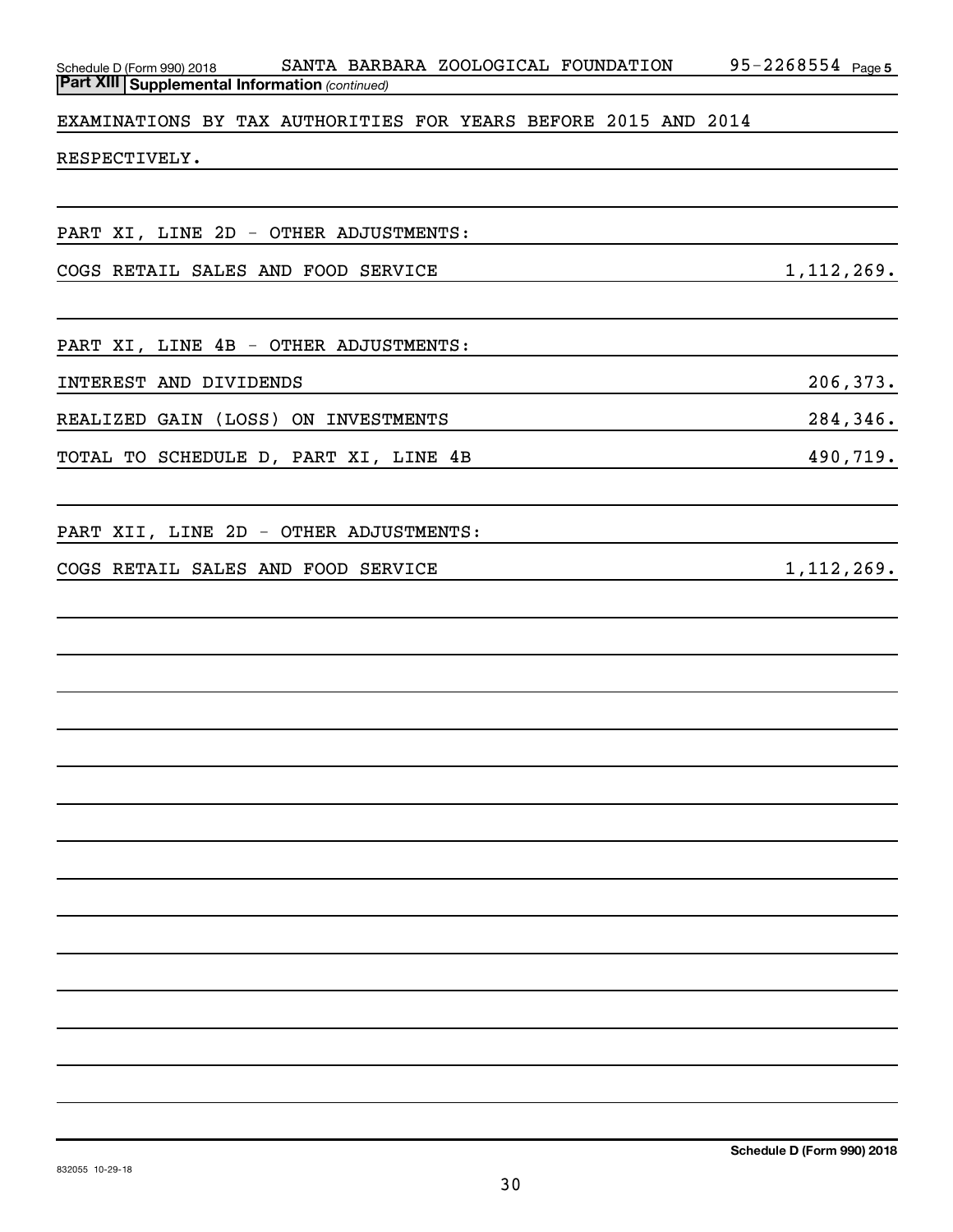| <b>SCHEDULE G</b>                                                                                                                             |                                  | <b>Supplemental Information Regarding Fundraising or Gaming Activities</b>                                                                                                                                                                                                                                                                                                                                                                                                                                           |                                                                            |    |                                                                            |                                                                            | OMB No. 1545-0047                                       |
|-----------------------------------------------------------------------------------------------------------------------------------------------|----------------------------------|----------------------------------------------------------------------------------------------------------------------------------------------------------------------------------------------------------------------------------------------------------------------------------------------------------------------------------------------------------------------------------------------------------------------------------------------------------------------------------------------------------------------|----------------------------------------------------------------------------|----|----------------------------------------------------------------------------|----------------------------------------------------------------------------|---------------------------------------------------------|
| (Form 990 or 990-EZ)                                                                                                                          |                                  | Complete if the organization answered "Yes" on Form 990, Part IV, line 17, 18, or 19, or if the<br>organization entered more than \$15,000 on Form 990-EZ, line 6a.                                                                                                                                                                                                                                                                                                                                                  |                                                                            |    |                                                                            |                                                                            | 2018                                                    |
| Department of the Treasury                                                                                                                    |                                  | Attach to Form 990 or Form 990-EZ.                                                                                                                                                                                                                                                                                                                                                                                                                                                                                   |                                                                            |    |                                                                            |                                                                            | <b>Open to Public</b>                                   |
| Internal Revenue Service                                                                                                                      |                                  | Go to www.irs.gov/Form990 for instructions and the latest information.                                                                                                                                                                                                                                                                                                                                                                                                                                               |                                                                            |    |                                                                            |                                                                            | Inspection                                              |
| Name of the organization                                                                                                                      |                                  | SANTA BARBARA ZOOLOGICAL FOUNDATION                                                                                                                                                                                                                                                                                                                                                                                                                                                                                  |                                                                            |    |                                                                            |                                                                            | <b>Employer identification number</b><br>95-2268554     |
| Part I                                                                                                                                        | required to complete this part.  | Fundraising Activities. Complete if the organization answered "Yes" on Form 990, Part IV, line 17. Form 990-EZ filers are not                                                                                                                                                                                                                                                                                                                                                                                        |                                                                            |    |                                                                            |                                                                            |                                                         |
| Mail solicitations<br>a<br>b<br>Phone solicitations<br>c<br>In-person solicitations<br>d<br>compensated at least \$5,000 by the organization. | Internet and email solicitations | 1 Indicate whether the organization raised funds through any of the following activities. Check all that apply.<br>e<br>f<br>g<br>2 a Did the organization have a written or oral agreement with any individual (including officers, directors, trustees, or<br>key employees listed in Form 990, Part VII) or entity in connection with professional fundraising services?<br>b If "Yes," list the 10 highest paid individuals or entities (fundraisers) pursuant to agreements under which the fundraiser is to be | Special fundraising events                                                 |    | Solicitation of non-government grants<br>Solicitation of government grants |                                                                            | Yes<br><b>No</b>                                        |
| (i) Name and address of individual<br>or entity (fundraiser)                                                                                  |                                  | (ii) Activity                                                                                                                                                                                                                                                                                                                                                                                                                                                                                                        | (iii) Did<br>fundraiser<br>have custody<br>or control of<br>contributions? |    | (iv) Gross receipts<br>from activity                                       | (v) Amount paid<br>to (or retained by)<br>fundraiser<br>listed in col. (i) | (vi) Amount paid<br>to (or retained by)<br>organization |
|                                                                                                                                               |                                  |                                                                                                                                                                                                                                                                                                                                                                                                                                                                                                                      | Yes                                                                        | No |                                                                            |                                                                            |                                                         |
|                                                                                                                                               |                                  |                                                                                                                                                                                                                                                                                                                                                                                                                                                                                                                      |                                                                            |    |                                                                            |                                                                            |                                                         |
|                                                                                                                                               |                                  |                                                                                                                                                                                                                                                                                                                                                                                                                                                                                                                      |                                                                            |    |                                                                            |                                                                            |                                                         |
|                                                                                                                                               |                                  |                                                                                                                                                                                                                                                                                                                                                                                                                                                                                                                      |                                                                            |    |                                                                            |                                                                            |                                                         |
|                                                                                                                                               |                                  |                                                                                                                                                                                                                                                                                                                                                                                                                                                                                                                      |                                                                            |    |                                                                            |                                                                            |                                                         |
|                                                                                                                                               |                                  |                                                                                                                                                                                                                                                                                                                                                                                                                                                                                                                      |                                                                            |    |                                                                            |                                                                            |                                                         |
|                                                                                                                                               |                                  |                                                                                                                                                                                                                                                                                                                                                                                                                                                                                                                      |                                                                            |    |                                                                            |                                                                            |                                                         |
|                                                                                                                                               |                                  |                                                                                                                                                                                                                                                                                                                                                                                                                                                                                                                      |                                                                            |    |                                                                            |                                                                            |                                                         |
|                                                                                                                                               |                                  |                                                                                                                                                                                                                                                                                                                                                                                                                                                                                                                      |                                                                            |    |                                                                            |                                                                            |                                                         |
|                                                                                                                                               |                                  |                                                                                                                                                                                                                                                                                                                                                                                                                                                                                                                      |                                                                            |    |                                                                            |                                                                            |                                                         |
| Total                                                                                                                                         |                                  |                                                                                                                                                                                                                                                                                                                                                                                                                                                                                                                      |                                                                            |    |                                                                            |                                                                            |                                                         |
| or licensing.                                                                                                                                 |                                  | 3 List all states in which the organization is registered or licensed to solicit contributions or has been notified it is exempt from registration                                                                                                                                                                                                                                                                                                                                                                   |                                                                            |    |                                                                            |                                                                            |                                                         |
|                                                                                                                                               |                                  |                                                                                                                                                                                                                                                                                                                                                                                                                                                                                                                      |                                                                            |    |                                                                            |                                                                            |                                                         |
|                                                                                                                                               |                                  |                                                                                                                                                                                                                                                                                                                                                                                                                                                                                                                      |                                                                            |    |                                                                            |                                                                            |                                                         |
|                                                                                                                                               |                                  |                                                                                                                                                                                                                                                                                                                                                                                                                                                                                                                      |                                                                            |    |                                                                            |                                                                            |                                                         |
|                                                                                                                                               |                                  |                                                                                                                                                                                                                                                                                                                                                                                                                                                                                                                      |                                                                            |    |                                                                            |                                                                            |                                                         |

**For Paperwork Reduction Act Notice, see the Instructions for Form 990 or 990-EZ. Schedule G (Form 990 or 990-EZ) 2018** LHA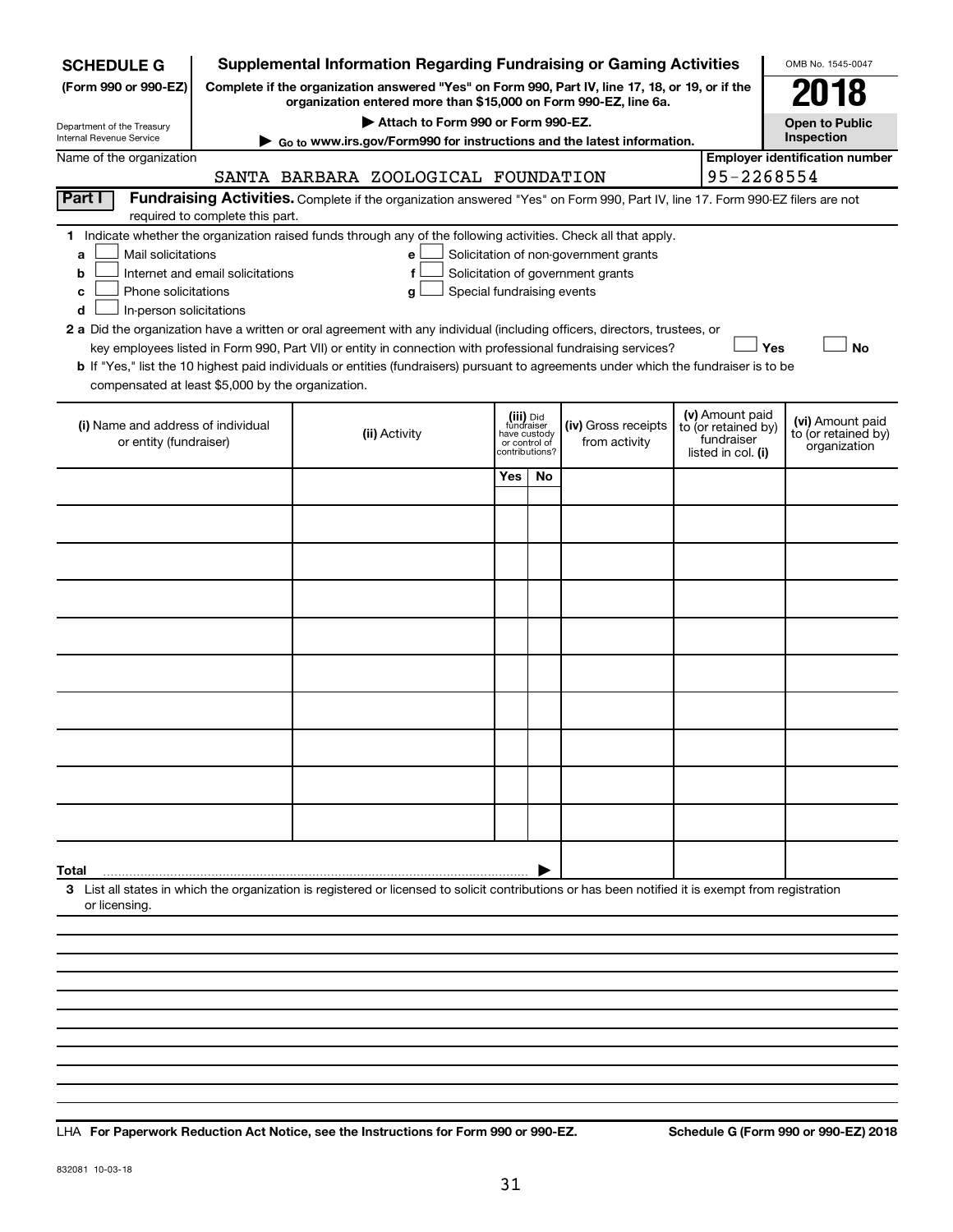Part II | Fundraising Events. Complete if the organization answered "Yes" on Form 990, Part IV, line 18, or reported more than \$15,000 of fundraising event contributions and gross income on Form 990-EZ, lines 1 and 6b. List events with gross receipts greater than \$5,000.

|                 |   |                                                                                                                                                                             |                | $\sim$ 0.1 T 0.1 T 0.00 LE, in 100 T and 0.0. Elot overlies with gross receipts greater than $\phi$ o,000. |                       |                            |
|-----------------|---|-----------------------------------------------------------------------------------------------------------------------------------------------------------------------------|----------------|------------------------------------------------------------------------------------------------------------|-----------------------|----------------------------|
|                 |   |                                                                                                                                                                             | (a) Event $#1$ | (b) Event #2                                                                                               | (c) Other events      | (d) Total events           |
|                 |   |                                                                                                                                                                             | ZOOFARI        | ZOO BREW                                                                                                   | 3                     | (add col. (a) through      |
|                 |   |                                                                                                                                                                             | (event type)   | (event type)                                                                                               | (total number)        | col. (c)                   |
| Revenue         |   |                                                                                                                                                                             | 526,288.       | 136,474.                                                                                                   | 179,283.              | 842,045.                   |
|                 |   |                                                                                                                                                                             |                |                                                                                                            |                       |                            |
|                 |   | 3 Gross income (line 1 minus line 2)                                                                                                                                        | 526,288.       | 136,474.                                                                                                   | 179,283.              | 842,045.                   |
|                 |   |                                                                                                                                                                             |                |                                                                                                            |                       |                            |
|                 | 5 |                                                                                                                                                                             |                |                                                                                                            |                       |                            |
|                 |   |                                                                                                                                                                             | 58,303.        | 3,627.                                                                                                     | 5,254.                | 67,184.                    |
| Direct Expenses | 7 | Food and beverages                                                                                                                                                          | 146,859.       | 16,725.                                                                                                    | 37,864.               | 201,448.                   |
|                 | 8 |                                                                                                                                                                             | 6,000.         | 1,000.                                                                                                     | 17,852.               | 24,852.                    |
|                 | 9 |                                                                                                                                                                             | 100, 219.      | 22,057.                                                                                                    | 17,422.               | 139,698.<br>433,182.       |
|                 |   | 10 Direct expense summary. Add lines 4 through 9 in column (d)                                                                                                              |                |                                                                                                            |                       | 408,863.                   |
| <b>Part III</b> |   | 11 Net income summary. Subtract line 10 from line 3, column (d)<br>Gaming. Complete if the organization answered "Yes" on Form 990, Part IV, line 19, or reported more than |                |                                                                                                            |                       |                            |
|                 |   | \$15,000 on Form 990-EZ, line 6a.                                                                                                                                           |                |                                                                                                            |                       |                            |
|                 |   |                                                                                                                                                                             |                | (b) Pull tabs/instant                                                                                      |                       | (d) Total gaming (add      |
| Revenue         |   |                                                                                                                                                                             | (a) Bingo      | bingo/progressive bingo                                                                                    | (c) Other gaming      | col. (a) through col. (c)) |
|                 |   |                                                                                                                                                                             |                |                                                                                                            |                       |                            |
|                 |   |                                                                                                                                                                             |                |                                                                                                            |                       |                            |
|                 |   |                                                                                                                                                                             |                |                                                                                                            |                       |                            |
| Direct Expenses |   |                                                                                                                                                                             |                |                                                                                                            |                       |                            |
|                 | 4 |                                                                                                                                                                             |                |                                                                                                            |                       |                            |
|                 |   |                                                                                                                                                                             |                |                                                                                                            |                       |                            |
|                 |   | 6 Volunteer labor                                                                                                                                                           | Yes<br>%<br>No | Yes<br>%<br>No                                                                                             | <b>Yes</b><br>%<br>No |                            |
|                 | 7 | Direct expense summary. Add lines 2 through 5 in column (d)                                                                                                                 |                |                                                                                                            |                       |                            |
|                 | 8 |                                                                                                                                                                             |                |                                                                                                            |                       |                            |
|                 |   |                                                                                                                                                                             |                |                                                                                                            |                       |                            |
| 9               |   | Enter the state(s) in which the organization conducts gaming activities:                                                                                                    |                |                                                                                                            |                       |                            |
|                 |   |                                                                                                                                                                             |                |                                                                                                            |                       | Yes<br>No                  |
|                 |   | <b>b</b> If "No," explain:                                                                                                                                                  |                |                                                                                                            |                       |                            |
|                 |   |                                                                                                                                                                             |                |                                                                                                            |                       |                            |
|                 |   | 10a Were any of the organization's gaming licenses revoked, suspended, or terminated during the tax year?                                                                   |                |                                                                                                            |                       | Yes<br>No                  |
|                 |   | <b>b</b> If "Yes," explain:                                                                                                                                                 |                |                                                                                                            |                       |                            |

832082 10-03-18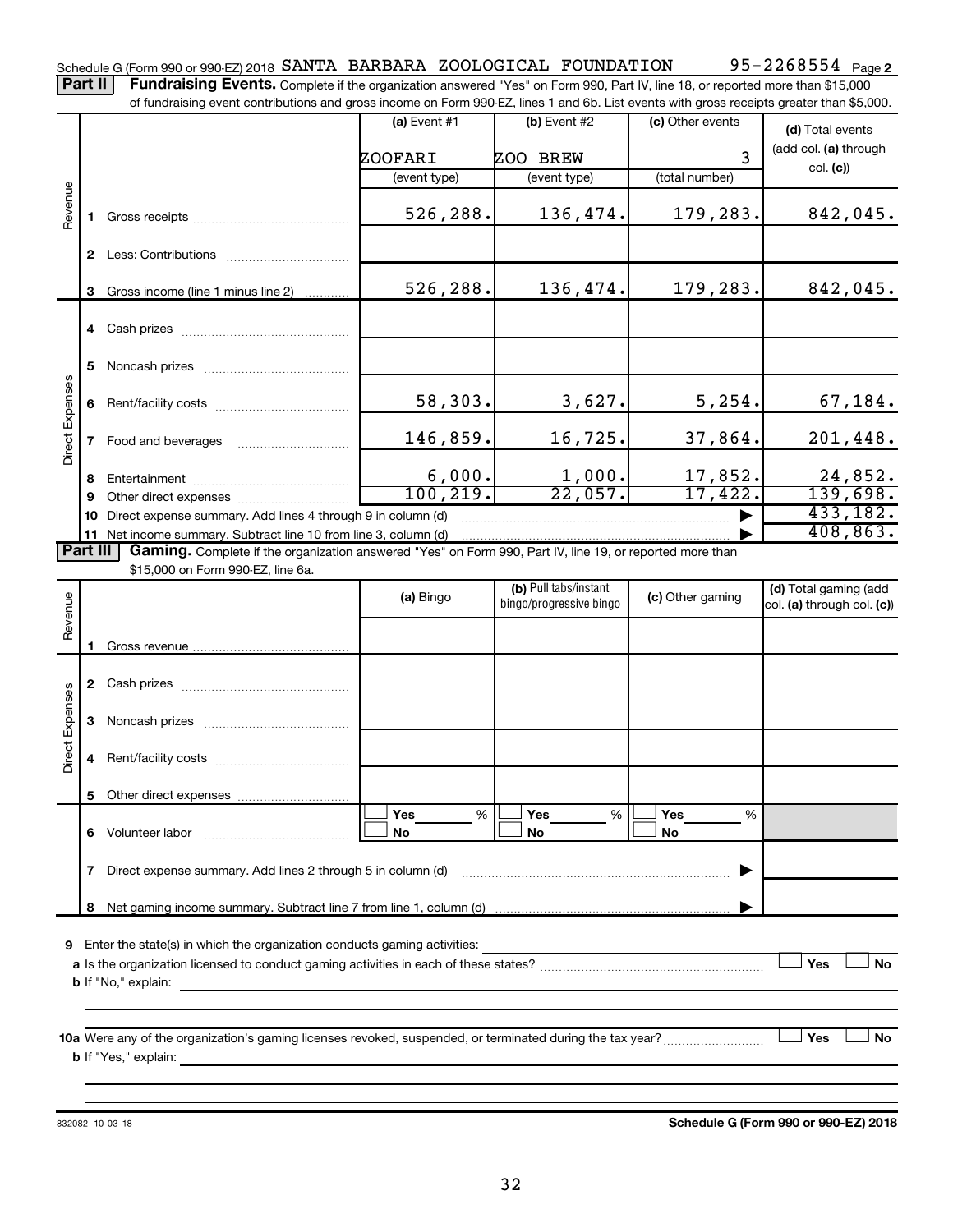| Yes<br><b>No</b><br>12 Is the organization a grantor, beneficiary or trustee of a trust, or a member of a partnership or other entity formed<br>Yes<br>No<br>13 Indicate the percentage of gaming activity conducted in:<br>13а<br>%<br>%<br>13 <sub>b</sub><br><b>b</b> An outside facility <i>www.communicality www.communicality.communicality www.communicality www.communicality.communicality www.communicality.com</i><br>14 Enter the name and address of the person who prepares the organization's gaming/special events books and records:<br>Name $\blacktriangleright$<br><u>and the control of the control of the control of the control of the control of the control of</u><br>Yes<br><b>No</b><br>15a Does the organization have a contract with a third party from whom the organization receives gaming revenue?<br>of gaming revenue retained by the third party $\triangleright$ \$ |
|----------------------------------------------------------------------------------------------------------------------------------------------------------------------------------------------------------------------------------------------------------------------------------------------------------------------------------------------------------------------------------------------------------------------------------------------------------------------------------------------------------------------------------------------------------------------------------------------------------------------------------------------------------------------------------------------------------------------------------------------------------------------------------------------------------------------------------------------------------------------------------------------------------|
|                                                                                                                                                                                                                                                                                                                                                                                                                                                                                                                                                                                                                                                                                                                                                                                                                                                                                                          |
|                                                                                                                                                                                                                                                                                                                                                                                                                                                                                                                                                                                                                                                                                                                                                                                                                                                                                                          |
|                                                                                                                                                                                                                                                                                                                                                                                                                                                                                                                                                                                                                                                                                                                                                                                                                                                                                                          |
|                                                                                                                                                                                                                                                                                                                                                                                                                                                                                                                                                                                                                                                                                                                                                                                                                                                                                                          |
|                                                                                                                                                                                                                                                                                                                                                                                                                                                                                                                                                                                                                                                                                                                                                                                                                                                                                                          |
|                                                                                                                                                                                                                                                                                                                                                                                                                                                                                                                                                                                                                                                                                                                                                                                                                                                                                                          |
|                                                                                                                                                                                                                                                                                                                                                                                                                                                                                                                                                                                                                                                                                                                                                                                                                                                                                                          |
|                                                                                                                                                                                                                                                                                                                                                                                                                                                                                                                                                                                                                                                                                                                                                                                                                                                                                                          |
|                                                                                                                                                                                                                                                                                                                                                                                                                                                                                                                                                                                                                                                                                                                                                                                                                                                                                                          |
|                                                                                                                                                                                                                                                                                                                                                                                                                                                                                                                                                                                                                                                                                                                                                                                                                                                                                                          |
|                                                                                                                                                                                                                                                                                                                                                                                                                                                                                                                                                                                                                                                                                                                                                                                                                                                                                                          |
|                                                                                                                                                                                                                                                                                                                                                                                                                                                                                                                                                                                                                                                                                                                                                                                                                                                                                                          |
|                                                                                                                                                                                                                                                                                                                                                                                                                                                                                                                                                                                                                                                                                                                                                                                                                                                                                                          |
| c If "Yes," enter name and address of the third party:                                                                                                                                                                                                                                                                                                                                                                                                                                                                                                                                                                                                                                                                                                                                                                                                                                                   |
|                                                                                                                                                                                                                                                                                                                                                                                                                                                                                                                                                                                                                                                                                                                                                                                                                                                                                                          |
| <u>and the contract of the contract of the contract of the contract of the contract of the contract of the contract of</u><br>Name $\blacktriangleright$                                                                                                                                                                                                                                                                                                                                                                                                                                                                                                                                                                                                                                                                                                                                                 |
| Address $\blacktriangleright$<br><u> 1989 - Jan Barbara (h. 1989).</u>                                                                                                                                                                                                                                                                                                                                                                                                                                                                                                                                                                                                                                                                                                                                                                                                                                   |
| <b>16</b> Gaming manager information:                                                                                                                                                                                                                                                                                                                                                                                                                                                                                                                                                                                                                                                                                                                                                                                                                                                                    |
| <u> 1990 - Johann Barbara, martin amerikan basal dan berasal dan berasal dalam basal dalam basal dalam basal dala</u><br>Name $\blacktriangleright$                                                                                                                                                                                                                                                                                                                                                                                                                                                                                                                                                                                                                                                                                                                                                      |
| Gaming manager compensation > \$                                                                                                                                                                                                                                                                                                                                                                                                                                                                                                                                                                                                                                                                                                                                                                                                                                                                         |
|                                                                                                                                                                                                                                                                                                                                                                                                                                                                                                                                                                                                                                                                                                                                                                                                                                                                                                          |
|                                                                                                                                                                                                                                                                                                                                                                                                                                                                                                                                                                                                                                                                                                                                                                                                                                                                                                          |
|                                                                                                                                                                                                                                                                                                                                                                                                                                                                                                                                                                                                                                                                                                                                                                                                                                                                                                          |
|                                                                                                                                                                                                                                                                                                                                                                                                                                                                                                                                                                                                                                                                                                                                                                                                                                                                                                          |
|                                                                                                                                                                                                                                                                                                                                                                                                                                                                                                                                                                                                                                                                                                                                                                                                                                                                                                          |
| Director/officer<br>Employee<br>Independent contractor                                                                                                                                                                                                                                                                                                                                                                                                                                                                                                                                                                                                                                                                                                                                                                                                                                                   |
|                                                                                                                                                                                                                                                                                                                                                                                                                                                                                                                                                                                                                                                                                                                                                                                                                                                                                                          |
| Mandatory distributions:<br>17                                                                                                                                                                                                                                                                                                                                                                                                                                                                                                                                                                                                                                                                                                                                                                                                                                                                           |
| a Is the organization required under state law to make charitable distributions from the gaming proceeds to                                                                                                                                                                                                                                                                                                                                                                                                                                                                                                                                                                                                                                                                                                                                                                                              |
| $\Box$ Yes $\Box$ No<br>retain the state gaming license?                                                                                                                                                                                                                                                                                                                                                                                                                                                                                                                                                                                                                                                                                                                                                                                                                                                 |
| <b>b</b> Enter the amount of distributions required under state law to be distributed to other exempt organizations or spent in the                                                                                                                                                                                                                                                                                                                                                                                                                                                                                                                                                                                                                                                                                                                                                                      |
| organization's own exempt activities during the tax year $\triangleright$ \$                                                                                                                                                                                                                                                                                                                                                                                                                                                                                                                                                                                                                                                                                                                                                                                                                             |
| <b>Part IV</b><br>Supplemental Information. Provide the explanations required by Part I, line 2b, columns (iii) and (v); and Part III, lines 9, 9b, 10b,                                                                                                                                                                                                                                                                                                                                                                                                                                                                                                                                                                                                                                                                                                                                                 |
| 15b, 15c, 16, and 17b, as applicable. Also provide any additional information. See instructions.                                                                                                                                                                                                                                                                                                                                                                                                                                                                                                                                                                                                                                                                                                                                                                                                         |
|                                                                                                                                                                                                                                                                                                                                                                                                                                                                                                                                                                                                                                                                                                                                                                                                                                                                                                          |
|                                                                                                                                                                                                                                                                                                                                                                                                                                                                                                                                                                                                                                                                                                                                                                                                                                                                                                          |
|                                                                                                                                                                                                                                                                                                                                                                                                                                                                                                                                                                                                                                                                                                                                                                                                                                                                                                          |
|                                                                                                                                                                                                                                                                                                                                                                                                                                                                                                                                                                                                                                                                                                                                                                                                                                                                                                          |
|                                                                                                                                                                                                                                                                                                                                                                                                                                                                                                                                                                                                                                                                                                                                                                                                                                                                                                          |
|                                                                                                                                                                                                                                                                                                                                                                                                                                                                                                                                                                                                                                                                                                                                                                                                                                                                                                          |
|                                                                                                                                                                                                                                                                                                                                                                                                                                                                                                                                                                                                                                                                                                                                                                                                                                                                                                          |
|                                                                                                                                                                                                                                                                                                                                                                                                                                                                                                                                                                                                                                                                                                                                                                                                                                                                                                          |
|                                                                                                                                                                                                                                                                                                                                                                                                                                                                                                                                                                                                                                                                                                                                                                                                                                                                                                          |
|                                                                                                                                                                                                                                                                                                                                                                                                                                                                                                                                                                                                                                                                                                                                                                                                                                                                                                          |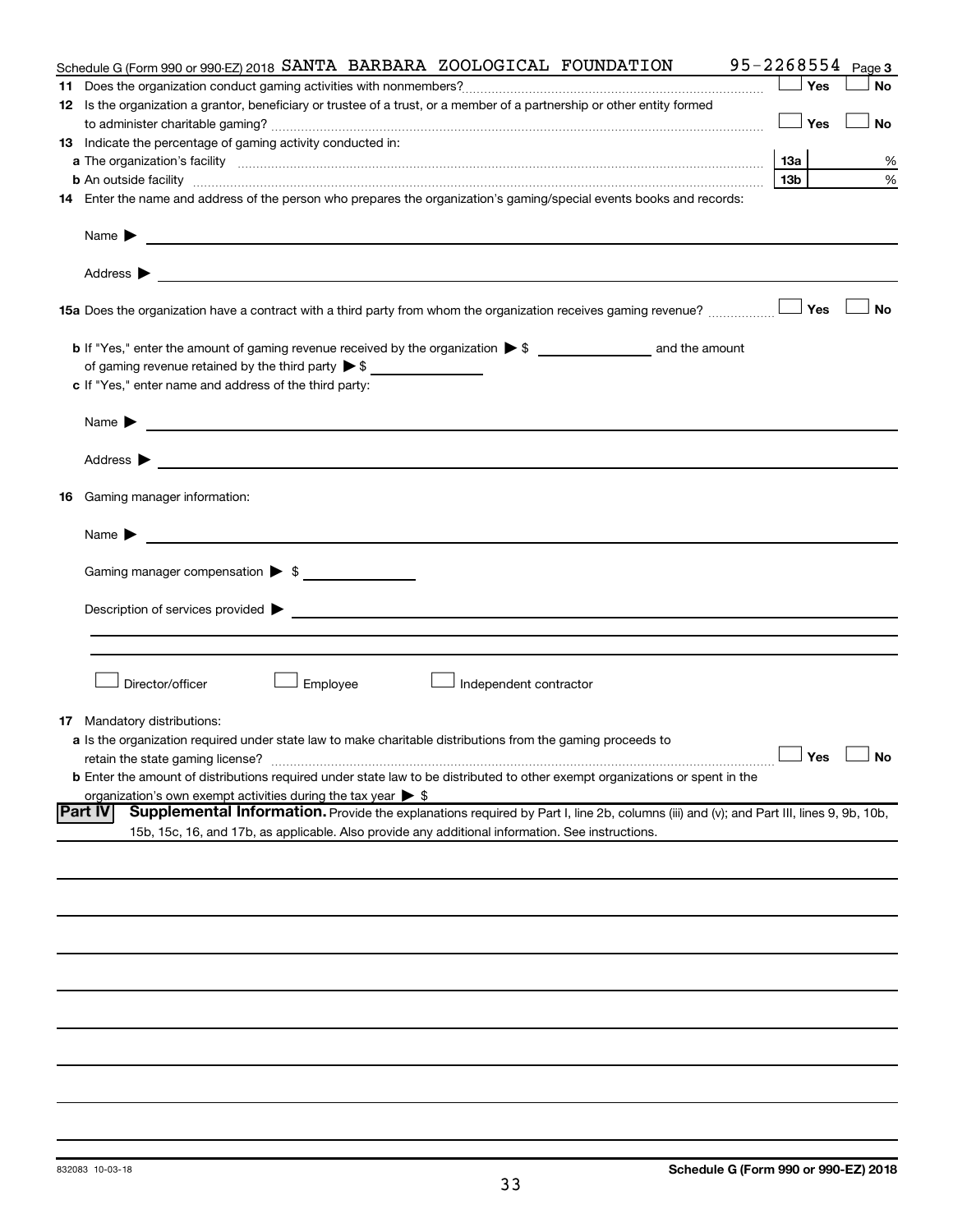| Schedule G (Form 990 or 990-EZ) SANTA BARB<br><b>Part IV   Supplemental Information</b> (continued) | SANTA BARBARA ZOOLOGICAL FOUNDATION |  | 95-2268554 Page 4 |
|-----------------------------------------------------------------------------------------------------|-------------------------------------|--|-------------------|
|                                                                                                     |                                     |  |                   |
|                                                                                                     |                                     |  |                   |
|                                                                                                     |                                     |  |                   |
|                                                                                                     |                                     |  |                   |
|                                                                                                     |                                     |  |                   |
|                                                                                                     |                                     |  |                   |
|                                                                                                     |                                     |  |                   |
|                                                                                                     |                                     |  |                   |
|                                                                                                     |                                     |  |                   |
|                                                                                                     |                                     |  |                   |
|                                                                                                     |                                     |  |                   |
|                                                                                                     |                                     |  |                   |
|                                                                                                     |                                     |  |                   |
|                                                                                                     |                                     |  |                   |
|                                                                                                     |                                     |  |                   |
|                                                                                                     |                                     |  |                   |
|                                                                                                     |                                     |  |                   |
|                                                                                                     |                                     |  |                   |
|                                                                                                     |                                     |  |                   |
|                                                                                                     |                                     |  |                   |
|                                                                                                     |                                     |  |                   |
|                                                                                                     |                                     |  |                   |
|                                                                                                     |                                     |  |                   |
|                                                                                                     |                                     |  |                   |
|                                                                                                     |                                     |  |                   |
|                                                                                                     |                                     |  |                   |
|                                                                                                     |                                     |  |                   |
|                                                                                                     |                                     |  |                   |
|                                                                                                     |                                     |  |                   |
|                                                                                                     |                                     |  |                   |
|                                                                                                     |                                     |  |                   |
|                                                                                                     |                                     |  |                   |
|                                                                                                     |                                     |  |                   |
|                                                                                                     |                                     |  |                   |
|                                                                                                     |                                     |  |                   |
|                                                                                                     |                                     |  |                   |
|                                                                                                     |                                     |  |                   |
|                                                                                                     |                                     |  |                   |
|                                                                                                     |                                     |  |                   |
|                                                                                                     |                                     |  |                   |
|                                                                                                     |                                     |  |                   |
|                                                                                                     |                                     |  |                   |
|                                                                                                     |                                     |  |                   |
|                                                                                                     |                                     |  |                   |
|                                                                                                     |                                     |  |                   |
|                                                                                                     |                                     |  |                   |
|                                                                                                     |                                     |  |                   |
|                                                                                                     |                                     |  |                   |
|                                                                                                     |                                     |  |                   |
|                                                                                                     |                                     |  |                   |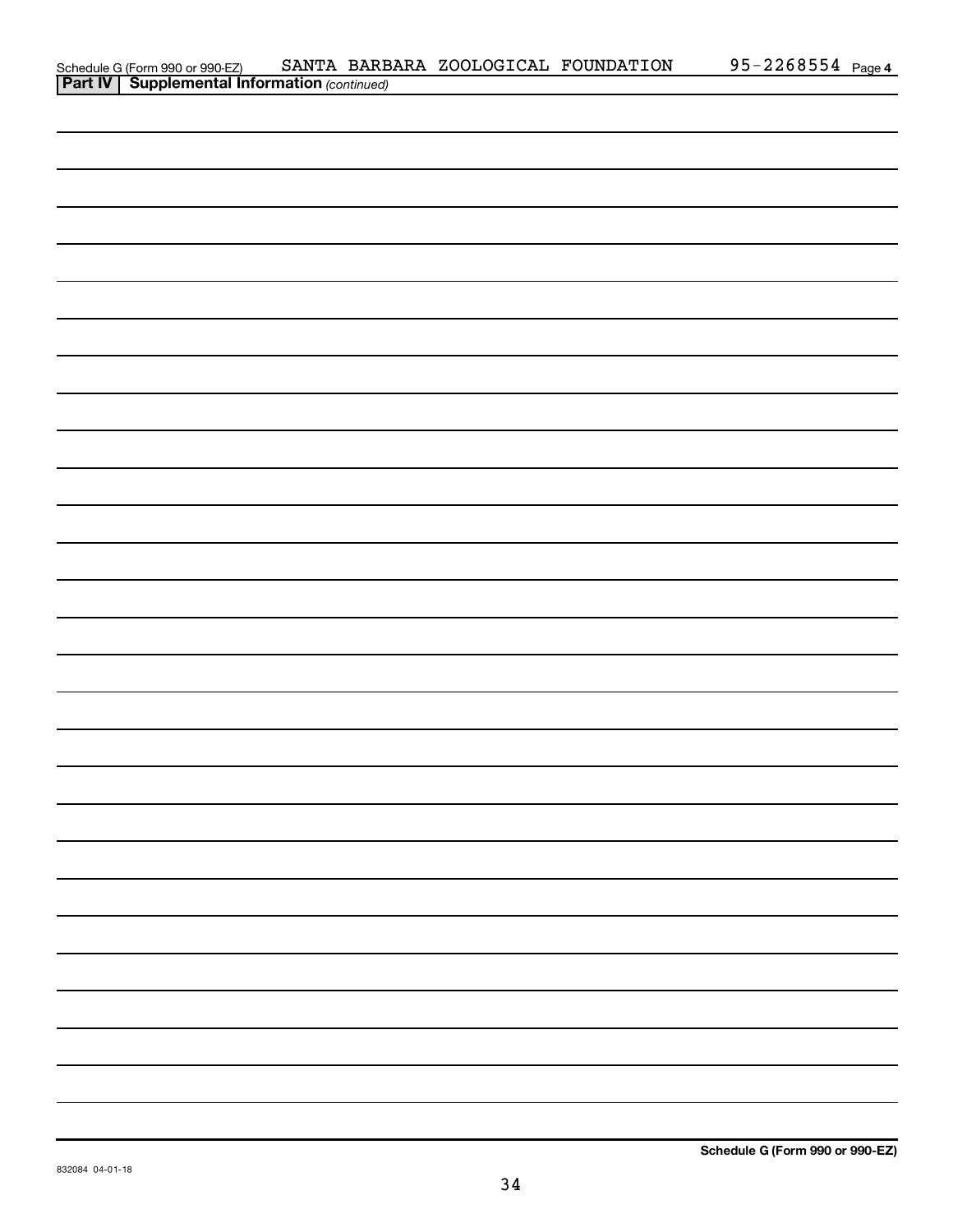|    | <b>SCHEDULE J</b>                                      | <b>Compensation Information</b>                                                                                           |                                       | OMB No. 1545-0047     |            |                         |
|----|--------------------------------------------------------|---------------------------------------------------------------------------------------------------------------------------|---------------------------------------|-----------------------|------------|-------------------------|
|    | (Form 990)                                             | For certain Officers, Directors, Trustees, Key Employees, and Highest                                                     |                                       |                       |            |                         |
|    |                                                        | <b>Compensated Employees</b>                                                                                              |                                       |                       | 2018       |                         |
|    |                                                        | Complete if the organization answered "Yes" on Form 990, Part IV, line 23.                                                |                                       | <b>Open to Public</b> |            |                         |
|    | Department of the Treasury                             | Attach to Form 990.                                                                                                       |                                       |                       | Inspection |                         |
|    | Internal Revenue Service<br>Name of the organization   | Go to www.irs.gov/Form990 for instructions and the latest information.                                                    | <b>Employer identification number</b> |                       |            |                         |
|    |                                                        | SANTA BARBARA ZOOLOGICAL FOUNDATION                                                                                       |                                       | 95-2268554            |            |                         |
|    | Part I                                                 | <b>Questions Regarding Compensation</b>                                                                                   |                                       |                       |            |                         |
|    |                                                        |                                                                                                                           |                                       |                       |            |                         |
|    |                                                        |                                                                                                                           |                                       |                       | Yes        | No                      |
| 1a |                                                        | Check the appropriate box(es) if the organization provided any of the following to or for a person listed on Form 990,    |                                       |                       |            |                         |
|    |                                                        | Part VII, Section A, line 1a. Complete Part III to provide any relevant information regarding these items.                |                                       |                       |            |                         |
|    | First-class or charter travel                          | Housing allowance or residence for personal use                                                                           |                                       |                       |            |                         |
|    | Travel for companions                                  | Payments for business use of personal residence                                                                           |                                       |                       |            |                         |
|    |                                                        | Health or social club dues or initiation fees<br>Tax indemnification and gross-up payments                                |                                       |                       |            |                         |
|    |                                                        | Discretionary spending account<br>Personal services (such as maid, chauffeur, chef)                                       |                                       |                       |            |                         |
|    |                                                        |                                                                                                                           |                                       |                       |            |                         |
|    |                                                        | <b>b</b> If any of the boxes on line 1a are checked, did the organization follow a written policy regarding payment or    |                                       |                       |            |                         |
|    |                                                        |                                                                                                                           |                                       | 1b                    |            |                         |
| 2  |                                                        | Did the organization require substantiation prior to reimbursing or allowing expenses incurred by all directors,          |                                       |                       |            |                         |
|    |                                                        |                                                                                                                           |                                       | $\mathbf{2}$          |            |                         |
|    |                                                        |                                                                                                                           |                                       |                       |            |                         |
| з  |                                                        | Indicate which, if any, of the following the filing organization used to establish the compensation of the organization's |                                       |                       |            |                         |
|    |                                                        | CEO/Executive Director. Check all that apply. Do not check any boxes for methods used by a related organization to        |                                       |                       |            |                         |
|    |                                                        | establish compensation of the CEO/Executive Director, but explain in Part III.                                            |                                       |                       |            |                         |
|    | $\lfloor \underline{x} \rfloor$ Compensation committee | Written employment contract                                                                                               |                                       |                       |            |                         |
|    |                                                        | $ \mathbf{X} $ Compensation survey or study<br>Independent compensation consultant                                        |                                       |                       |            |                         |
|    | $\lfloor x \rfloor$ Form 990 of other organizations    | $\lfloor \underline{X} \rfloor$ Approval by the board or compensation committee                                           |                                       |                       |            |                         |
|    |                                                        |                                                                                                                           |                                       |                       |            |                         |
| 4  |                                                        | During the year, did any person listed on Form 990, Part VII, Section A, line 1a, with respect to the filing              |                                       |                       |            |                         |
|    | organization or a related organization:                |                                                                                                                           |                                       |                       |            |                         |
| а  |                                                        | Receive a severance payment or change-of-control payment?                                                                 |                                       | 4a                    |            | х                       |
| b  |                                                        |                                                                                                                           |                                       | 4b                    |            | $\overline{\textbf{x}}$ |
| c  |                                                        |                                                                                                                           |                                       | 4c                    |            | $\overline{\textbf{x}}$ |
|    |                                                        | If "Yes" to any of lines 4a-c, list the persons and provide the applicable amounts for each item in Part III.             |                                       |                       |            |                         |
|    |                                                        |                                                                                                                           |                                       |                       |            |                         |
|    |                                                        | Only section 501(c)(3), 501(c)(4), and 501(c)(29) organizations must complete lines 5-9.                                  |                                       |                       |            |                         |
|    |                                                        | For persons listed on Form 990, Part VII, Section A, line 1a, did the organization pay or accrue any compensation         |                                       |                       |            |                         |
|    | contingent on the revenues of:                         |                                                                                                                           |                                       |                       |            |                         |
|    |                                                        |                                                                                                                           |                                       | 5а                    |            | х                       |
|    |                                                        |                                                                                                                           |                                       | 5b                    |            | х                       |
|    |                                                        | If "Yes" on line 5a or 5b, describe in Part III.                                                                          |                                       |                       |            |                         |
| 6. |                                                        | For persons listed on Form 990, Part VII, Section A, line 1a, did the organization pay or accrue any compensation         |                                       |                       |            |                         |
|    | contingent on the net earnings of:                     |                                                                                                                           |                                       |                       |            |                         |
|    |                                                        |                                                                                                                           |                                       | 6a                    |            | х                       |
|    |                                                        |                                                                                                                           |                                       | 6b                    |            | х                       |
|    |                                                        | If "Yes" on line 6a or 6b, describe in Part III.                                                                          |                                       |                       |            |                         |
|    |                                                        | 7 For persons listed on Form 990, Part VII, Section A, line 1a, did the organization provide any nonfixed payments        |                                       |                       |            |                         |
|    |                                                        |                                                                                                                           |                                       | 7                     |            | х                       |
| 8  |                                                        | Were any amounts reported on Form 990, Part VII, paid or accrued pursuant to a contract that was subject to the           |                                       |                       |            |                         |
|    |                                                        |                                                                                                                           |                                       | 8                     |            | х                       |
| 9  |                                                        | If "Yes" on line 8, did the organization also follow the rebuttable presumption procedure described in                    |                                       |                       |            |                         |
|    |                                                        |                                                                                                                           |                                       | 9                     |            |                         |
|    |                                                        | duction Act Notice and the Instructions for Form 000                                                                      |                                       | Calcadola, 175an      |            | 000000000               |

**For Paperwork Reduction Act Notice, see the Instructions for Form 990. Schedule J (Form 990) 2018** LHA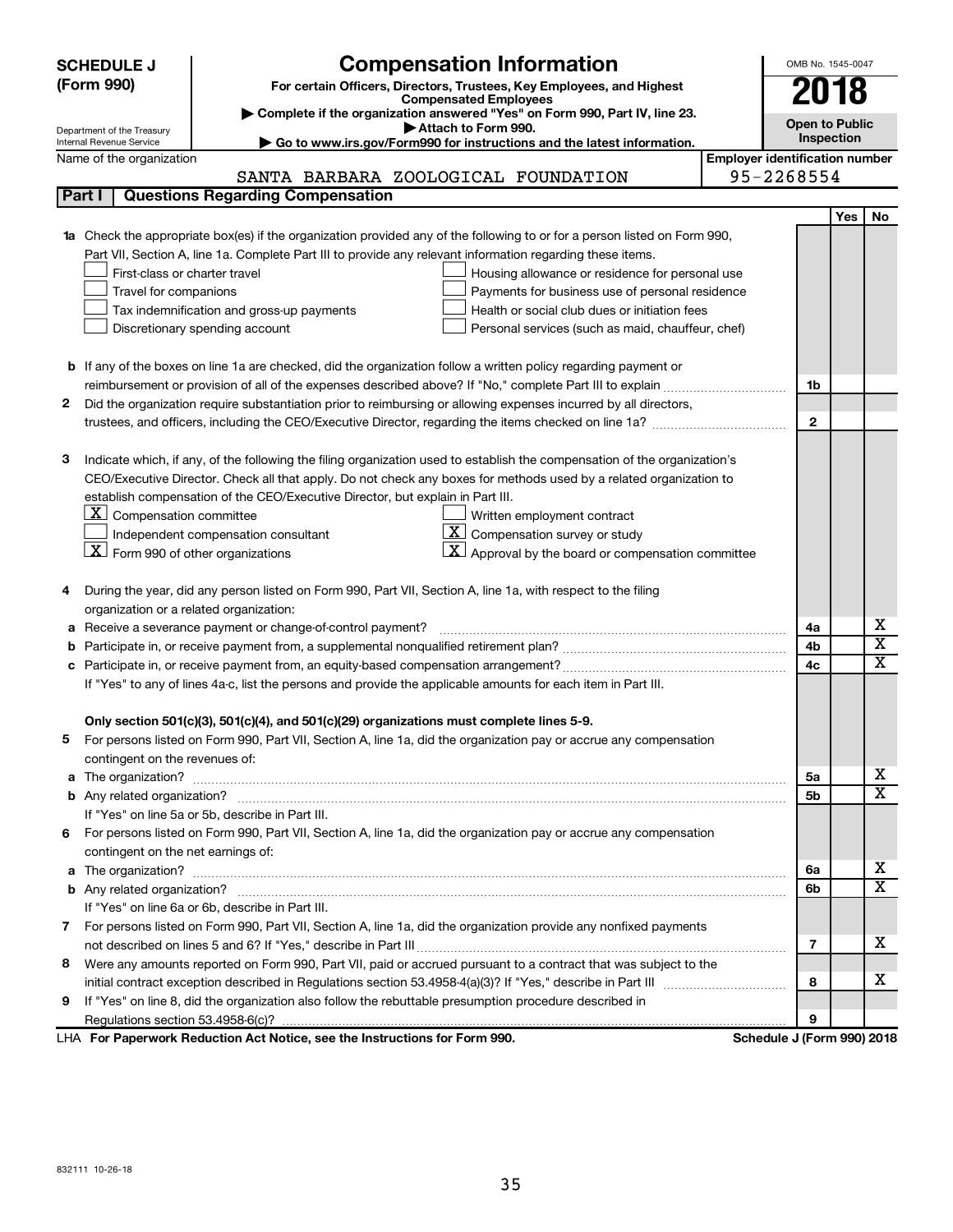## Part II | Officers, Directors, Trustees, Key Employees, and Highest Compensated Employees. Use duplicate copies if additional space is needed.

For each individual whose compensation must be reported on Schedule J, report compensation from the organization on row (i) and from related organizations, described in the instructions, on row (ii). Do not list any individuals that aren't listed on Form 990, Part VII.

Note: The sum of columns (B)(i)-(iii) for each listed individual must equal the total amount of Form 990, Part VII, Section A, line 1a, applicable column (D) and (E) amounts for that individual.

|                                                  |                          | (B) Breakdown of W-2 and/or 1099-MISC compensation |                                           | (C) Retirement and<br>other deferred | (D) Nontaxable<br>benefits | (E) Total of columns<br>$(B)(i)-(D)$ | (F) Compensation<br>in column (B)         |  |  |
|--------------------------------------------------|--------------------------|----------------------------------------------------|-------------------------------------------|--------------------------------------|----------------------------|--------------------------------------|-------------------------------------------|--|--|
| (A) Name and Title                               | (i) Base<br>compensation | (ii) Bonus &<br>incentive<br>compensation          | (iii) Other<br>reportable<br>compensation | compensation                         |                            |                                      | reported as deferred<br>on prior Form 990 |  |  |
| $\overline{(1)}$<br>$\qquad \qquad \textbf{(i)}$ |                          | $\overline{0}$ .                                   | $\overline{0}$ .                          |                                      |                            |                                      | $\overline{0}$ .                          |  |  |
| (ii)                                             | $\overline{0}$ .         | $\overline{0}$ .                                   | $\overline{0}$ .                          | $\overline{0}$ .                     | $\overline{0}$ .           | $\overline{0}$ .                     | $\overline{\mathfrak{o}}$ .               |  |  |
| (2)<br>$\qquad \qquad \textbf{(i)}$              |                          | $\overline{0}$ .                                   | $\overline{0}$ .                          |                                      |                            |                                      | $\overline{\mathfrak{o}}$ .               |  |  |
| (ii)                                             | $\overline{0}$ .         | $\overline{0}$ .                                   | $\overline{0}$ .                          | $\overline{0}$ .                     | $\overline{0}$ .           | $\overline{0}$ .                     | $\overline{0}$ .                          |  |  |
| $\qquad \qquad \textbf{(i)}$                     |                          |                                                    |                                           |                                      |                            |                                      |                                           |  |  |
| (ii)                                             |                          |                                                    |                                           |                                      |                            |                                      |                                           |  |  |
| (i)                                              |                          |                                                    |                                           |                                      |                            |                                      |                                           |  |  |
| (ii)                                             |                          |                                                    |                                           |                                      |                            |                                      |                                           |  |  |
| (i)                                              |                          |                                                    |                                           |                                      |                            |                                      |                                           |  |  |
| (ii)                                             |                          |                                                    |                                           |                                      |                            |                                      |                                           |  |  |
| (i)                                              |                          |                                                    |                                           |                                      |                            |                                      |                                           |  |  |
| (ii)                                             |                          |                                                    |                                           |                                      |                            |                                      |                                           |  |  |
| (i)                                              |                          |                                                    |                                           |                                      |                            |                                      |                                           |  |  |
| (ii)                                             |                          |                                                    |                                           |                                      |                            |                                      |                                           |  |  |
| $(\sf{i})$                                       |                          |                                                    |                                           |                                      |                            |                                      |                                           |  |  |
| (ii)                                             |                          |                                                    |                                           |                                      |                            |                                      |                                           |  |  |
| $(\sf{i})$                                       |                          |                                                    |                                           |                                      |                            |                                      |                                           |  |  |
| (ii)<br>$\qquad \qquad \textbf{(i)}$             |                          |                                                    |                                           |                                      |                            |                                      |                                           |  |  |
| (ii)                                             |                          |                                                    |                                           |                                      |                            |                                      |                                           |  |  |
| (i)                                              |                          |                                                    |                                           |                                      |                            |                                      |                                           |  |  |
| (ii)                                             |                          |                                                    |                                           |                                      |                            |                                      |                                           |  |  |
| $\qquad \qquad \textbf{(i)}$                     |                          |                                                    |                                           |                                      |                            |                                      |                                           |  |  |
| (ii)                                             |                          |                                                    |                                           |                                      |                            |                                      |                                           |  |  |
| (i)                                              |                          |                                                    |                                           |                                      |                            |                                      |                                           |  |  |
| (ii)                                             |                          |                                                    |                                           |                                      |                            |                                      |                                           |  |  |
| (i)                                              |                          |                                                    |                                           |                                      |                            |                                      |                                           |  |  |
| (ii)                                             |                          |                                                    |                                           |                                      |                            |                                      |                                           |  |  |
| (i)                                              |                          |                                                    |                                           |                                      |                            |                                      |                                           |  |  |
| (ii)                                             |                          |                                                    |                                           |                                      |                            |                                      |                                           |  |  |
| $\qquad \qquad \textbf{(i)}$                     |                          |                                                    |                                           |                                      |                            |                                      |                                           |  |  |
| (ii)                                             |                          |                                                    |                                           |                                      |                            |                                      |                                           |  |  |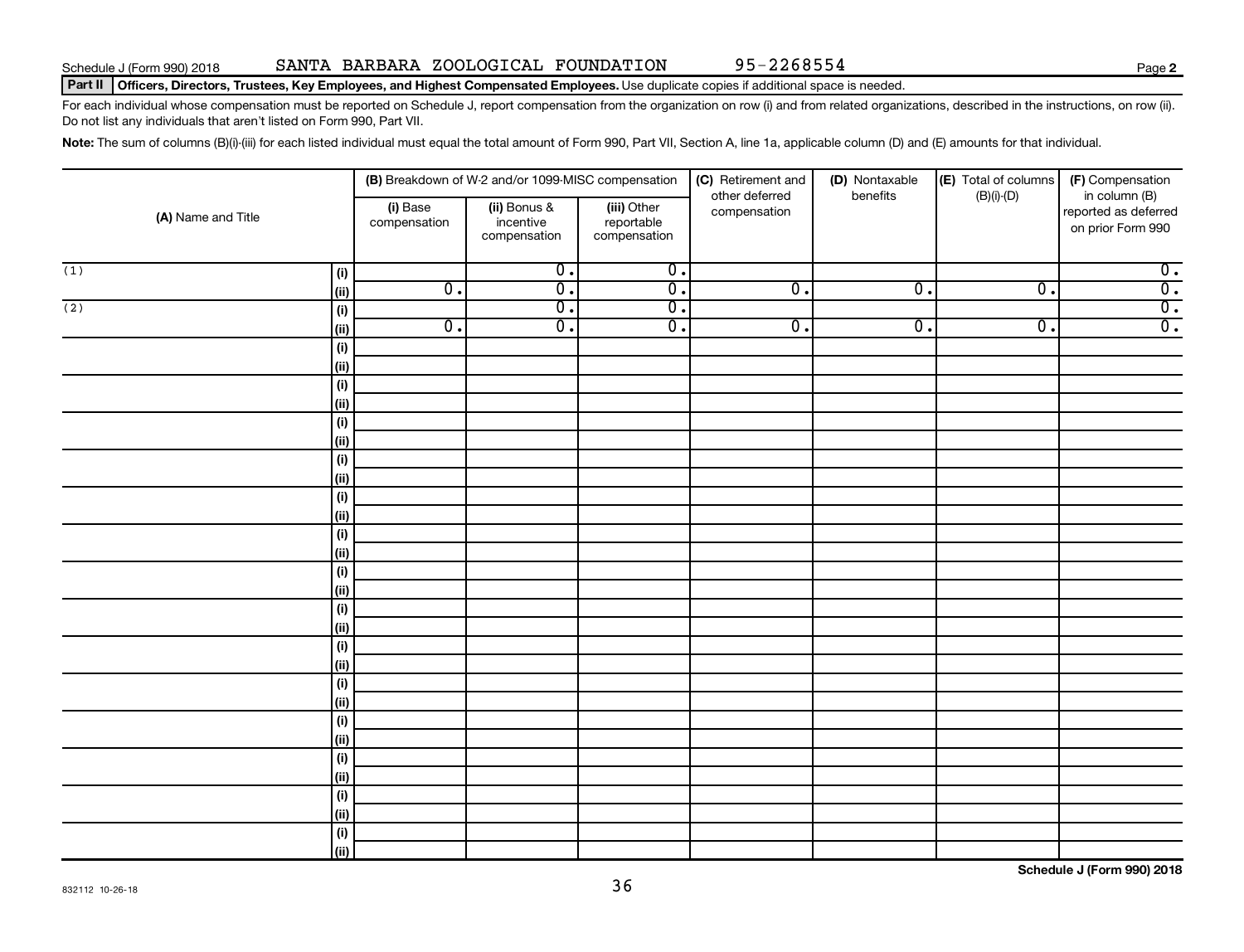## **Part III Supplemental Information**

Provide the information, explanation, or descriptions required for Part I, lines 1a, 1b, 3, 4a, 4b, 4c, 5a, 5b, 6a, 6b, 7, and 8, and for Part II. Also complete this part for any additional information.

**Schedule J (Form 990) 2018**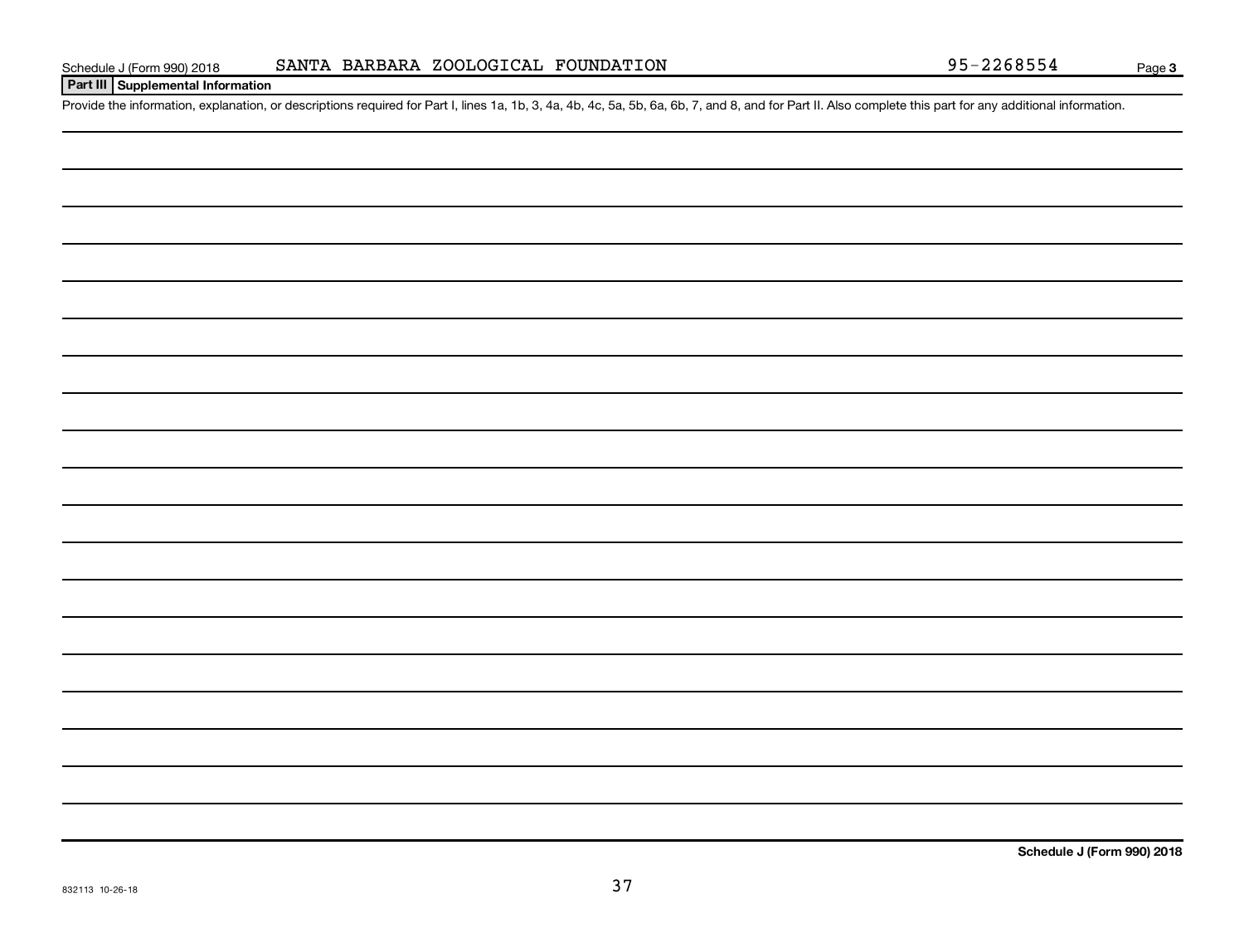| <b>SCHEDULE L</b><br>(Form 990 or 990-EZ)<br>Department of the Treasury<br><b>Internal Revenue Service</b>    |                                       |  |                                                                            |    |                                             | <b>Transactions With Interested Persons</b><br>▶ Complete if the organization answered "Yes" on Form 990, Part IV, line 25a, 25b, 26, 27, 28a,<br>28b, or 28c, or Form 990-EZ, Part V, line 38a or 40b.<br>Attach to Form 990 or Form 990-EZ.<br>Go to www.irs.gov/Form990 for instructions and the latest information. |  |                                |                      |    |                                                                                | OMB No. 1545-0047<br><b>Open To Public</b><br><b>Inspection</b> |     |                                       |
|---------------------------------------------------------------------------------------------------------------|---------------------------------------|--|----------------------------------------------------------------------------|----|---------------------------------------------|-------------------------------------------------------------------------------------------------------------------------------------------------------------------------------------------------------------------------------------------------------------------------------------------------------------------------|--|--------------------------------|----------------------|----|--------------------------------------------------------------------------------|-----------------------------------------------------------------|-----|---------------------------------------|
| Name of the organization                                                                                      |                                       |  |                                                                            |    |                                             |                                                                                                                                                                                                                                                                                                                         |  |                                |                      |    |                                                                                |                                                                 |     | <b>Employer identification number</b> |
|                                                                                                               |                                       |  |                                                                            |    |                                             | SANTA BARBARA ZOOLOGICAL FOUNDATION                                                                                                                                                                                                                                                                                     |  |                                |                      |    | 95-2268554                                                                     |                                                                 |     |                                       |
| Part I                                                                                                        |                                       |  |                                                                            |    |                                             | Excess Benefit Transactions (section 501(c)(3), section 501(c)(4), and 501(c)(29) organizations only).                                                                                                                                                                                                                  |  |                                |                      |    |                                                                                |                                                                 |     |                                       |
|                                                                                                               |                                       |  |                                                                            |    |                                             | Complete if the organization answered "Yes" on Form 990, Part IV, line 25a or 25b, or Form 990-EZ, Part V, line 40b.                                                                                                                                                                                                    |  |                                |                      |    |                                                                                |                                                                 |     |                                       |
| 1<br>(a) Name of disqualified person                                                                          |                                       |  | (b) Relationship between disqualified<br>person and organization           |    |                                             |                                                                                                                                                                                                                                                                                                                         |  | (c) Description of transaction |                      |    |                                                                                |                                                                 | Yes | (d) Corrected?<br>No                  |
|                                                                                                               |                                       |  |                                                                            |    |                                             |                                                                                                                                                                                                                                                                                                                         |  |                                |                      |    |                                                                                |                                                                 |     |                                       |
|                                                                                                               |                                       |  |                                                                            |    |                                             |                                                                                                                                                                                                                                                                                                                         |  |                                |                      |    |                                                                                |                                                                 |     |                                       |
|                                                                                                               |                                       |  |                                                                            |    |                                             |                                                                                                                                                                                                                                                                                                                         |  |                                |                      |    |                                                                                |                                                                 |     |                                       |
| 2 Enter the amount of tax incurred by the organization managers or disqualified persons during the year under |                                       |  |                                                                            |    |                                             |                                                                                                                                                                                                                                                                                                                         |  |                                |                      |    |                                                                                |                                                                 |     |                                       |
| section 4958                                                                                                  |                                       |  |                                                                            |    |                                             |                                                                                                                                                                                                                                                                                                                         |  |                                |                      |    | $\triangleright$ \$                                                            |                                                                 |     |                                       |
|                                                                                                               |                                       |  |                                                                            |    |                                             |                                                                                                                                                                                                                                                                                                                         |  |                                |                      |    |                                                                                |                                                                 |     |                                       |
| Part II                                                                                                       |                                       |  | Loans to and/or From Interested Persons.                                   |    |                                             |                                                                                                                                                                                                                                                                                                                         |  |                                |                      |    |                                                                                |                                                                 |     |                                       |
|                                                                                                               |                                       |  | reported an amount on Form 990, Part X, line 5, 6, or 22.                  |    |                                             | Complete if the organization answered "Yes" on Form 990-EZ, Part V, line 38a or Form 990, Part IV, line 26; or if the organization                                                                                                                                                                                      |  |                                |                      |    |                                                                                |                                                                 |     |                                       |
| (a) Name of<br>interested person                                                                              | (b) Relationship<br>with organization |  | (c) Purpose<br>of loan                                                     |    | (d) Loan to or<br>from the<br>organization? | (e) Original<br>principal amount                                                                                                                                                                                                                                                                                        |  | (f) Balance due                | $(g)$ In<br>default? |    | <b>(h)</b> Approved<br>(i) Written<br>`by board or<br>agreement?<br>committee? |                                                                 |     |                                       |
|                                                                                                               |                                       |  |                                                                            | To | From                                        |                                                                                                                                                                                                                                                                                                                         |  |                                | Yes                  | No | Yes                                                                            | No                                                              | Yes | No.                                   |
|                                                                                                               |                                       |  |                                                                            |    |                                             |                                                                                                                                                                                                                                                                                                                         |  |                                |                      |    |                                                                                |                                                                 |     |                                       |
|                                                                                                               |                                       |  |                                                                            |    |                                             |                                                                                                                                                                                                                                                                                                                         |  |                                |                      |    |                                                                                |                                                                 |     |                                       |
|                                                                                                               |                                       |  |                                                                            |    |                                             |                                                                                                                                                                                                                                                                                                                         |  |                                |                      |    |                                                                                |                                                                 |     |                                       |
|                                                                                                               |                                       |  |                                                                            |    |                                             |                                                                                                                                                                                                                                                                                                                         |  |                                |                      |    |                                                                                |                                                                 |     |                                       |
|                                                                                                               |                                       |  |                                                                            |    |                                             |                                                                                                                                                                                                                                                                                                                         |  |                                |                      |    |                                                                                |                                                                 |     |                                       |
|                                                                                                               |                                       |  |                                                                            |    |                                             |                                                                                                                                                                                                                                                                                                                         |  |                                |                      |    |                                                                                |                                                                 |     |                                       |
|                                                                                                               |                                       |  |                                                                            |    |                                             |                                                                                                                                                                                                                                                                                                                         |  |                                |                      |    |                                                                                |                                                                 |     |                                       |
| Total<br>Part II                                                                                              |                                       |  | <b>Grants or Assistance Benefiting Interested Persons.</b>                 |    |                                             | -\$                                                                                                                                                                                                                                                                                                                     |  |                                |                      |    |                                                                                |                                                                 |     |                                       |
|                                                                                                               |                                       |  | Complete if the organization answered "Yes" on Form 990, Part IV, line 27. |    |                                             |                                                                                                                                                                                                                                                                                                                         |  |                                |                      |    |                                                                                |                                                                 |     |                                       |
|                                                                                                               | (a) Name of interested person         |  | (b) Relationship between<br>interested person and<br>the organization      |    |                                             | (c) Amount of<br>assistance                                                                                                                                                                                                                                                                                             |  | (d) Type of<br>assistance      |                      |    |                                                                                | (e) Purpose of<br>assistance                                    |     |                                       |
|                                                                                                               |                                       |  |                                                                            |    |                                             |                                                                                                                                                                                                                                                                                                                         |  |                                |                      |    |                                                                                |                                                                 |     |                                       |
|                                                                                                               |                                       |  |                                                                            |    |                                             |                                                                                                                                                                                                                                                                                                                         |  |                                |                      |    |                                                                                |                                                                 |     |                                       |
|                                                                                                               |                                       |  |                                                                            |    |                                             |                                                                                                                                                                                                                                                                                                                         |  |                                |                      |    |                                                                                |                                                                 |     |                                       |
|                                                                                                               |                                       |  |                                                                            |    |                                             |                                                                                                                                                                                                                                                                                                                         |  |                                |                      |    |                                                                                |                                                                 |     |                                       |
|                                                                                                               |                                       |  |                                                                            |    |                                             |                                                                                                                                                                                                                                                                                                                         |  |                                |                      |    |                                                                                |                                                                 |     |                                       |
|                                                                                                               |                                       |  |                                                                            |    |                                             |                                                                                                                                                                                                                                                                                                                         |  |                                |                      |    |                                                                                |                                                                 |     |                                       |
|                                                                                                               |                                       |  |                                                                            |    |                                             |                                                                                                                                                                                                                                                                                                                         |  |                                |                      |    |                                                                                |                                                                 |     |                                       |

LHA For Paperwork Reduction Act Notice, see the Instructions for Form 990 or 990-EZ. Schedule L (Form 990 or 990-EZ) 2018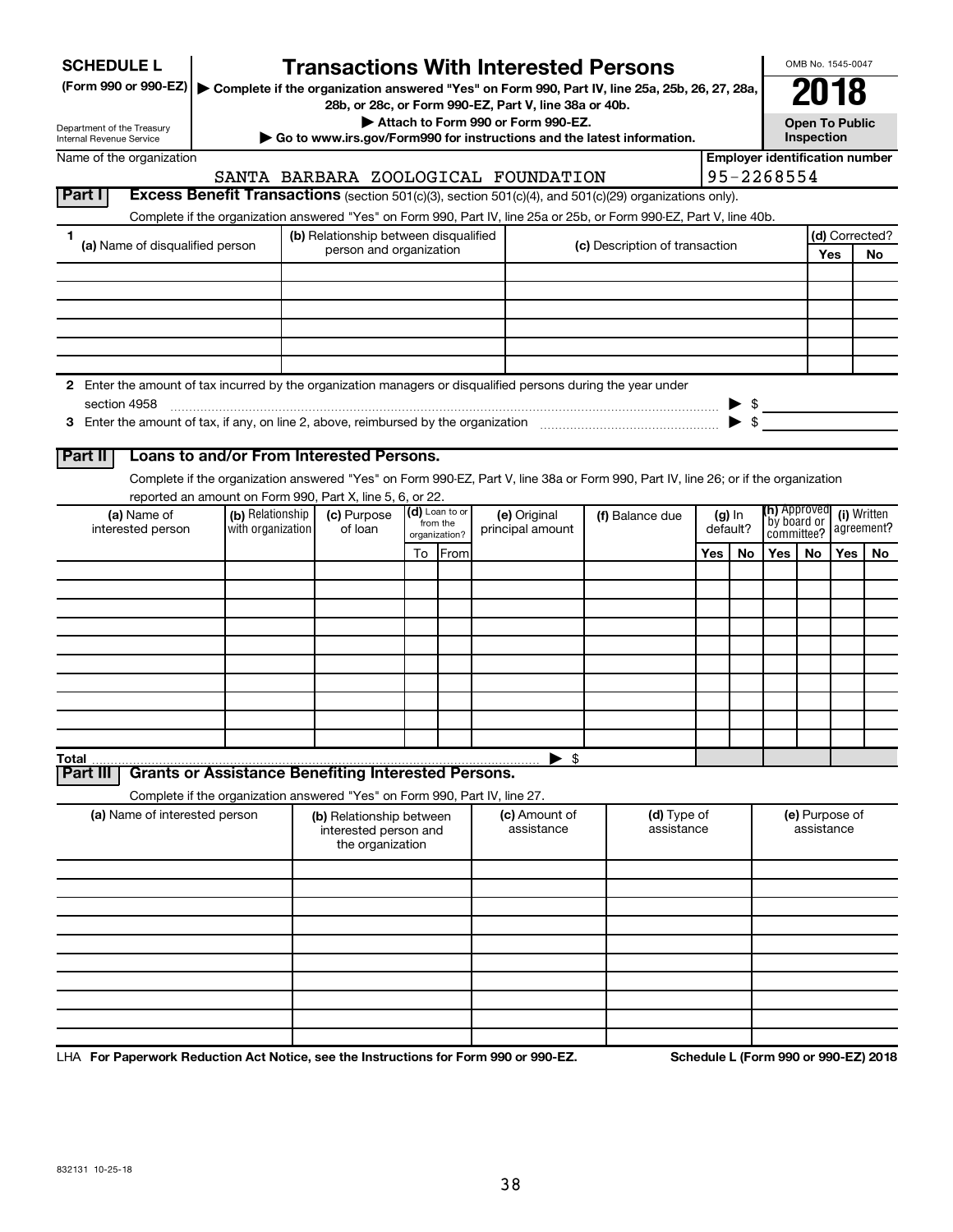|  | Schedule L (Form 990 or 990-EZ) 2018 SANTA BARBARA ZOOLOGICAL FOUNDATION<br><b>Part IV   Business Transactions Involving Interested Persons.</b> |  |  | 95-2268554 <sub>Page 2</sub> |  |
|--|--------------------------------------------------------------------------------------------------------------------------------------------------|--|--|------------------------------|--|
|  |                                                                                                                                                  |  |  |                              |  |

Complete if the organization answered "Yes" on Form 990, Part IV, line 28a, 28b, or 28c.

| (a) Name of interested person  | (b) Relationship between interested<br>person and the organization |    |           |     | (c) Amount of<br>transaction | (d) Description of<br>transaction | (e) Sharing of<br>organization's<br>revenues? |    |
|--------------------------------|--------------------------------------------------------------------|----|-----------|-----|------------------------------|-----------------------------------|-----------------------------------------------|----|
|                                |                                                                    |    |           |     |                              |                                   | Yes                                           | No |
| <b>PETER</b><br><b>JORDANO</b> | MEMBER                                                             | OF | BOARD     | AND |                              | 265,588. PURCHASE<br>OF           |                                               | х  |
| KELLY JENSEN                   | MEMBER OF                                                          |    | BOARD AND |     |                              | 6,054. PURCHASE OF                |                                               | х  |
|                                |                                                                    |    |           |     |                              |                                   |                                               |    |
|                                |                                                                    |    |           |     |                              |                                   |                                               |    |
|                                |                                                                    |    |           |     |                              |                                   |                                               |    |
|                                |                                                                    |    |           |     |                              |                                   |                                               |    |
|                                |                                                                    |    |           |     |                              |                                   |                                               |    |
|                                |                                                                    |    |           |     |                              |                                   |                                               |    |
|                                |                                                                    |    |           |     |                              |                                   |                                               |    |
|                                |                                                                    |    |           |     |                              |                                   |                                               |    |

**Part V** Supplemental Information.

Provide additional information for responses to questions on Schedule L (see instructions).

SCH L, PART IV, BUSINESS TRANSACTIONS INVOLVING INTERESTED PERSONS:

(A) NAME OF PERSON: PETER JORDANO

(B) RELATIONSHIP BETWEEN INTERESTED PERSON AND ORGANIZATION:

MEMBER OF BOARD AND PRESIDENT OF JORDANOS, INC.

(D) DESCRIPTION OF TRANSACTION: PURCHASE OF FOOD FOR RESALE, SUPPLIES

AND EQUIPMENT.

(A) NAME OF PERSON: KELLY JENSEN

(B) RELATIONSHIP BETWEEN INTERESTED PERSON AND ORGANIZATION:

MEMBER OF BOARD AND PRESIDENT OF JENSEN AUDIO VISUAL

(D) DESCRIPTION OF TRANSACTION: PURCHASE OF AUDIO VISUAL RELATED

EQUIPMENT AND SERVICES.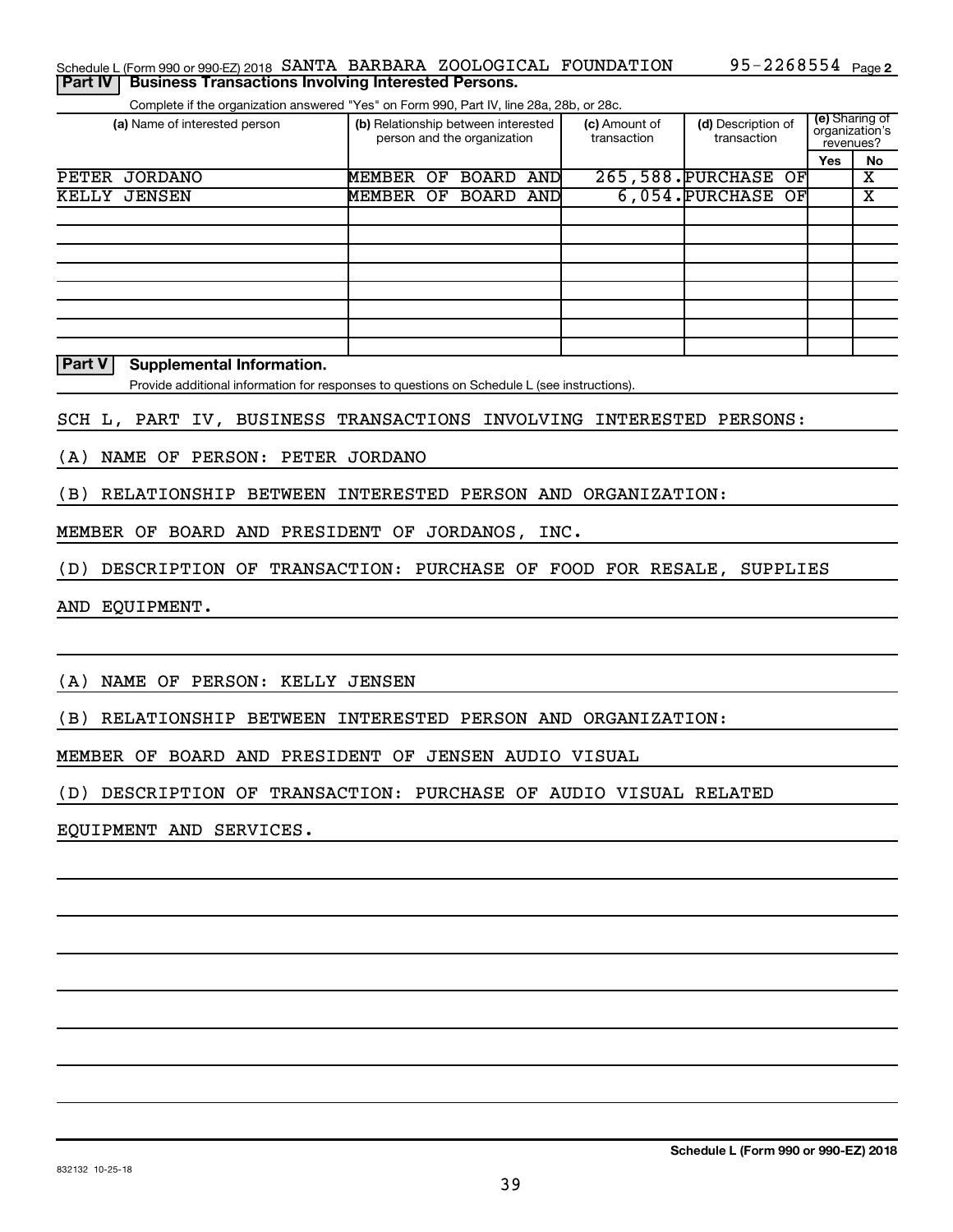**(Form 990 or 990-EZ)**

**SCHEDULE O Supplemental Information to Form 990 or 990-EZ 2018**

Department of the Treasury Internal Revenue Service Name of the organization

832211 10-10-18

**Complete to provide information for responses to specific questions on Form 990 or 990-EZ or to provide any additional information. | Attach to Form 990 or 990-EZ.**

**| Go to www.irs.gov/Form990 for the latest information.**

OMB No. 1545-0047 **Open to Public Inspection**

SANTA BARBARA ZOOLOGICAL FOUNDATION 95-2268554

**Employer identification number**

FORM 990, PART I, LINE 1, DESCRIPTION OF ORGANIZATION MISSION:

EDUCATION OF THE GENERAL PUBLIC.

FORM 990, PART VI, SECTION B, LINE 11B:

BEFORE IT IS FILED WITH ANY TAX AGENCY, THE TAX RETURN IS REVIEWED IN

DEPTH, COMPARED TO THE AUDIT REPORT AND OTHER FINANCIAL STATEMENTS. THE CEO

ALSO REVIEWS THE TAX RETURN PRIOR TO FILING AND A COMPLETE COPY IS GIVEN

ALL BOARD MEMBERS BEFORE FILING WITH THE IRS.

FORM 990, PART VI, SECTION B, LINE 12C:

WHEN REQUESTS FOR PROPOSALS ARE MADE TO COMPANIES AFFILIATED WITH BOARD MEMBERS, MANAGEMENT ENSURES THAT THE GUIDELINES OF THE POLICY ARE FOLLOWED. AT THE START OF EACH BOARD MEETING, THE MEMBERS ARE QUERIED IF THEY HAVE A POTENTIAL CONFLICT OF INTEREST WITH ANY AGENDA ITEMS. IF SO THEY WILL BE EXCUSED FROM THE MEETING OR BE UNABLE TO VOTE ON THE ISSUE.

FORM 990, PART VI, SECTION B, LINE 15:

LHA For Paperwork Reduction Act Notice, see the Instructions for Form 990 or 990-EZ. Schedule O (Form 990 or 990-EZ) (2018) THE REVIEW OF THE ZOO'S CEO TAKES PLACE ANNUALLY BEGINNING IN JANUARY OF EACH YEAR. A REVIEW COMMITTEE IS FORMED CONSISTING OF THE BOARD CHAIR, USUALLY THE PAST-CHAIR, AND A THIRD MEMBER OF THE EXECUTIVE COMMITTEE. THE PROCESS IS INITIATED WHEN THE CEO PROVIDES A SELF-ASSESSMENT OF PERFORMANCE AGAINST GOALS TO THE REVIEW COMMITTEE. ONE ON ONE INTERVIEWS WITH KEY MANAGEMENT STAFF ARE CONDUCTED BY THE BOARD CHAIR AND RESULTS ARE SHARED WITH THE REVIEW COMMITTEE. COMPARABLE COMPENSATION DATA FOR THE INDUSTRY AND LOCAL NONPROFITS ARE OBTAINED. THE REVIEW COMMITTEE PREPARES AN ASSESSMENT OF THE CEO'S DOCUMENT, SUMMARIZES THE SURVEY RESULTS, AND SHARES